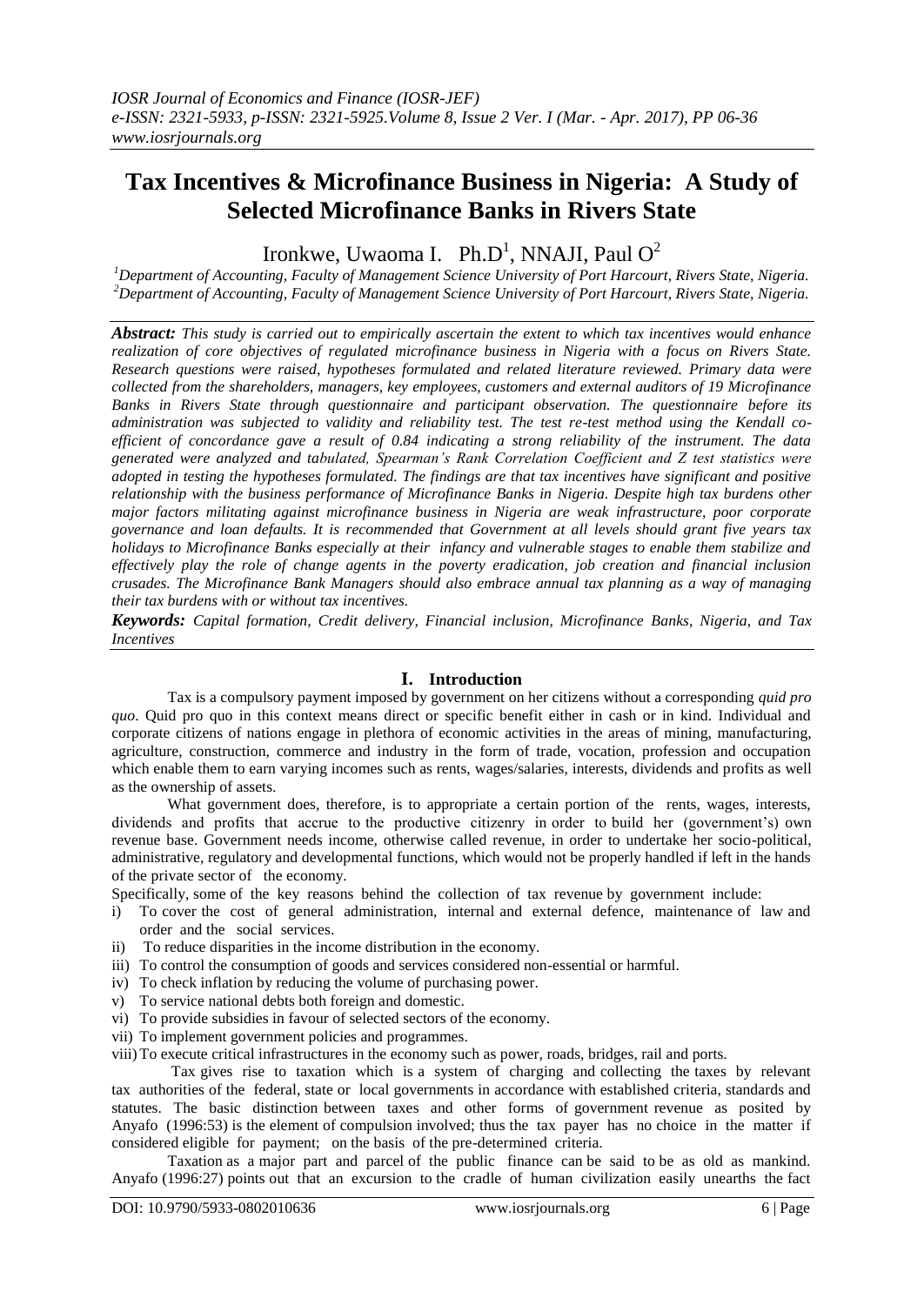that the history of public finance dates back more than 7,000 years and was also associated with the earliest organized governments like the Babylonians, Egyptians, Chinese, Greeks and the Romans. It was recorded in the scriptures (Matthew 17:24-27 ) that our Lord and Saviour, Jesus Christ, participated in tax payment which goes down to stress the spiritual recognition of tax payment as a civic obligation.

Tax payments had existed in different fashions in traditional Nigeria before the European incursion in the 19th century. Before the annexing of Lagos in 1860 and the amalgamation of Northern and Southern protectorates in 1914, several political entities existed in the sub-Saharan Africa. Such included ancient Ghana, Mali, Songhai and Kanem Bornu Empires. Others were Hausa City States, Kwarafa Kingdom, Bini Kingdom, Oyo Kingdom, etc. The people of these parts had been used to elaborate systems of taxation and the payment of tributes to the Chiefs and Natural Rulers. According to Anyafo (1996:33), there were existence of jangali in the Northern Nigeria which is a capitation tax on cattlle belonging to the nomads as well as community taxes while the Oyos, Egbas, Binis and others in the south were used to the payment of tributes to their Obas, Obis and Igwes.

Nigeria, since independence, has evolved more sophisticated system of taxation by way of legislations, administration and fiscal federalism. With 36 states in its kitty, a federal capital territory and 774 local government areas, experts have maintained that virtually everything that accrue to the federation account is tax payers money.

The administrative machinery of taxation in Nigeria is undertaken by the Joint Tax Board (JTB), the Federal Board of Inland Revenue, the Nigeria Custom Service, the States Boards of Internal Revenue, Local Governments Revenue Committees, and the Joint States Revenue Committees. The present tax legislations in force in Nigeria are Company Income Act of 2004, Federal Inland Revenue Service Amendment Act 2007, Personal Income Tax Amendment Act 2011, Petroleum Profit Tax Act 2004, Value Added Tax Act 2004, Capital Gains Tax Act of 2004 etc.

Tax incentive can therefore be described as government's policies put in place to encourage certain individuals or corporate bodies in their businesses by reducing or removing their tax obligations. Tax incentives in Nigeria come in different ways thus;

- i) Tax holidays to pioneer industries in Agric and Manufacturing for 3-5 years,
- ii) Tax relief on loans granted to Nigerian companies,
- iii) Tax rebates for downstream gas utilization projects,
- iv) Loss reliefs
- v) VAT exemption on exported goods and services,
- vi) VAT exemption on the services of Community Banks
- vii) Tax free zones and trade free zones to mention but fee.

Tax incentives according to Adedokun (2001:142) is "the reduction in the effective tax burden on the favoured economic activity as against that currently imposed upon it, with the hope that the reduction in government revenue would bring an expected expansion of the national economy and ultimately bring a relative increase in total revenue from such broadened economic basis".

Tax incentives according to Gberegbe (2007: 18) are those devices used by the government to encourage investments. They are essentially designed to promote industrialization especially in the area of manufacturing activities. Examples are accelerated depreciation, tax holidays and import duty relief.

Microfinance business is the provision of simple, flexible, diversified, affordable and sustainable financial services to the active poor, small and medium scale entrepreneurs (SMEs), co-operative societies, informal selfhelp solidarity groups, market traders, farmers, fishermen, artisans, NGOs, civil servants and corporate bodies. Such services include micro savings, micro/medium credits, payment services, domestic fund transfers and micro insurance.

As stated in Revised Microfinance Certification Study Manual (2011:37), microfinance services are provided by three types of institutions:

- Formal institutions, such as microfinance banks, rural banks and deposit money banks;
- Semi-formal institutions, such as non-governmental organizations (NGOs) and cooperatives;
- Informal sources such as Rotating savings and Credit Associations

(ROSCA), Accumulated Savings and Credit Associations (ASCA), daily savings collectors (also known as door-to-door "bankers") money lenders and shopkeepers.

Institutional microfinance is defined to include microfinance services provided by both formal and semi-formal institutions. Microfinance institutions are defined as institutions whose major business is the provision of microfinance services.

Microfinance clients are mostly self-employed, low-income entrepreneurs in both urban and rural areas. Clients are often traders, street vendors, small farmers, service providers (hairdressers, cart pushers), artisans and small producers, such as black-smiths and seamstresses. Their activities provide income (often from more than one activity) for the individuals and their households. Although they are often poor, they are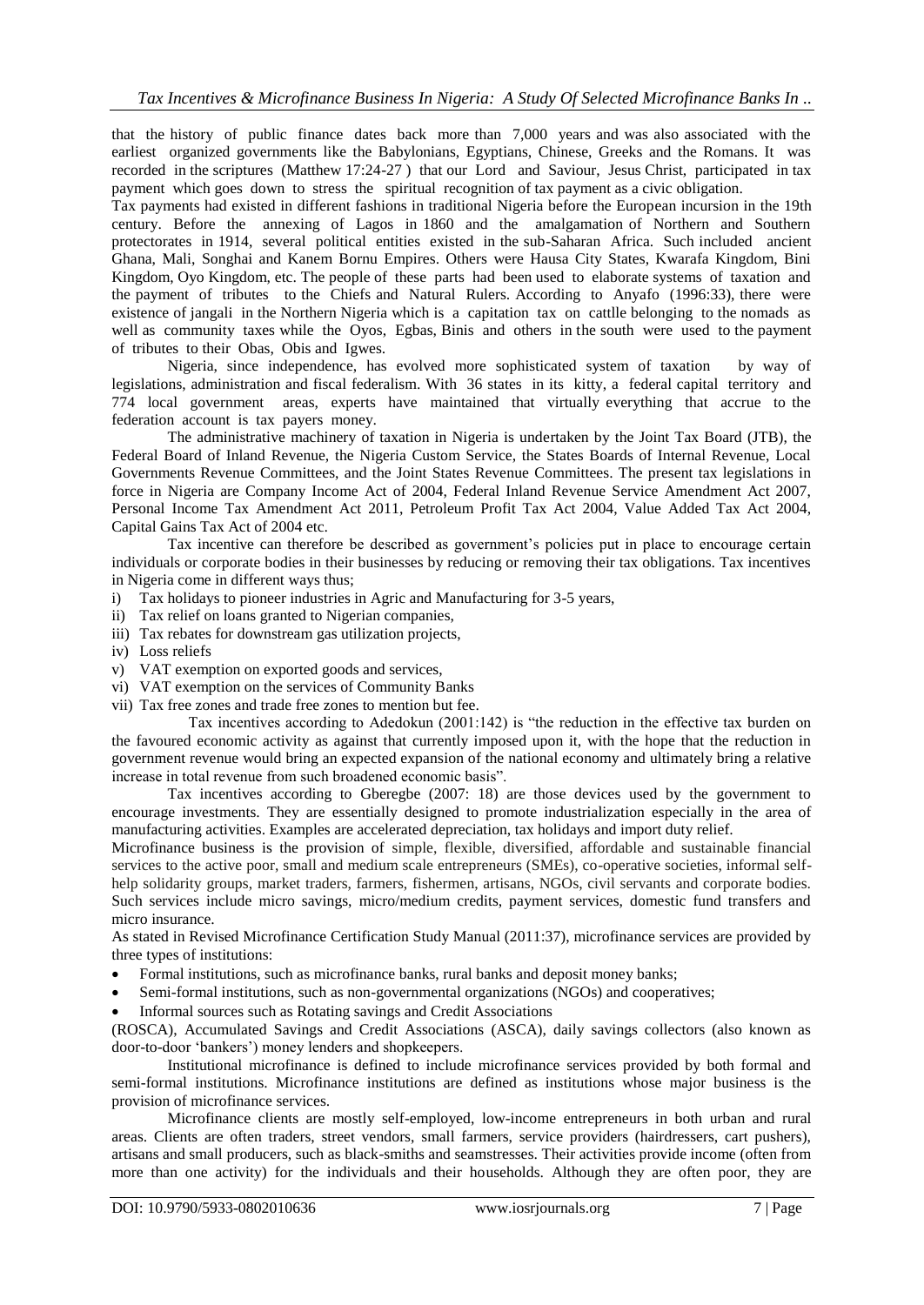generally not considered to be the "poorest of the poor". These micro-entrepreneurs need a safe and secure place to keep their excess income; they require credit for business expansion or growth and require access to other financial services like insurance (usually provided through informal network of family and friends).

The concept of microfinance is not new. Savings and credit groups that have operated for centuries include the *"Susus"* of Ghana, "*Ajo*" (Yoruba), "*Akawo*" (Igbo) and "Adashe" (Hausa) in Nigeria. *"Chit funds"* in India, "*Tandas*" in Mexico, "*Arisan*" in Indonesia, *"Cheetu"* in Sri Lanka, and "*Pasanaku*" in Bolivia, as well as numerous savings clubs and burial societies found all over the world.

Formal Credit and savings institutions for the poor have also been around for decades, providing customers who were traditionally neglected by deposit money banks, a way to obtain financial services through cooperatives and development finance institutions. For many observers, microfinance - a collection of banking practices built around providing small loans (typically without collateral) and accepting tiny savings deposit – is nothing short of a revolution or a paradigm shift.

In order to enhance the flow of financial services to Nigerian active poor, Government has in the past, initiated a series of publicly-financed urban/rural micro credit programmes and policies. Notable among such programmes were the Rural Banking Programme, sectoral allocation of credits at concessionary interest rates, and the Agricultural Credit Guarantee Scheme (ACGS). Other institutional arrangements were the establishment of the Nigerian Agricultural and Co-operative Bank Limited (NACB), the National Directorate of Employment (NDE), the Nigerian Agricultural Insurance Corporation (NAIC), the Peoples Bank of Nigeria (PBN), the Community Banks (CBs), and the Family Economic Advancement Programme (FEAP).

In 2000, Government merged the NACB with the PBN and FEAP to form the Nigerian Agricultural Cooperative and Rural Development Bank Limited (NACRDB) to enhance the provision of finance to the agricultural sector. It also created the National Poverty Eradication Programme (NAPEP) with the mandate of providing financial services to alleviate poverty. (CBN, 2005:4).

In December, 2005, the then president, Olusegun Obasanjo launched the new Microfinance policy to usher in Microfinance Banks. Microfinance banks are therefore banks licensed and supervised by Central Bank of Nigeria (CBN) to deliver microfinance services. As at 31<sup>st</sup> December, 2012 there are over 800 licenced microfinance banks in Nigeria 25 of which belong to Rivers State.

This Research work entitled *Tax Incentives and Microfinance Business in Nigeria* is a study carried out to empirically ascertain the extent to which tax incentives would enhance realization of core objectives of microfinance services in Nigeria with a focus on Rivers State.

## **1.1 Statement Of Problem**

It is disturbing to note that despite the goal of Federal government for diversified, affordable and reliable financial services to the active poor and small business operators that would boost financial inclusion and reduce poverty, many licenced microfinance institutions in Rivers State are not living up to expectations.

Specifically, they have posted sub-optimal performances in micro credit delivery, collection of unbanked/under-banked deposits, domestic funds transfers and social intermediation which have often resulted to low profitability, poor liquidity, poor asset qualities, capital impairment and total distress, no wonder the poverty and unemployment indices in the country is on the upward trend rather than diminishing.

The sub-optimal performances could be attributed to a number of variables including high tax burdens. The burdens which constitute a chunk of the problem come through the 30% company income tax on profits, 10% withholding tax on placements with Deposit Money Banks, 5% value added tax on commission earned on microfinance services, taxes on microfinance dividends paid, State government development levies and business premises annual fees as well as multiple taxes imposed by local governments. Reduction or waiver of these taxes by way of incentives to the Microfinance Banks shall be a step in the right direction. It is against this backdrop that this study intends to investigate the effect of tax incentives on microfinance business in Nigeria.

## **1.2 Objectives Of The Study**

The main objective of this study is to examine existing tax issues on microfinance business in Nigeria and to determine the effects thereon. Specifically, this study aims at achieving the following objectives;

- i) To evaluate the extent to which tax holidays affect the profitability of microfinance banks in Nigeria;
- ii) To examine the effect of tax holidays on capital formation of microfinance banks in Nigeria;
- iii) To determine the extent to which tax holidays impact on the financial inclusion roles of microfinance banks in Nigeria;
- iv) To evaluate the effect of tax holidays on the credit delivery of microfinance banks in Nigeria;
- v) To ascertain the extent to which tax holidays impact on the social intermediation roles of microfinance banks in Nigeria;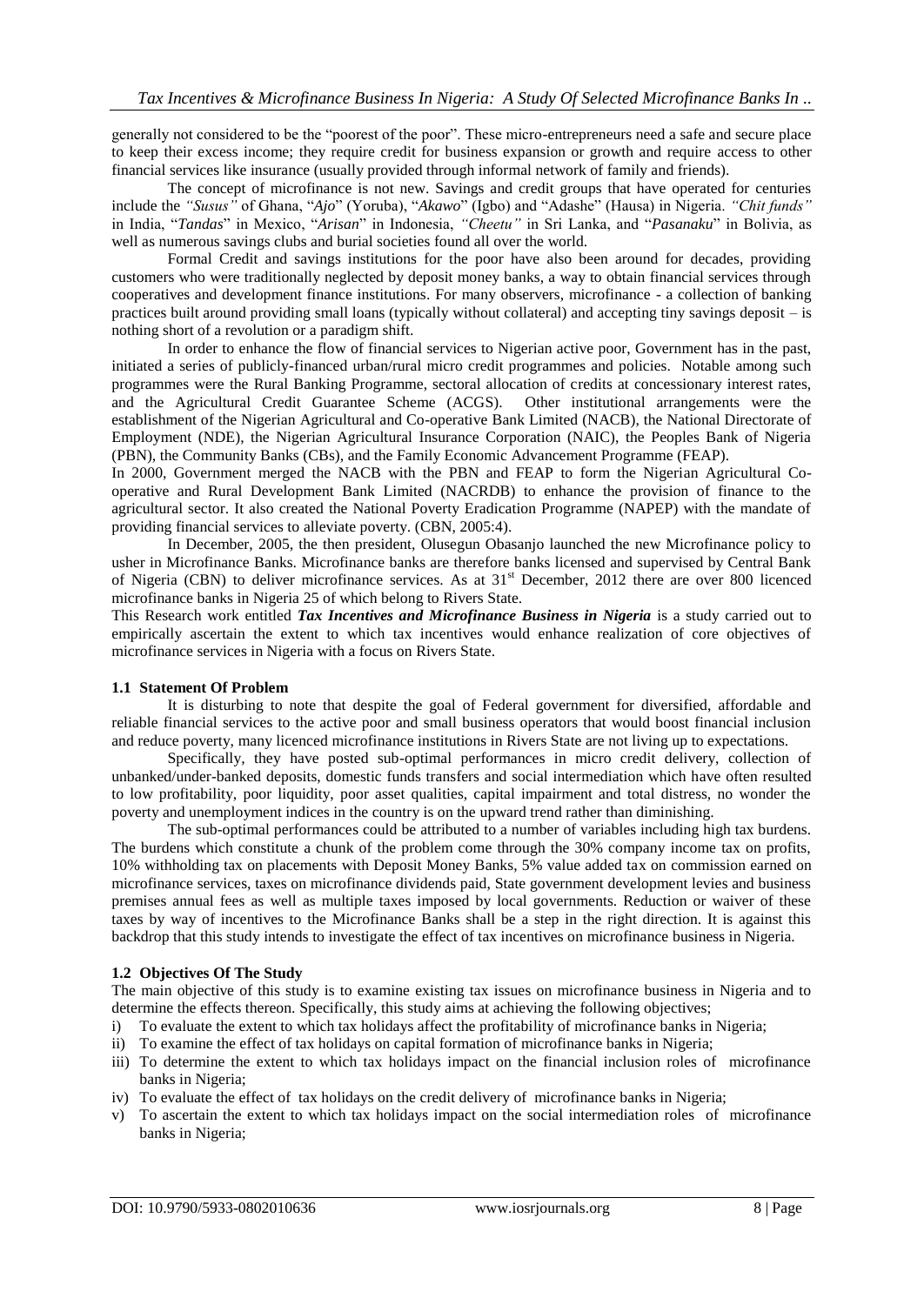## **1.3. Research Questions**

- Based on the objectives of this study, the following research questions were addressed;
- i) To what extent does tax holidays affect the profitability of microfinance banks in Nigeria;
- ii) What is the effect of tax holidays on capital formation of microfinance banks in Nigeria;
- iii) To what extent does tax holidays impact on the financial inclusion roles of microfinance banks in Nigeria;
- iv) What is the effect of tax holidays on the credit delivery of microfinance banks in Nigeria;
- v) To what extent does tax holidays impact on the social intermediation roles of microfinance banks in Nigeria;

## **1.4 Conceptual Framework**

The conceptual framework of this study is based on a presumed casual relationship between the Tax incentives (independent variable) and Microfinance business in Nigeria (dependent variable). The constructs of tax incentives are five years tax holidays, four years loss reliefs, exempting of withholding tax (WHT) on shareholders" dividends payable, exemption of WHT on clients deposit interests and exemption of Value added tax on Microfinance services ; while the microfinance business has profitability, capital formation, financial inclusion, credit delivery and social intermediation as its own constructs.

It is hypothesized that each component of tax incentives would impact on each component of microfinance business. The relationship between tax incentives and microfinance business is moderated by factors such as government regulations, technology and client size.

It is also hypothesized that the moderating variables mediate on the influence of tax incentives on microfinance business in Nigeria. In other words, the tax incentives to be granted to Microfinance Banks will be moderated by the regulatory regimes, technology and client size. This is represented in the figure below.



**Figure 1:** Conceptual Model of Tax Incentives and Microfinance Business

Source: Researchers Conceptualization 2014

## **1.5 Hypotheses**

**Ho1**: Five years tax holidays will not significantly affect the profitability of microfinance banks in Nigeria.

**Ho2**: Five years tax holidays will not significantly impact on the capital formation of microfinance banks in Nigeria.

**Ho3**: Five years tax holidays will not significantly enhance the financial inclusion roles of microfinance banks in Nigeria.

**Ho4**: Five years tax holidays will not significantly enhance the credit delivery of microfinance banks in Nigeria.

**Ho5**: Five years tax holidays will not significantly enhance the social intermediation roles of microfinance banks in Nigeria.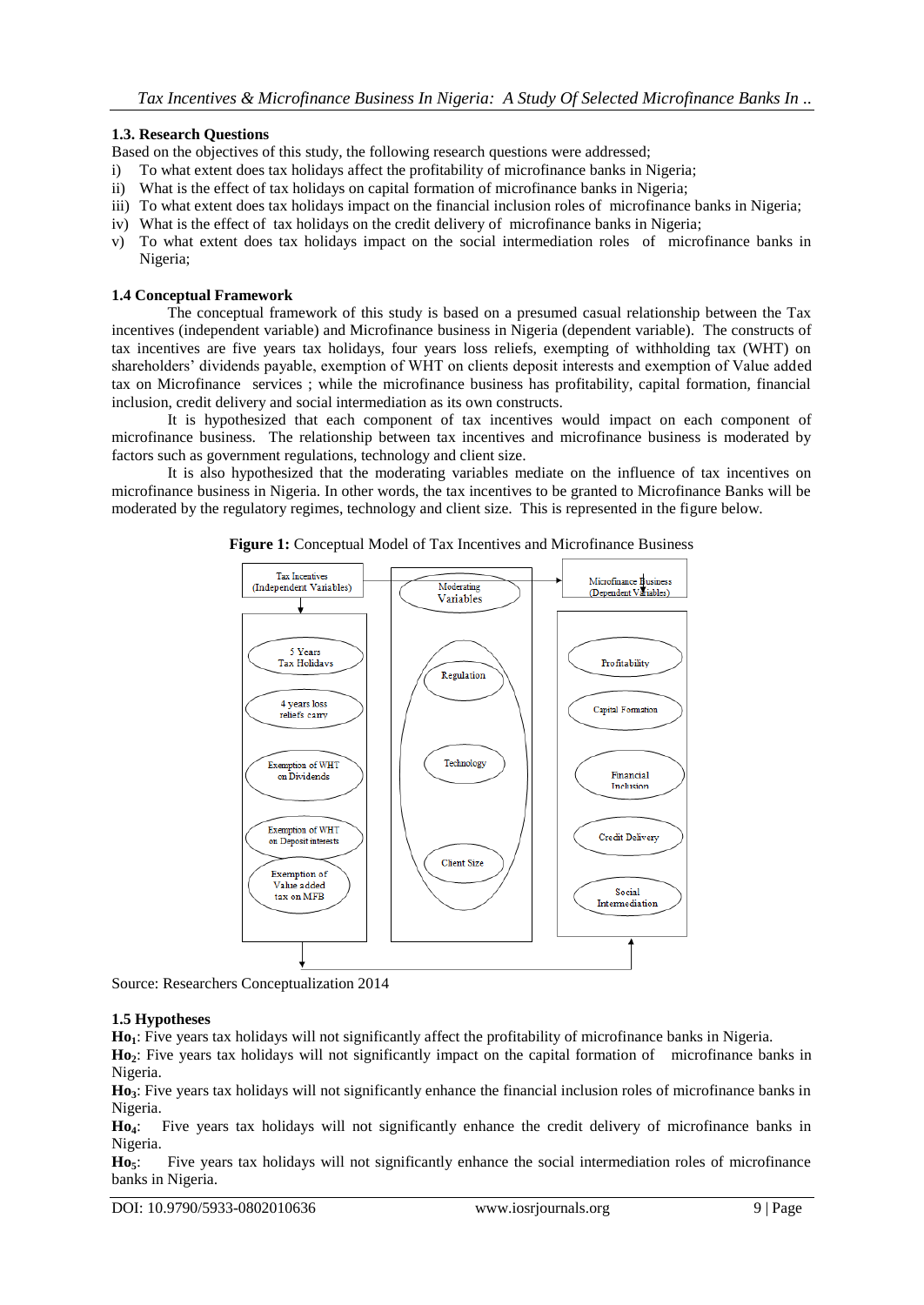## **1.6 Significance of the Study**

As already stated above, the study is an applied research which attempts to proffer practical solutions that could ameliorate tax burdens militating against microfinance business in Nigeria.

The work will add to the existing literature and would be of interest to the Microfinance banks and all the stake holders in the Microfinance sub-sector of the Nigerian financial system. Finance Consultants, Professional bodies, academics and fellow students in the field of Management Sciences with specialization in accountancy and finance shall also benefit from this work. International Donor or Lending Agencies investing or intending to invest in poverty eradication schemes in Nigeria would also find this piece of work very useful.

## **1.7 Scope of the Study**

This study is limited to the operations of microfinance banks in Nigeria with a focus on Rivers State for a period of five years (2008 – 2012). It is an investigation into how tax incentives could be applied as an economic tool to boost sustainability of microfinance banks in playing the roles of financial inclusion, credit delivery and social intermediation to their target clients. It is not concerned with other dimensions of the industry.

## **1.8 Limitations of the Study**

In course of this study, the researcher was limited by certain factors such as;

- i) Dearth of study materials The researcher could not lay hand on desired number of text books, journals and other publications on the topic. Several attempts to consult books in the library proved little success.
- ii) Logistic Problems It was quite difficult going round the Microfinance banks operating in Rivers State for the purpose of collecting primary data from their managers and clients.
- iii) Biasness of Respondents Many of the respondents met did not understand the objective of the research work and therefore were unwilling to give out much desired information.
- iv) Time There was no sufficient time to carry out elaborate study as desired on the subject matter due to time conflict between the researcher"s job and the research work.
- v) Cost The cost of the research was enormous.

## **1.9 Definition of Terms**

**Capital Formation:** Building up the shareholders fund through capital injections and retained profits

**Financial Inclusion**: Making banking services available to all bankable populace in both urban and rural areas of the economy

**Microfinance Bank:** A company licenced by CBN to render simple, flexible and sustainable financial services to the active poor and low income class

**Social Intermediation:** The social aspect of microfinance services to the target clients such as group formation, capacity building on financial literacy and managerial skills.

**Tax Incentive:** Deliberate reduction or elimination of tax liability by government to boost investments and growth in some identified sectors of the economy.

## **II. Literature Review**

## **2.1 The Meaning of Taxation**

Tax is a compulsory levy imposed by the government (federal, state or local) on individuals, groups of individuals, corporate residents and other legal entities. The assessee is under every obligation to pay the assessed amounts, since default or evasion attracts legal sanctions. Assessment of tax is based on the legal description of the object of taxation, say income, which is called the tax base.

Taxes are very important sources of government revenue as well as a vital instrument of resource transfer from the private to the public sector of the economy. Taxation is said to "serve all the five functions of government, namely; allocative, distributive, regulative, coordination and stabilization functions" (Agiobenebo, Onuchuku, and Ajie, 2003 in Ezirim, 2005:508). The allocative function of taxes includes both the allocation between public and private uses of resources; and allocation between investment and consumption. The distribution function of taxes derives on their ability to correct inequality or bridge existing resource imbalance in the economy. Progressive taxation, for instance, aims at making the rich pay more or surrender more income than the poor. Taxes on wealth aim also at reducing the richpoor gap. The extent of successful distribution or redistribution is a function of the tax rates and their progressiveness. There is no doubt nonetheless that taxation reduces the gap between the absolute levels of income between the high and low-income groups. Governments use taxes to influence and control economic behaviour where the type of tax used bears on the regulatory objective.

Taxation has been used by governments for social control where harmful commodities have had their consumption restricted due to prohibitive prices occasioned by taxes. Taxation equally serves as a tool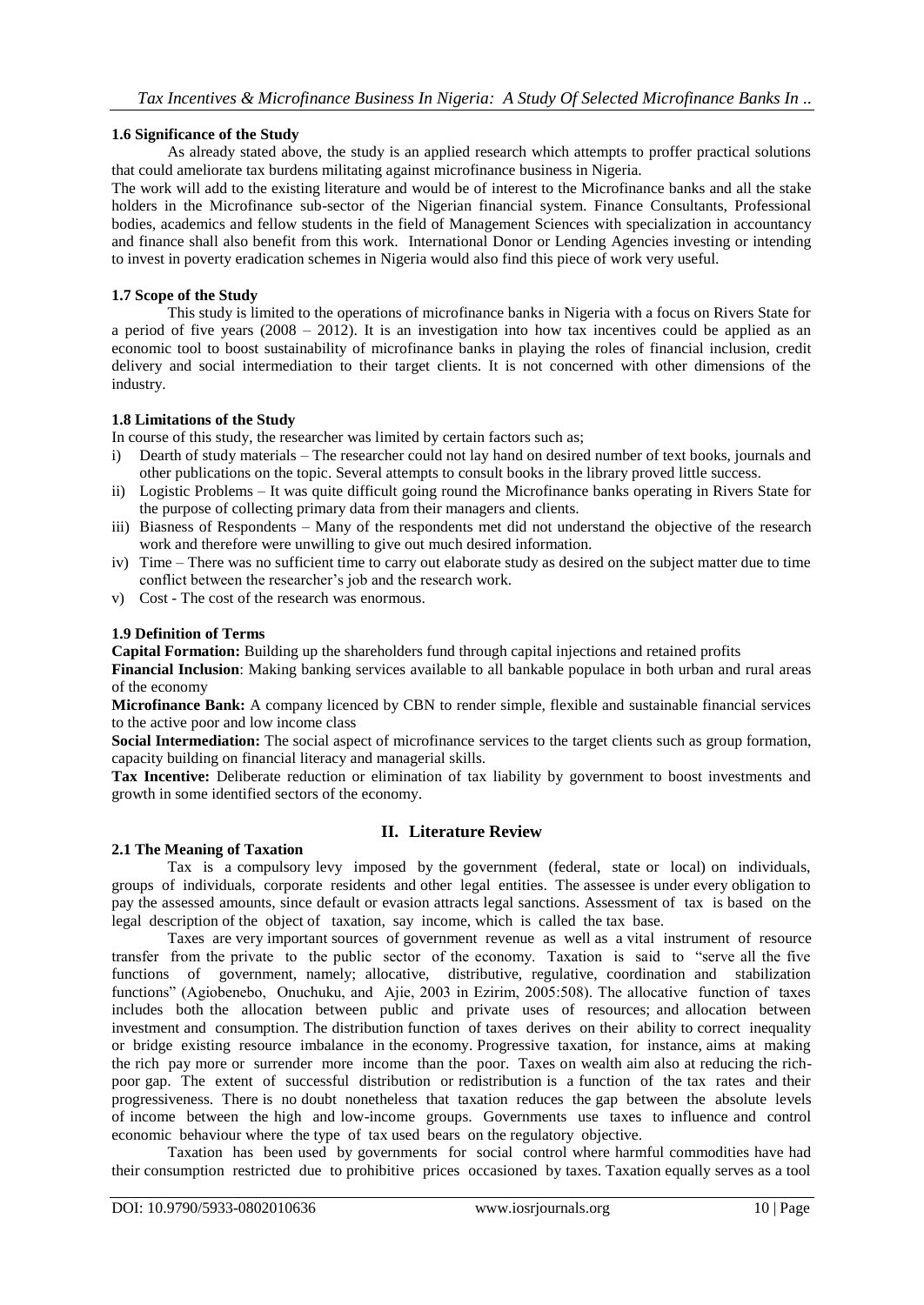of economic stabilization. For instance, taxes that restrict purchasing power have been employed in the management of aggregate demand. Negative taxation (subsidies) can also be used to stimulate aggregate demand and hence production.

Taxes are used when the economy wants to maintain or achieve sustained rate of economic growth, price stability, full employment, and balance of payment viability. The particular objective(s) given more emphasis dictates the rate and direction of taxation. The coordinating function of taxes identifies itself with the need to balance conflicting choices and policy objectives. To Agiobenebo et al (2003) in Ezirim (2005: 509) "it deals with the central management function of an economy involving the management of the interaction among the other four functions with a corrective role for taxation in the area of institutional deficiencies and missing links, if any".

## **2.2 The Principles (Canons) Of Taxation**

According to Anyafo (1996:57-60), by principles of taxation we mean the appropriate criteria to be applied in the development and evaluation of the tax structure. Such principles are essentially an application of some concepts derived from welfare economics. In order to achieve the broader objectives of social justice, the tax system of a country should be based on sound principles. The key principles or cnons are:

## **2.2.1 The Canon of Equity**

Adam Smith advocated that the amounts payable by taxpayers should be equal, by which he meant proportional to income. Only when a tax is based on the tax payer"s ability to pay can it be considered equitable or just. Sometimes this canon of taxation is interpreted to imply proportional taxation. However, the proportional principle is not regarded today as the most equitable, since the payment of  $\approx$ 150 by a person with  $N1,500$  income per annum is a heavier burden than the payment of  $N1,500$  by a person with an annual income of  $\frac{1}{2}$  15,000. To be equitable, the tax burden should be spread among the people according to their financial muscle. In other words, the rich should contribute at a higher rate than the poor. This sounds more progressive.

## **2.2.2 The Canon of Certainty**

The principle of taxation expressed in this regard is that the taxpayers ought to be aware of the exact amount of tax they are expected to pay as well as the time and method of payment. If "certainty of tax" is doubtful it will lead to insolence and corruption on the part of the tax officials. Certainty of tax purges the public revenue system of arbitrariness. If a tax is that the taxpayers have to consult the revenue officials for interpretation of its implication then taxpayers are merely at the mercy of inland revenue officials. This will lead to all sorts of abuse of office; bribery, corruption and nepotism. On the part of the government, the principle of certainty implies that it would be easier to predict with greater accuracy the amount of tax-revenue for budgetary purposes.

## **2.2.3 The Canon Of Convenience**

It is advocated under the canon of convenience that taxes should be conceived in such a way that the manner and time of payment should be suitable to the tax payers. To ensure that the manner and time of payment of a tax is free from difficulty, it is necessary to relate the ways in which the taxpayers receive and spend their incomes with the collection of the tax. This provides the rationale for the Pay as You Earn (PAYE) system of tax collection. PAYE is a system of paying income tax where the tax payable is deducted at source from current earnings, weekly or monthly, and the employers being made to account directly to the relevant tax authority. When PAYE was first introduced in England in 1943 the amount of tax depended on earnings during the previous financial year, the amount being deducted in equal installments, but in 1945 deductions were made dependent on earnings during the current financial year. Employers are issued tax tables to guide the amount to be deducted (Hanson, 1974).

## **2.2.4 The Canon Of Economy**

This principles of Taxation requires that taxes should not be imposed if their cost of collection was excessive. Two issues arise in this regard. In the first place, a tax can be considered economical if the cost of collection is not excessive. On the other hand, if the cost of collection takes a large part of the tax collected, the tax is not economical. There is no wisdom in killing a fly with a sledge hammer, thus, if the yield from a tax is N425 million and the cost of collection is N424 million; then the tax is quite uneconomical. The second issue with regard to the economy of taxation is that a tax should be free from transmitting a counter-productive repercussion on capital formation, employment, savings and production. For this reason, taxes on imported luxury goods are economical because they not only boost government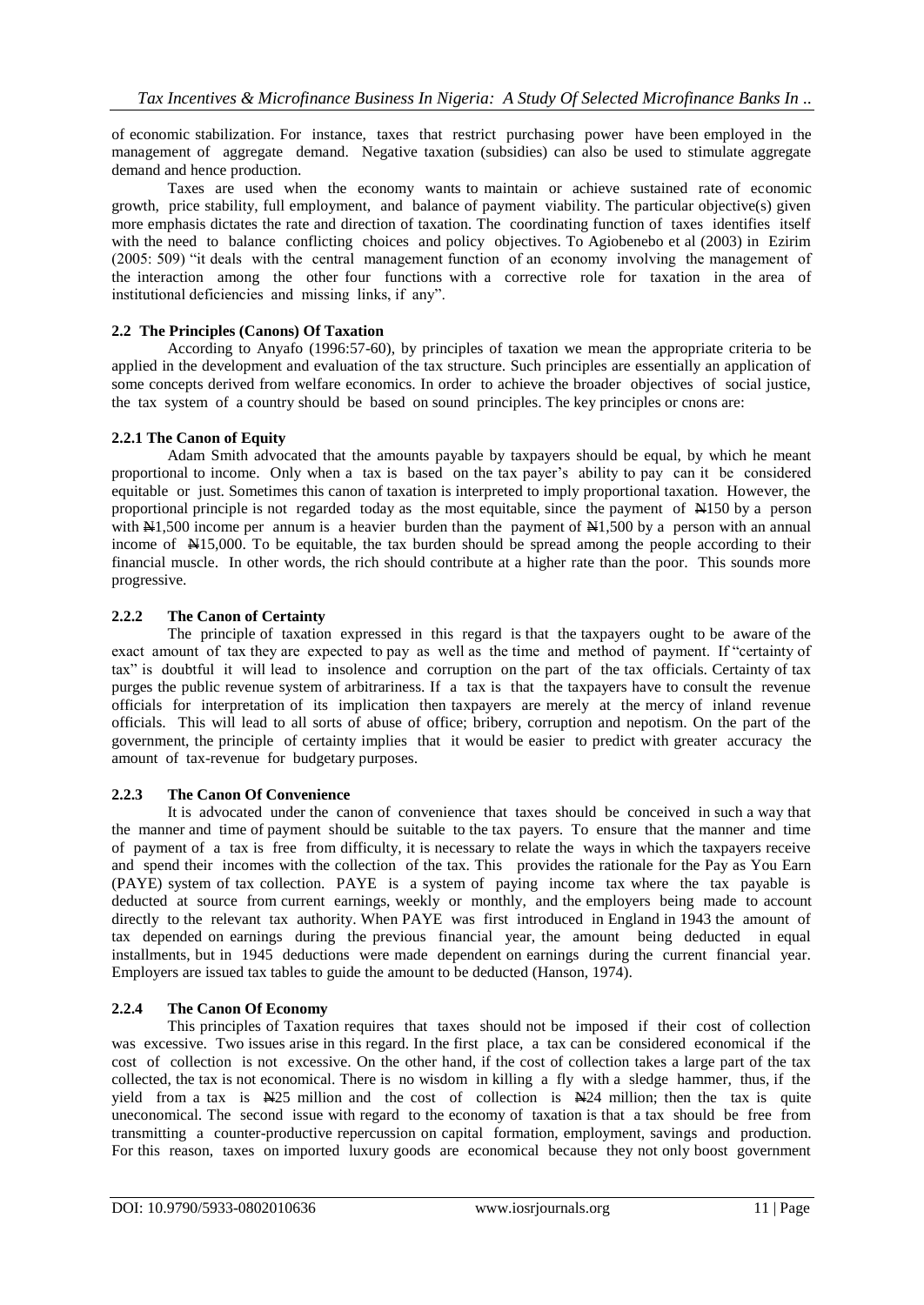revenue but also discourage expenditure on non-essential and less productive items which may result in higher social costs.

On the other hand, taxes on raw materials, spare parts and baby foods would be uneconomical in that such taxes would discourage production as well as increase the cost of production and people"s suffering.

#### **2.2.5 The Canon Of Simplicity**

This canon of taxation requires that the tax system should be sufficiently simple for the people to understand. There should be no hidden agenda in a tax law. Ambiguities should be avoided. A properly understood tax system eliminates the chances of corruption and oppression by tax officials.

## **2.2.6 The Canon Of Productivity**

Also referred to as the principle of fiscal adequacy, this canon advocates that the proceeds, or yield from a tax should be adequate to cover government expenditure. An income tax system which targets only the high income group and the rich minority may not yield enough revenue if altogether all the other income groups are exempted. A productive tax enhances rather than inhibits the productive capacity of the economy, thus, if the entrepreneurs are excessively taxed, this can be counter-productive since such a tax would constitute a disincentive to investment. An unproductive tax can engender capital fight from a country. Another point is that a few taxes with high yield are better in terms of productivity than a multiplicity of taxes with low yields.

#### **2.2.7 The Canon Of Flexibility**

Under the canon of flexibility, it is recognized that instead of a rigid tax system it is preferable to have tax system that is responsive to changing realities. Such an adjustable tax system would allow any tax found to be obsolete to be scraped and substituted with an innovative and meaningful alternative. Nigeria recently scrapped the sale tax and substituted with the Value Added Tax.

#### **2.2.8 The Canon Of Impartiality**

A taxation principle established under the canon of impartiality is that a tax should not discriminate between tax payers under similar circumstances. An impartial tax system ensures that all persons similarly placed pay the same tax. This principle applies to both direct and indirect taxes. For example, all tax payers who have dependent relatives are expected to enjoy the applicable relief to the limit allowed. In the case of indirect taxes, a selective tax on alcoholic liquor falls on all alcohol consumers to the limit of their appetite and resources while non-consumers of alcohol are free.

However, the tax laws allow for discriminatory taxation or discriminating duty under certain circumstances. Products of certain matured industries can be targets of discriminatory taxation in order to enable pioneer and infant industries to compete more favourably against them.

Suggestions have for example, been made that oil should in UK be taxed in order to encourage the use of coal for power and heating. Discriminating duty refers to an import duty which varies according to the country of origin of the imported goods such as preferential duties imposed by Nigeria in favour of ECOWAS countries.

Stephen and Osagie (1985:186) points out that in practice governments do not seem to be doing much to conform with all the canons when tax systems are formulated. The reason according to them, is because of the complex nature of modern economies which makes it impossible to introduce only taxes that would satisfy all the canons. Besides, the majority view is that it is enough if the system as a whole conforms to some of the important canons.

## **2.3 Theories Of Taxation**

## **2.3.1 Faculty Theory**

This is also known as "Ability–to-Pay" theory of taxation, it states that everyone should be taxed according to his ability to pay. The problem with this theory is that it is not easy to measure with accuracy and fairness the ability to pay of people even in superficially similar circumstances (Hanson: 1974). The theory that taxes should be levied in accordance with the taxpayer"s ability to pay is often considered the basic criterion of justice taxation. It suggests that those who have equal ability to pay should shoulder the same burden and those who posses greater financial ability should bear heavier tax burden. Horizontal equity of taxation implies equal tax burden for those with the same income. Vertical equity of taxation implies different tax burden for those with different abilities to pay.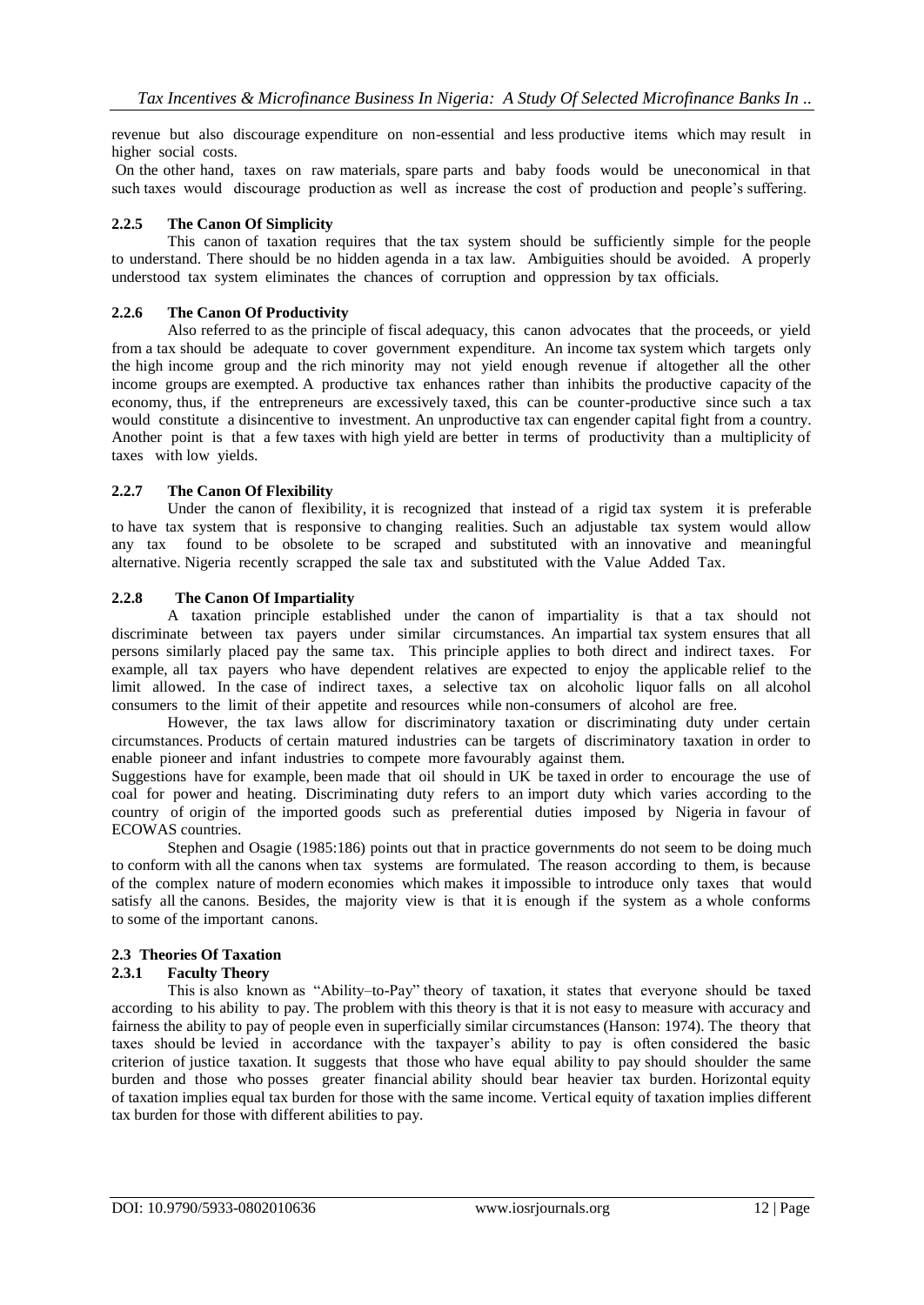## **2.3.2 Benefit Theory of Taxation**

The benefit theory of taxation, according to Browning and Browning (1979) implies a specific method for distributing the tax burden; taxes should be allocated on the basis of benefits received from government expenditures. If it can be shown that benefits increase faster than income, then a compelling case for progressive taxes can be made. The value of some benefits increases with income; for example, police and fire service protection are probably more important to wealthier people with more property to protect. It is unlikely; however, that this will be true for all government provided goods and services.

The great advantage of the benefit principles is that it emphasizes the essential two-sidedness of government tax-expenditure decisions. If people do not receive benefits commensurate with their tax burden, then perhaps the expenditure should not be undertaken at all. However, there is no way of determining the benefits to specific people from expenditures on public goods such as national defence. In addition, there is the question of how to redistribute income under such a system – if low income group were taxed on the basis of benefits received from a policy of income redistribution, the effect of such policies would be negated. For these reasons, the notion that the basis of progressive taxation be in accordance with benefits received is unpopular. And in any case, by definition, taxation is a payment conferring no direct and specific quid pro quo to the payer.

## **2.3.3 Taxable Capacity Theory**

This theory is an expression of the extent to which a people can be taxed. Hanson (1974) points out that it is very difficult to decide what is the taxable capacity of a people, for it depends to a considerable extent on what the state does with the revenue from the taxes. The limit of taxable capacity might be considered to be the point beyond which the additional taxation would produce economically harmful results (such as a fall in the national income) that out-weigh the gain from the service provided by the state from this additional taxation.

Whereas the state uses taxes to provide services for the community it is really returning to taxpayers the money they have paid in taxes though, depending on his income, the gain to the taxpayer may be more or less than his loss of satisfaction resulting from the payment of taxes.

Dalton (1964) took a hard look at the theory of taxable capacity, distinguishing what he termed the "absolute taxable capacity of single community" and the "relative taxable capacity of two or more communities". After the analysis, he concluded that "relative taxable capacity is a reality, which can, however, be equally well expressed in other terms, while absolute taxable capacity is a myth. In the interest of clear thinking, Dr. Hugh Dalton however advised that it would be well that the phrase "taxable capacity" should be banished from all serious discussions of public finance.

## **2.3.4 Single Tax System Theory**

Single tax system theory advocates that the income taxes can be more equitably assessed on individuals than other taxes. A weakness of this theory emanates from the fact that to raise the single tax would have to be extremely high and would therefore have a serious distinctive effect on the desire to work and as a result it would have an adverse effect on the size of the national income.

The physiocrats in Finance proposed a single tax on the economic rent of land because they thought that this was where all taxes ultimately fell, and it would, therefore, save trouble and misunderstanding to put them there straight away. But these ideas involved a false theory of incidence.

Another weakness of the single tax system theory as advocated by the physiocrats is that it would lead to a very bad distribution of the burden of taxation. For a millionaire who owned no land would pay no taxes while a poor man who had invested all his savings in the purchase of his house might pay in taxation in respect of the land on which it stood a considerable proportion of his income. A single tax on land, thus, has no relation to individual's ability to pay.

Tax evasion may be comparatively easy under a single tax unlike in a multi-tax system where the check and counter-check provided will more readily expose an evader. Though a multi-tax system is generally preferable to a single tax system, too great a multiplicity is not desirable.

## **2.4 Direct Tax Assortment Vis-À-Vis Nigeria Experience**

Specifically, the following assortment of direct taxes are recognized in most developing countries: Personal Income Tax; Company Profit Tax; Capital Gains Tax; Capital Transfer Tax, Petroleum Profit Tax (for petroleum producing countries); others (possibly related to other natural resources and profits accruing from exploiting them). A brief explanation of the main import or primary significance of each kind of direct tax follows.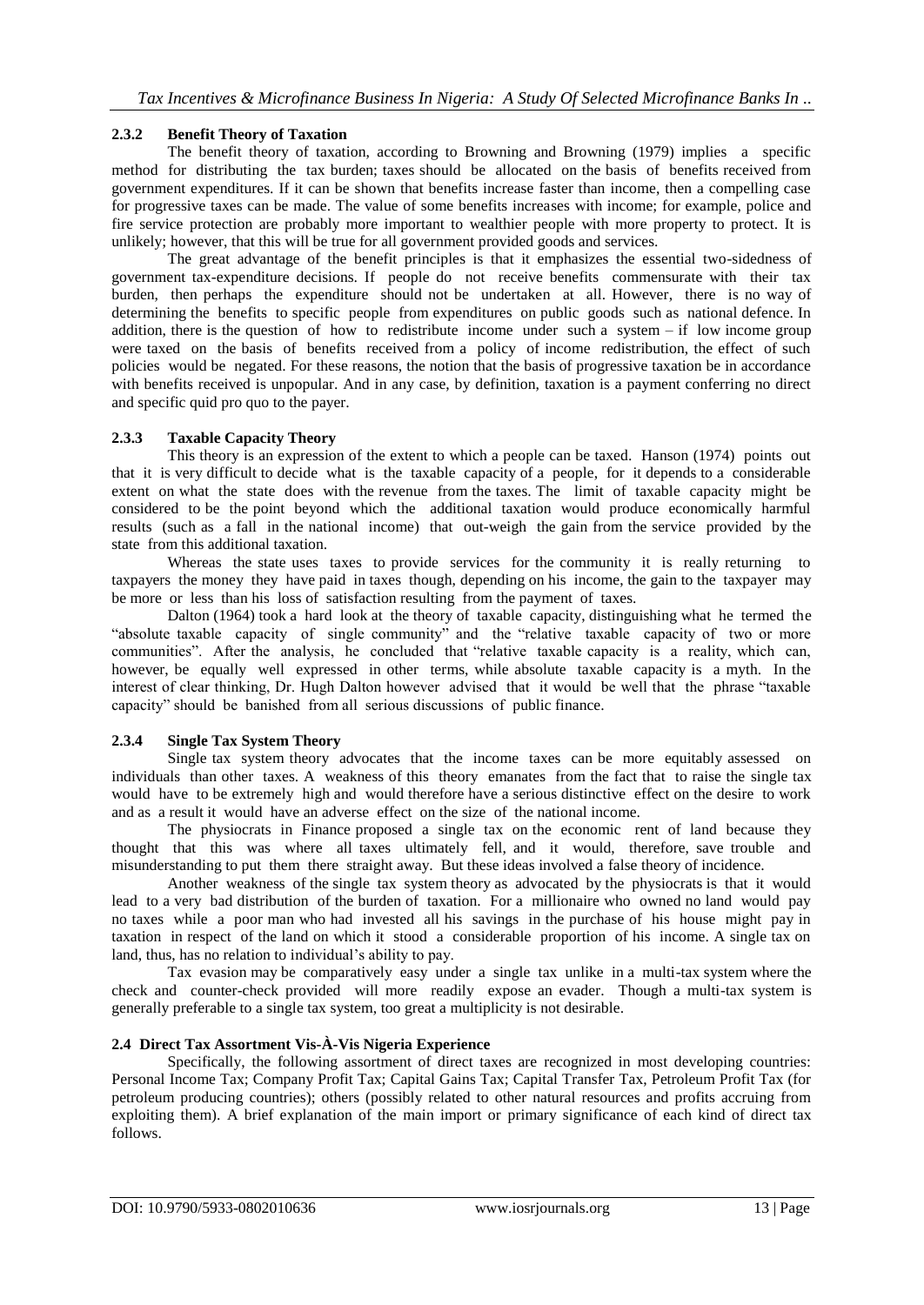**a. Personal Income Tax**: Personal income tax is a tax on all types of income: rent, wages, interest and profit. It is one of the oldest forms of tax.

The term *earned* income is used by the Inland or Internal Revenue authorities to mean income derived from paid employment, whether as an employee or as a self-employed person as distinct from *unearned* income which, for tax purposes, is income derived from interest and dividends. Most Tax Authorities tax earned income more leniently than investment income. However, it may be argued that apart from gift and other windfall, all income is earned in that it is payment for economic services to production and distribution. A person who hold Government sock is paid interest for this services of lending to the Government. In economics, unearned income comprises only pure economic rent and the surplus profits of the monopolist.

With respect to personal income tax, there was no uniformity in Nigeria before 1<sup>st</sup> April 1974 as to the rates because the jurisdiction over personal income taxation was devolved first on the regional governments and later on the emergent state governments under Nigeria's model of fiscal federalism. However, on the strength of Income Management (Uniform Taxation Provision etc) Act 1975 No 7 which became effective from 1<sup>st</sup> April 1974, an amendment was effected on the Income Tax Management Act 1961 No 21 and the Armed Forces and Other Persons (Special Provision) Act 1972 No 51 to provide for uniformity in the taxation of the income of individuals throughout the country.

Uniform income tax rates were also prescribed but State Governments were empowered to retain any existing capitation, community development, education, poll or other general tax or levy, and to vary them.

**b. Company Profit Tax**: Company tax also known as, corporation tax (in UK and elsewhere) is a tax on the profits made by companies. Theoretical economists generally condemn taxes on profits on the ground that they check enterprise, being a penalty for success with no compensation for failure. Since Britain influence Nigeria by virtue of colonialism, having an idea of what happened in UK on the issue at hand, help to place Nigeria. In both World Wars, *excess profits taxes,* were imposed in Britain and in these circumstances there is justification for such taxes, through an equitable assessment of what is "excess" I really impossible. The income tax equivalent of the so called "excess profit tax" is the surtax or super tax which as the name implies is a steeply progressive income tax imposed on high income groups over and above the normal income tax.

During the 1945-65 periods varying rates of profits tax were levied in UK, justifiable perhaps on the ground that since the Government, has accepted responsibility for full employment, conditions favouring the earning of profit have been provided by the Government itself. Sometimes discrimination is made in favour of undistributed profits in order to encourage firms to plough back profit into their business.

In 1963 a Corporation Tax was introduced in the UK to replace profit tax and income tax on companies. Under this system distributable profits were taxed twice, the company paying Corporation Tax and the shareholders paying income tax. From 1973 this was eliminated by the introduction of the imputation system. Companies will make advance payments of Corporation Tax equal to  $3/7<sup>th</sup>$  of the dividends, this to be offset against their total tax for the period. Shareholders receive a dividend and a tax credit equal to the standard rate of income tax (Hanson, 1974; Prest, 1975:368-371; Williams, 1975:348). There was no company profits taxation in Nigeria before 1937 Income Tax Ordinance No. 23 and all previous Ordinances had no provision for company profits tax. In 1937 that ordinance was amended and frames generally on British lines, except that the Nigerian Ordinance did not provide for company taxation. It was only in 1939 on the strength of Companies Income Tax Ordinance No.14 of 1939 that, for the first time, Government introduced a tax of 2 shillings and 6 pence in the 1 on company profits.

The Governor of Nigeria commenting on the new tax in his address to the Legislative Council said"..... A tax on the income of companies is already taken in most countries and the introduction of such a tax on orthodox lines needs no excuse. On the contrary, it appears to me a matter for regret that such a tax was not imposed years ago" (Ekundare, 1970). The Income Tax Ordinance 1940 No. 3 made all companies pay a flat rate of 5 shillings in the as the company profits tax. The 1940 Ordinance was replaced by the Income Tax Ordinance 1943 No. 29 and subsequently amended by the Income Tax Ordinance 1944 No. 39 and 1945 No. 23. the situation did not significantly change until after Nigeria"s independence in 1960 when in 1961 the Government for the first time, came up with a legislation designed purely for taxation of company profits in Nigeria, that is, the Companies Income Tax Act 1961 No. 22. This Act was in force as amended subsequently until repealed and replaced by the companies Income Tax Act 1979 No. 28 with effect from April.

Company taxes are designed to collect revenue from a firm"s economic profits. In practice, the tax base is net accounting profits: gross revenue less operating costs and capital adjustments. Often a single statutory rate is used and is usually most desirable, particularly when there are administrative constraints. The statutory rate of the company tax is often a poor indicator of its effects on revenue or investment behaviour. Rates apply to financial income not economic income; inflation; for instance, drives the two apart. For policy, therefore effective tax rates are more important, the average effective tax rate (AETR) is the ratio of total revenues collected through the company income tax to the company"s economic profits. For revenue purposes this rate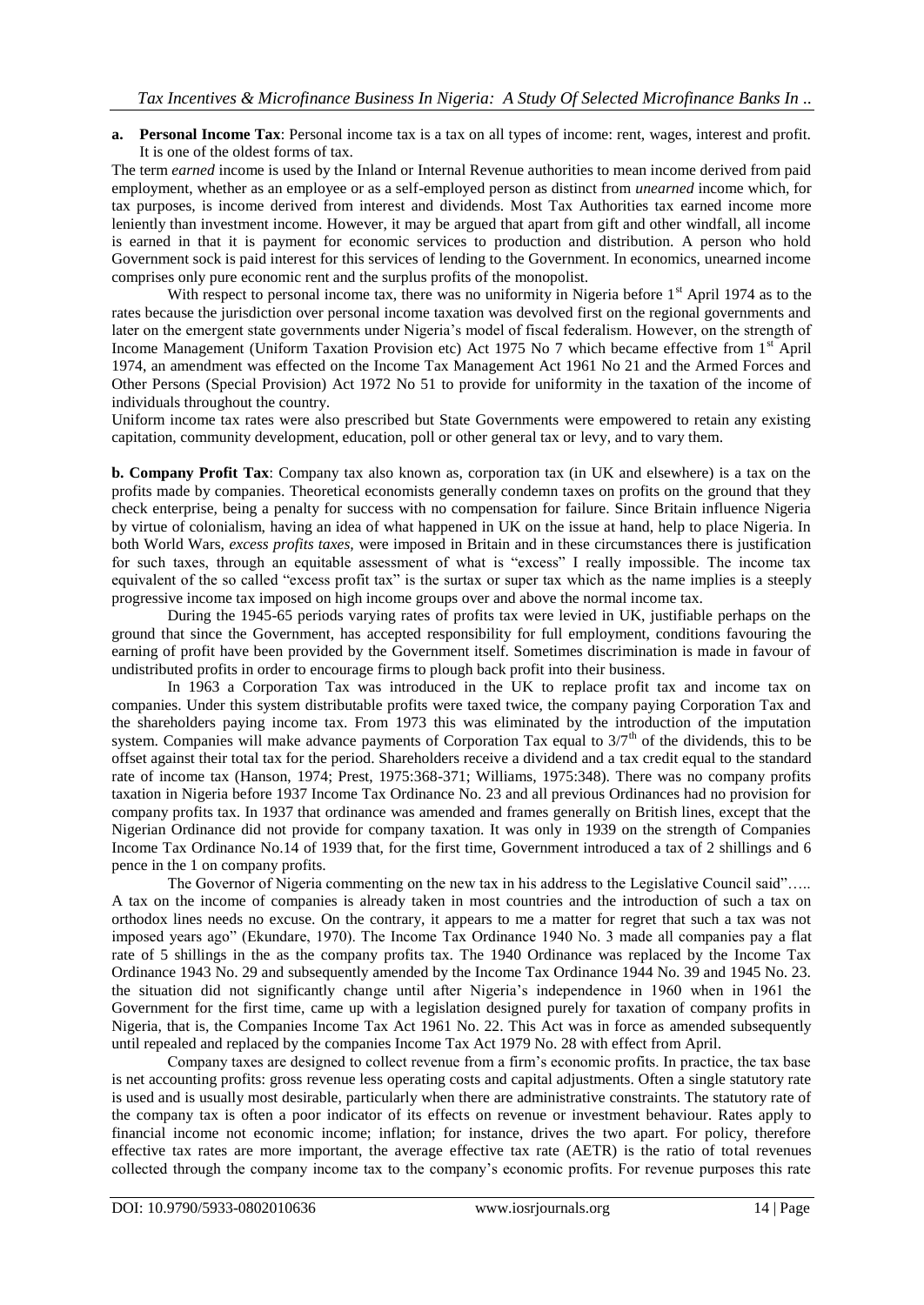should be high. By contrasts, the marginal effective tax rate (METR) measures the effect of taxes on investors" rate of return for an incremental addition to their activities. To avoid interfering with investment decisions, the METR should be low. The main tasks of company tax design should be to achieve a high AETR while keeping the METR low or preferably zero, and to avoid large variations in METRs across different types of investment (World Development Report, 1988: 92-93).

Super tax on company was introduced in Nigeria during the Nigerian Civil War (1967-70) under the Super Tax Decree 1967 No. 46 which empowered the Federal Board of Inland Revenue to prepare in respect of each year of assessment lists of companies liable to super tax. The Super Tax (Amendment) (No. 2) Decree 1971 No. 12 amended the Super Tax Decree 1967 by introducing a reduced rate of Super tax which applied with effect from 1st January 1971. However super tax was abolished under the Finance (Miscellaneous) (Taxation Provisions) Decree 1972 No. 47 with effect from 1<sup>st</sup> April 1972.

Yield from company taxation in Nigeria has been considerably low due largely to the generous tax concessions, rebates and tax-holidays allowed to newly established companies. Other factors responsible for low yield include tax evasion and tax avoidance. Differences between METRs and statutory rates arise from provisions that allow the recouping of invested capital, deduction of interest on investment debt, corrections for inflation, etc.

**c. Petroleum Profits Tax**: A little background is necessary about Nigeria"s petroleum endowment in order to justify the necessity for a pride of place to the taxation of petroleum profits. Though the first commercial production of oil in the world had taken place in Romania and the United State in the 1850s, commercial discovery of oil in Nigeria was not until the 1950s. The Shell-BP, however, had earlier started some exploration work shortly before the Second World War. Nigeria is the largest producer and exporter of crude petroleum in Africa south of the Sahara. It is a member of the Organization of Petroleum Exporting Countries (OPEC). Nigeria"s oil has technical and commercial advantages compared with some other major oil-exporting countries. Its quality varies between light crude of  $45^{\circ}$  API and heavy crude of  $21^{\circ}$  API, with weighted average of  $32^{\circ}$  API. This average yields a very good quality of light crude preferred by petroleum refiners, especially when coupled with the fact that the Nigerian oil has an incredibly low sulphur content averaging only 0.2%. Of all other major producers, only Libya and Indonesia have qualities which may be regarded as comparable.

Petroleum Profit Tax is singled out for special attention because of the significance of oil in Nigeria's public revenue performance. The Petroleum Profits Tax Act 1959 No. 15 imposes with effect from 1<sup>st</sup> January 1959, a tax upon profits from the winning of petroleum in Nigeria.

Nigeria was not politically independent when commercial production of oil started, and for about a decade after its independence it did not have any positive or coherent oil policy. The general posture was therefore one of great caution and a broad bias for measure to stimulate exploration and development by the foreign oil companies. Various incentives were given to these companies: full expansion of exploration costs, rapid amortization of capitalized and capital costs (within 5 years), a highly favourably investment tax credit system and progressive increase in the margins per barrel allowed companies in calculating their profit.

## **2.5 The Concept of Tax Incentives**

As posited by Adedokun (2001:142) Tax incentive is "the reduction in the effective tax burden on the favoured economic activity as against that currently imposed upon it, with the hope that the reduction in government revenue would bring an expected expansion of the national economy and ultimately bring a relative increase in total revenue from such broadened economic basis".

Also Tax incentives according to Gberegbe (2007: 18) are those devices used by the government to encourage investments. They are essentially designed to promote industrialization especially in the area of manufacturing activities. Examples are accelerated depreciation, tax holidays and import duty relief.

## **2.5.1 Tax Incentives for Agribusiness in Nigeria**

As stated in Ironkwe (2011:138-140), section 9 (8a) of CITA (2007) defines an agricultural trade or business to mean any trade or business connected with:

- **a.** The establishment or management of plantations for the production of rubber, oil palm, cocoa, coffee, tea and similar crops.
- **b.** The cultivation or production of cereal crops, tuber, fruits of all kinds, cotton, beans, groundnuts, sheanuts, beniseed, pineapples, bananas and plantains.
- **c.** Animal husbandry, that is, to say, poultry, piggery, cattle rearing and fish farming. The tax incentives to agribusinesses as provided by section 9 are:
- **i) Loan interest earned by banks on lending for agricultural business**: The government in a bid to encourage agricultural production, with effect from 1991 exempted from tax interest earned by banks on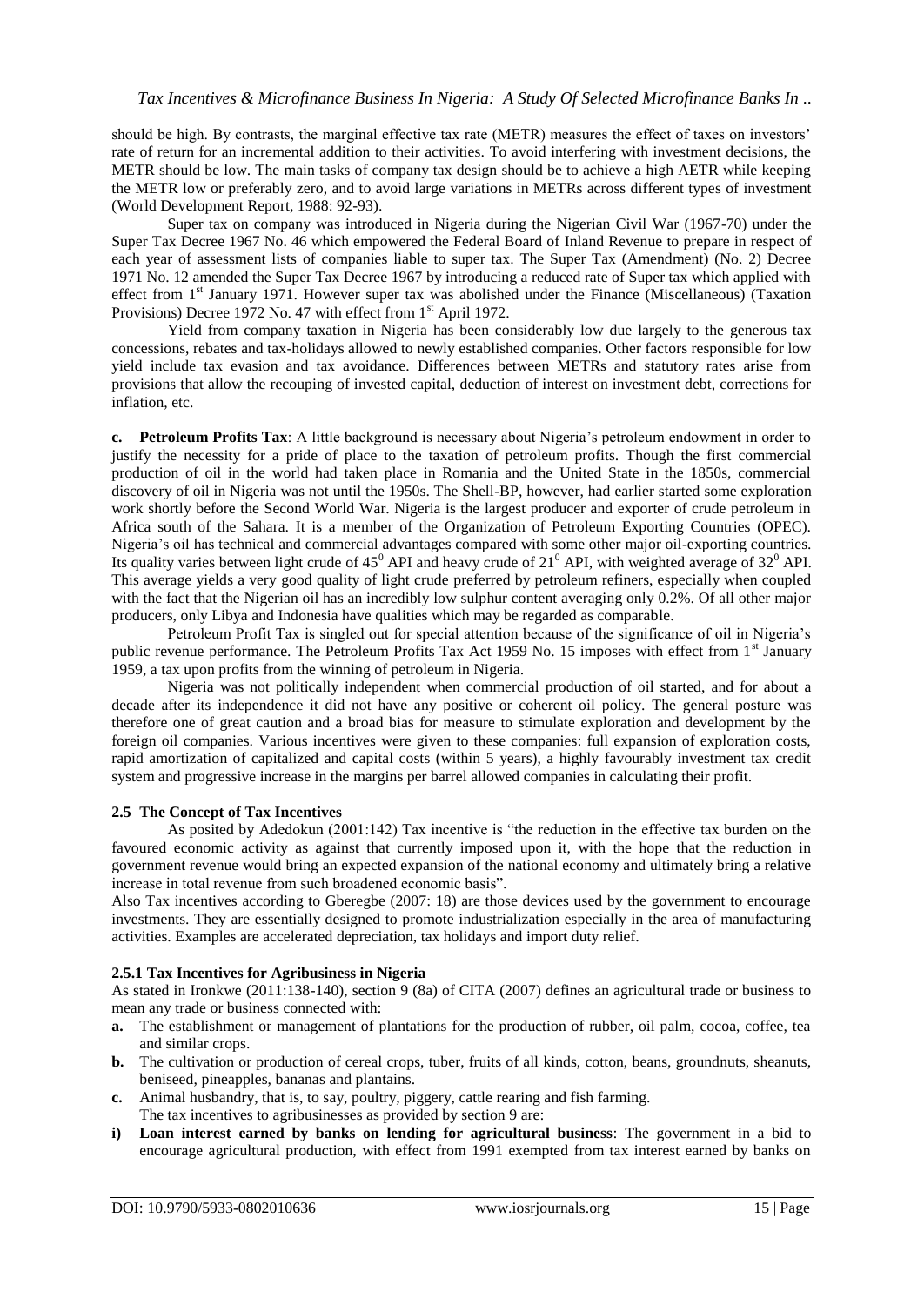loans granted for agricultural business. However the government expects that the loan would have the following features

- Moratorium period is not less than 18 months;
- Rate of interest is not more than the base lending rate of the bank granting the loan. Base lending rate is the average cost of funds to a bank.
- **ii)** The rate of initial allowance on plant and Machinery used in agricultural production is now 95% (w.e.f 1/1/96) up from 25%. The 5% balance is retained in the books until the asset is sold or otherwise disposed of. Similarly, annual allowance rate on Ranching and Plantation had been increased to 50% from 15%.
- **iii)** From 1/1/96, Plantation equipment expenditure now attracts 95% initial allowance as against the former 20%.
- **iv)** Small agricultural businesses (those with turnover of less than N1 Million) in the year of assessment are charged to the lower concessional rate of 20% for the first five years of their operation.
- **v) Loss Relief:** A loss incurred by a business in agricultural production can be carried forward for an indefinite number of years to be set-off against future profits in the same line of business. In all other companies (other than agriculture), the maximum number of years to carry forward a loss is four years after which the loss would lapse.

## **2.5.2 Tax Incentives for Foreign Investors in Nigeria**

The Chairman of Federal Inland Revenue Service, Ifueko Okauru (FCA) presented a paper at the Nigeria investors Business Forum at Berne Switzerland on 20<sup>th</sup> and 21<sup>st</sup> November 2009 which gave some reasonable insights into tax incentives as follows;

## **a. Why Tax Incentives?**

Tax incentives are special arrangements in the tax laws to:

**i)** Attract, retain or increase investment in a particular sector

**ii)** Stimulate growth specific areas

**iii)** Assist companies or individuals carrying on identified activities

**iv)** Underlying basis is to ensure overall growth of the Nigeria economy and even development of all sectors

## **b. Current Policy of Nigerian Government is to ensure:**

**i)**Incentives are sector based and not granted arbitrarily

**ii)**Benefit to the Nigeria economy exceeds the cost of taxes forgone

**iii)**Incentives are reviewed regularly to confirm if they are serving the expected purpose

**iv)**Foreign investors enjoying incentives are expected to voluntarily plough back into the Nigeria economy **c. Tax Incentives in Nigeria:**

Tax laws provide various incentives to companies carrying on business in Nigeria. Incentives may be granted on industry basis or on tax type and may include;

**i)**Exemption from payment of taxes

**ii)**Reduction in rate of tax to be paid

**iii)**Grant of allowances and deductions from profits subject to tax etc

**iv)**President has broad powers to grant tax incentives to any company or individual

## **d. Under the Industrial Development Act:**

Pioneer Status is granted to qualifying companies and/or products and services resulting in 3-5 years tax holidays. Qualifying industries include;

**i)** Mining

**ii)** Manufacture of cement, glass and glassware, lime from limestone, ceramic products, rubber, leather textile etc

**iii)** Areas of industry that are of economic benefit to the country

## **e. Pioneer Status:**

Granted to companies in certain industries where it is deemed that;

**i**) The industry is not carried out on a scale suitable to Nigeria's economic requirements

**ii)** It is in public interest to do so

**iii)** Tax exemption for a three year period in the first instance and a maximum of five years in total

**iv)** Tax free dividends during pioneer period

**v)** Carry forward of losses made and capital allowances (on assets) incurred during the pioneer period

## **f. Under the Companies Income Tax Act:**

**i)** Loans granted to Nigerian companies may be exempt from tax, where they meet prescribed criteria

**ii)** Dividends received from Nigeria are exempt from tax, other than withholding tax deducted at source

**iii)** Profits of shipping and airline companies subject to tax in Nigeria is restricted to activity carried out in Nigeria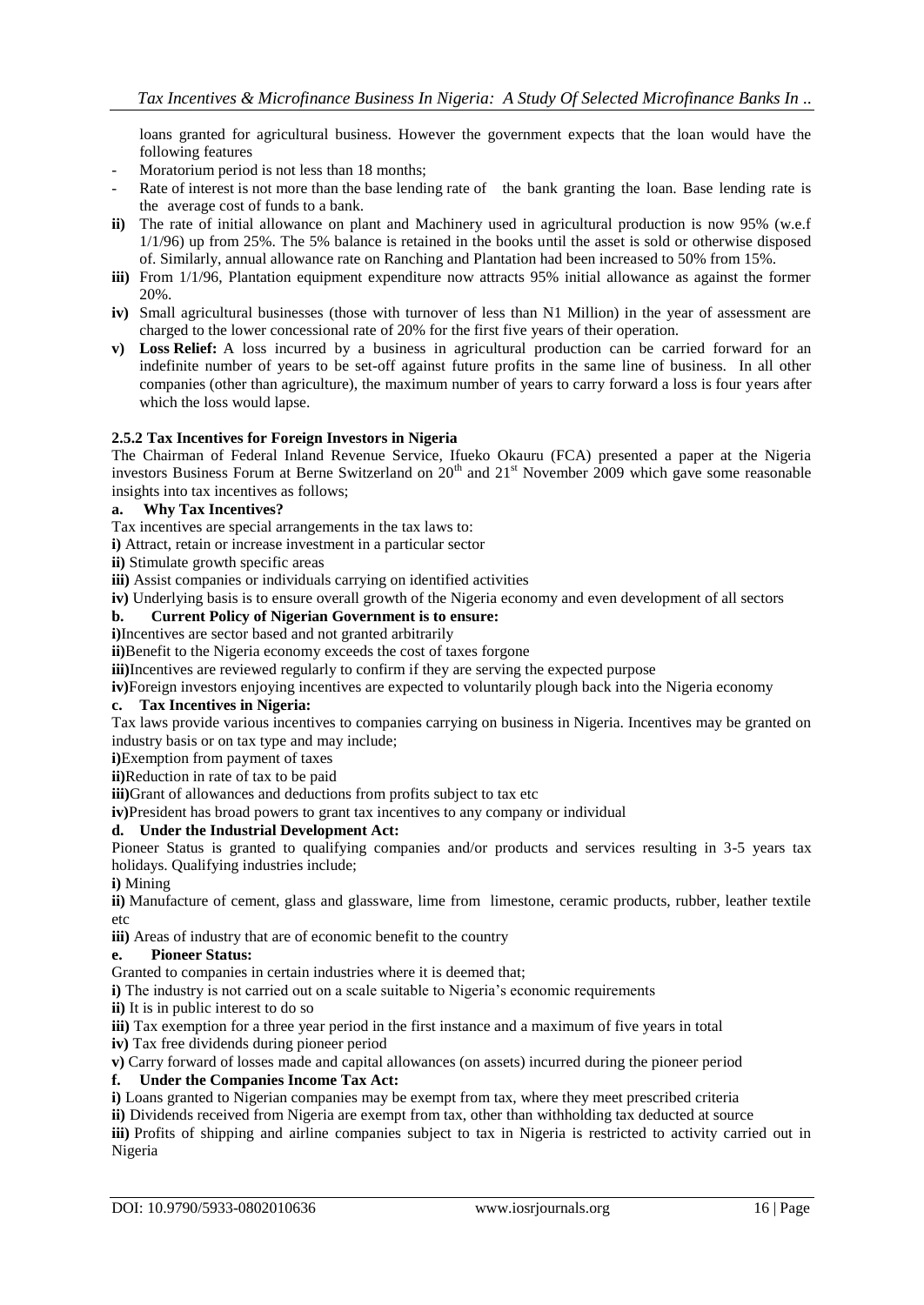**iv)** Dividends interest, rent or royalty earned by companies outside Nigeria and brought in through specified channels are exempt from tax

**v)** Interest earned by a foreign company on its bank deposits in Nigerian are exempt from tax

**vi)** Nigeria companies with a minimum of 25% foreign equity and within their first four years of operation are exempt from payment of minimum tax

**vii)** Incentives for downstream gas utilization projects

**viii)** Exemption from taxes for specified period tax free dividends etc

## **g. Incentives under the Personal Income Tax Act**

**i)** Non-Nigerian employees of foreign companies in Nigeria may be exempt from tax in Nigeria, where

## $\triangleright$  They spend a cumulative period of less than 183

- Days in Nigeria during a 12 months period, and
- Their income is subject to tax in their home country
- **ii)** The Minister of Finance has wide powers to grant exemptions to any person based on a treaty entered into with Nigeria

## **h. Incentives Under the Capital Gains Tax Act**

Foreign companies carrying on business in Nigeria are exempted from capital gains tax on disposal of assets, except such proceeds are brought into Nigeria

## **i. Incentives under the petroleum profits Tax Act**

- **i**) Expenses incurred outside Nigeria which are wholly, exclusively and necessarily incurred for the Nigerian operations are allowed as deductions against the profits of the Nigerian company (this may include parent company expenses incurred in respect of the Nigerian company)
- **ii)** Interest on inter-company loans obtained under open market terms are allowed as deductions

## **j. Incentives under the Value Added Tax Act**

- **i)** Import of several items exempted from value added tax
- **ii)** Exported goods and services also exempted from value added tax
- **iii**) Exemption of value added tax on the services of community banks

## **k. Import and Export Duty Exemptions and Reductions**

- **i)** Import and export duty exemptions and reductions are available for several items
- **ii)** List of exempt items and rates is reviewed annually based on economic considerations and developments in the Nigeria economy

#### **l. Incentives under the Tax free Zones and Export Processing Zones**

**i)** There are laws creating tax free Zones and export Zones, which exempt companies operating in those areas from tax obligations in Nigeria for operations carried out in the Zones

**ii)** Companies are required to register before enjoying the benefits and all activities must be performed exclusively within the Zones – activities outside the Zones will be subject to tax

**iii)** Tax free status is continuous as long as activities are restricted to the Zones – Government may however review the status of the zones based on economic considerations

#### **m. Nigeria's Double Tax Treaty Network**

This offers significant incentives to investors and there is considerable room for further expansion subject to development of a clear tax treaty strategy. Nigeria has existing treaties with United Kingdom, Canada, Belgium, France, Romania, Netherlands, Pakistan, South Africa, China, South Korea, Spain, Sweden and Russia.

## **2.6 The Concept of Microfinance**

As stated in CBN Microfinance Policy, Regulatory and Supervisory frame work (2005: 5-6), Microfinance is about providing financial services to the poor who are traditionally not served by the conventional financial institutions. Robust economic growth cannot be achieved without putting in place well focused programmes to reduce poverty through empowering the people by increasing their access to factors of production, especially credit. The latent capacity of the poor for entrepreneurship is significantly enhanced through the provision of microfinance services to enable them engage in economic activities and be more selfreliant; increase employment opportunities, enhance household income, and create wealth. Three features distinguish microfinance from other formal financial products. These are: (i) the smallness of loans advanced and or savings collected; (ii) the absence of asset-based collateral, and (iii) simplicity of operations.

In Nigeria, the formal financial system provides services to about 35% of the economically active population while the remaining 65% are excluded from access to financial services. This 65% are often served by the informal financial sector, through the Co-operative Societies, Non-Governmental Organization (NGO) - Microfinance Institutions, Moneylenders, Friends, Relatives, and Credit Unions.

According to Marguerite (2001) in Nwiyordee (2012:14–23) Microfinance refers to small-scale financial services-primarily credit and savings- provided to people who farm or fish or herd; who operate small enterprises or micro enterprises where goods are produced, recycled, repaired, or sold; who provide services;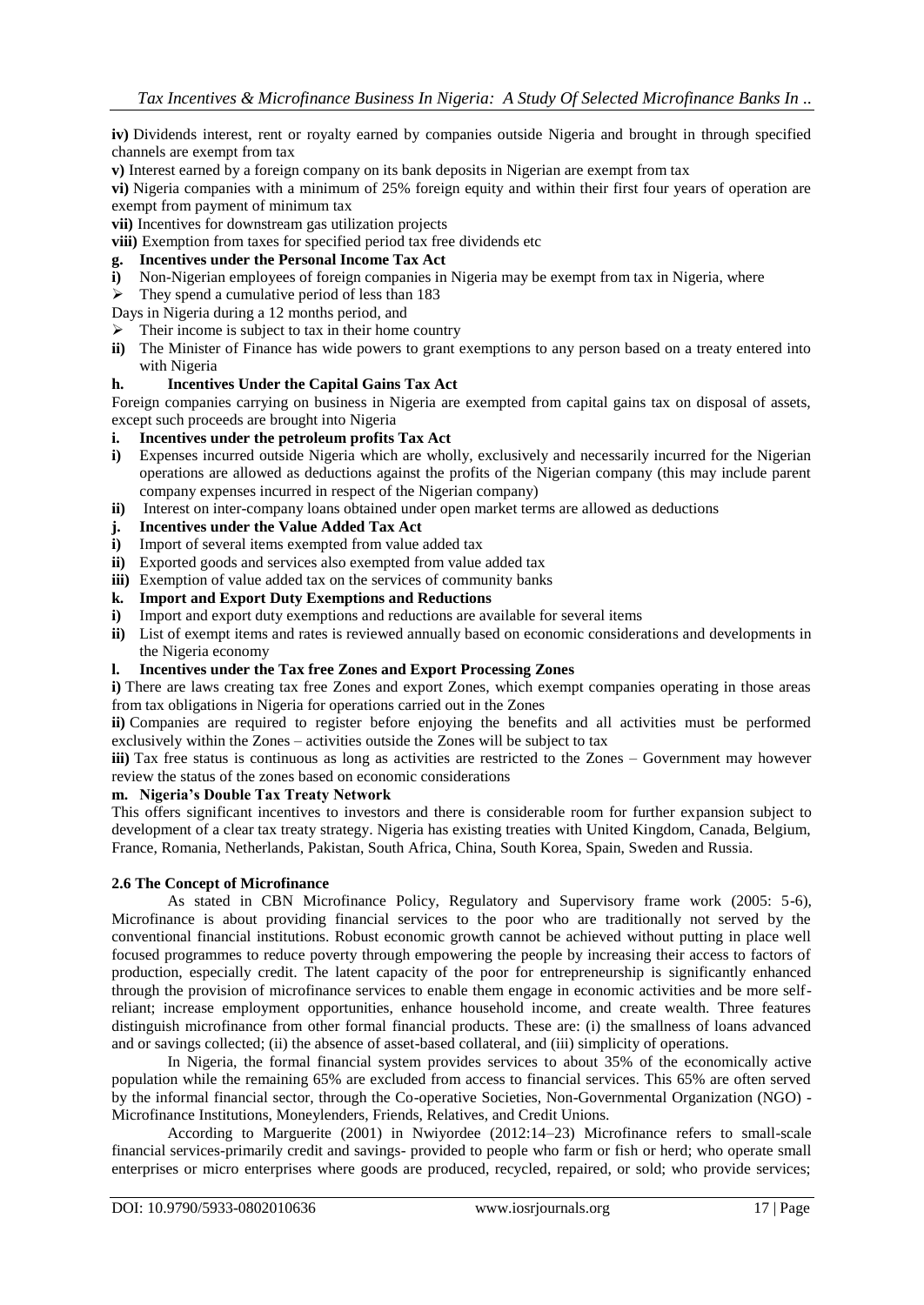who work for wages or commissions; who gain income from renting out small amounts of land, vehicles, draft animals, or machinery and tools; and to other individuals and groups at the local levels of developing countries, both rural and urban. Many such households have multiple sources of income. Savings services allow savers to store excess liquidity for future use and to obtain returns on their investments. Credit services enable the use of anticipated income for current investment or consumption. Overall, microfinance services can help low-income people reduce risk, improve management, rise productivity, obtain higher returns on investments, increase their incomes, and improve the quality of their lives and those of their dependants.

Such services are rarely accessible through the formal financial sector, however, credit is widely available from informal commercial moneylenders but typically, as will be documented, at very high cost to the borrowers-especially poor borrowers. Banks generally assume that providing small loans and deposit services would be unprofitable. It is widely believed though wrongly that the cost of delivering small- scale financial services at the local level is too high for unsubsidized institutions and that the informal financial market satisfies demand. NGOs and other nonblank financial institutions have led the way in developing appropriate credit methodologies for low-income borrowers. But with few exceptions, these institutions operate only on a very small scale.

The problem is exacerbated by the limited influence of the poor people who require microfinance. They are usually unable to inform formal markets about their creditworthiness or about their demand for savings services and loans. Accordingly, services are not provided. Those who hold the power do not understand the demand; those who understand the demand do not hold the power.

There are differences among countries and regions in the availability of microfinance services and in the level of unmet demand for these services. There are also differences in demand among small businesses, micro enterprises, farmers, labourers, low-income salaried employees, and others. Common to nearly all parts of the developing world, however, is a lack of commercial microfinance institutions- a shortcoming that unnecessarily limits the options and lowers the financial security of poor people throughout the world.

The foregoing pattern is changing; the microfinance revolution is emerging in many countries around the world. As it is used here, this term refers to the large-scale, profitable provision of microfinance services small savings and loans-to economically active poor people by sustainable financial institutions. These services are provided by competing institutions at the local level –near the homes and workplaces of the clients-in both rural and urban areas. Financial services delivered at the local level refer to those provided to people living in villages and other types of rural settlements and to people living in low-income neighborhoods in semi urban or urban areas. Large scale as used here means coverage by multiple institutions of millions of client; or, for small countries or middle –and high-income countries with low demand, outreach to a significant portion of the microfinance market. Profitability means covering all costs and risks without subsidy and returning a profit to the institution.

In aggregate, commercial microfinance institutions can provide outreach to a significant segment of their country"s poor households. In a few countries this had already occurred; in others it is at various stages of progress.

## **2.7 The Nature of Micro Financing**

According to Osuji (2005), Micro financing is the provision of both credit and savings services to lowincome clients. Many microfinance institutions offer other services, like socially organizing the poor, their education and training. These are social intermediation roles. It differs from micro credit in that it offers more than loans. Micro credit is the provision of small loans, usually to the poor while microfinance embraces both small loans and other services.

Microfinancing has been described as the provision of financial services to low income or poor people including the self employed (Ledgerwood, 1998:1). It refers generally to the provision of small-scale financial services. (Gulli, 1998:1), Micro financing has also been described as the most realistic and vital channel for financing the poor but as usual with many problems. This is because doubts arise on many occasions as to who the poor really are.

There are also the differences in the levels of poverty. This is not unexpected because poverty has its own dimensions of relativity. In this regard, there are those how poor are only relatively in that they lack some basic things required for comfortable living. However, there are also those in abject poverty and who practically lack all things except life. Poverty is a state of lack and deprivation and micro financing is meant to alleviate it.

It is usual to find Microfinance Institutions (MFLs) in the form of Non-governmental Organizations (NGOs) but they also exist in the form of savings and loans associations, credit unions, finance companies and government departments. These institutions all focus on the provision of funds for individuals who may use such funds as initial or additional capital and other requirements of small business units. While recognizing the place of other factors of production, it is now accepted that capital is the most important (UNDP, 1997:2).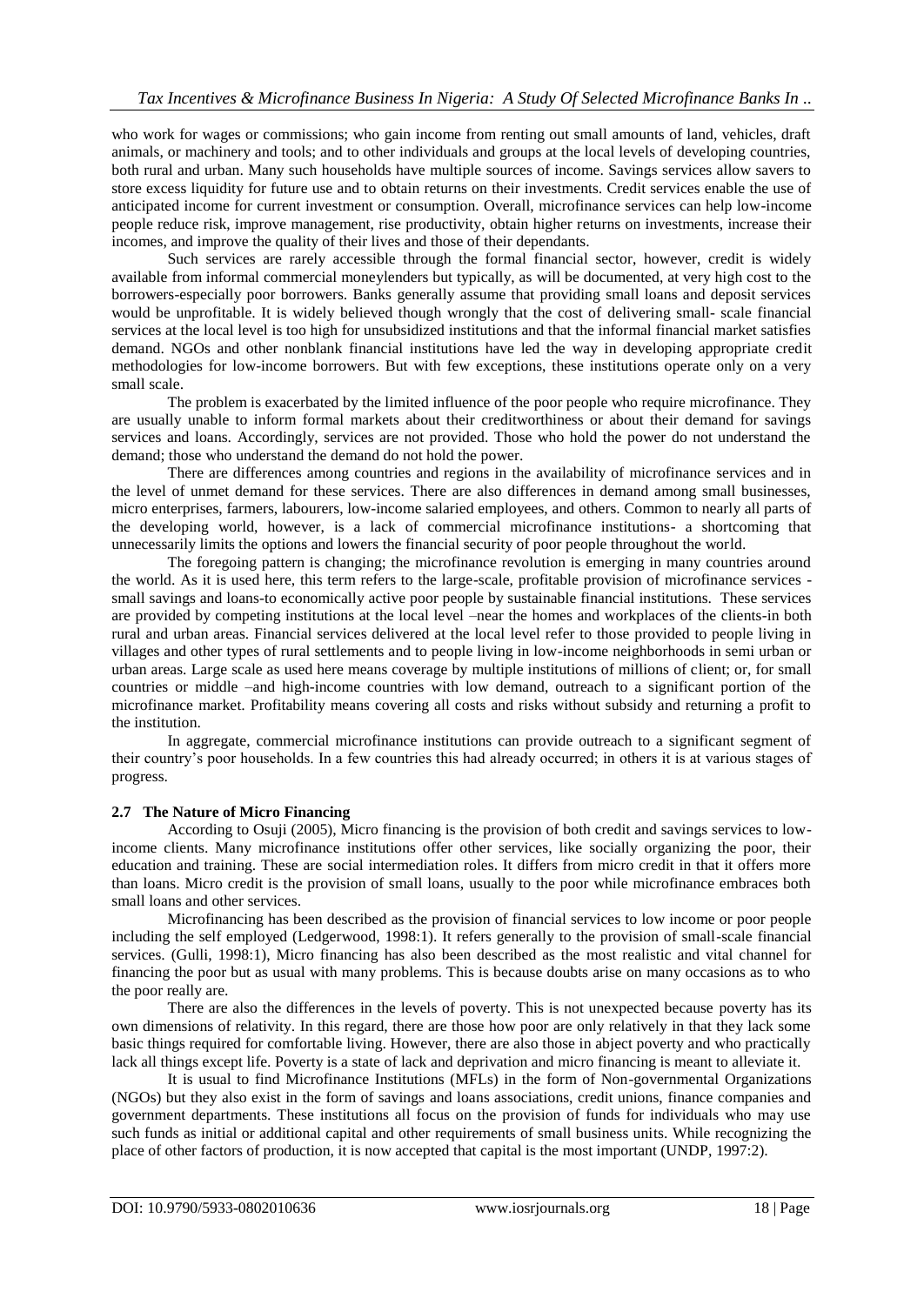It is only with capital that we can transform our creativity and drive it into material action. There is no shortage of dreamers in the world but dreams will not amount to much until we transform and put them to work. The estimate of economically active people who work for themselves or engage in various small enterprises and sole proprietorships, generally known as micro enterprises, around the world has been put at about 500 million (Women"s world banking, 1995:1). These include weavers, blacksmith"s potters, mechanics, neighborhood hairdressers, metalworking shops, street vendors and tiny retail shops displaying a variety of items. These people require funding not only kick-start their dreams but also to drive such dreams.

A large percentage of these people are women for which self-employment is second nature and main sources of livelihood. For a majority of them, financial resources are very hard to come by, including a safe place to keep their little savings. In general therefore, micro financing, unlike micro credit which is the provision of small loans only, encompasses the following activities:

## **(a) Loan Services**

- (i) Provision of small loans usually as working capital
- (ii) Lending small amounts on the basis of character or guarantee rather than on collateral (making loans based on collateral substitutes.)
- (iii) Making loans on the basis of reduced and simple documentation, typically a one-page document; and
- iv) Affording small borrowers access to repeat and larger loans, based on good repayment record.
- **(b) Savings Services**
- (i) Providing timely and flexible savings facilities for very small savers; and
- (ii) Creating opportunities for the poor to save out of their meager incomes.

## **(c) Other Services**

Some microfinance institutions (MFIs) provide services other than financial services including insurance, training, marketing skills and literacy training programmers, along with financial services. These services are however not normally included in the concept of micro financing, even though it is now the trend that such services form part of the package offered in such institutions.

Accordingly, micro financing includes both lending and savings services targeted specifically at the small entrepreneurs or individuals to support their business operations. It includes micro credit which is essentially the lending services component of micro financing.

## **2.8 Objectives of the Microfinance Institutions**

Selecting a target market depends on the objectives of the microfinance service provider and the perceived demand for financial services. In any country there are un-served or underserved enterprises and households, ranging from the ultra-poor, who may not be economically active, to small growing enterprises that provide employment in their communities. This range or continuum constitutes the demand side for microfinance services. Often the supply side does not offer a corresponding continuum of services. MFIs need to supply services that fill the gaps and integrate the un-served groups into the market.

The goal of MFls as development organizations is to service the financial needs of un-served or underserved markets as a means of meeting development objectives. These development objectives generally include one or more of the following.

**i)**To alleviate poverty

**ii)**To empower women or other disadvantaged population groups

**iii)**To create employment

**iv)**To help existing businesses grow or diversify their activities

**v)**To encourage the development of new businesses.

In a World Bank study of lending for small and micro enterprise projects, their objectives were most frequently cited (Webster, Riopelle, and Chidzero 1996):

**vi)** To create employment and income opportunities through the creation and expansion of micro enterprises

**vii)** To increase the productivity and incomes of vulnerable groups. Especially women and the poor

**viii)** To reduce rural families/ dependence on drought-prone crops through diversification of their income generating activities.

## **2.9 Microfinance and Economic Development**

According to Ehigiamuse (2008), the underlying assumption of microfinance for development is that availability of capital is critical to the effort of enhancing income-earning capability of the poor. It is assumed that the poor know what to do to enhance their economic condition and that they remain poor because they operate from a slim economic base which can be strengthened by borrowing on affordable terms.

The rapid spread of microfinance in developing countries is attributed to its capacity to impact positively on poverty. Professor Muhammed Yunus of the Grameen Bank calls it "development from bottom".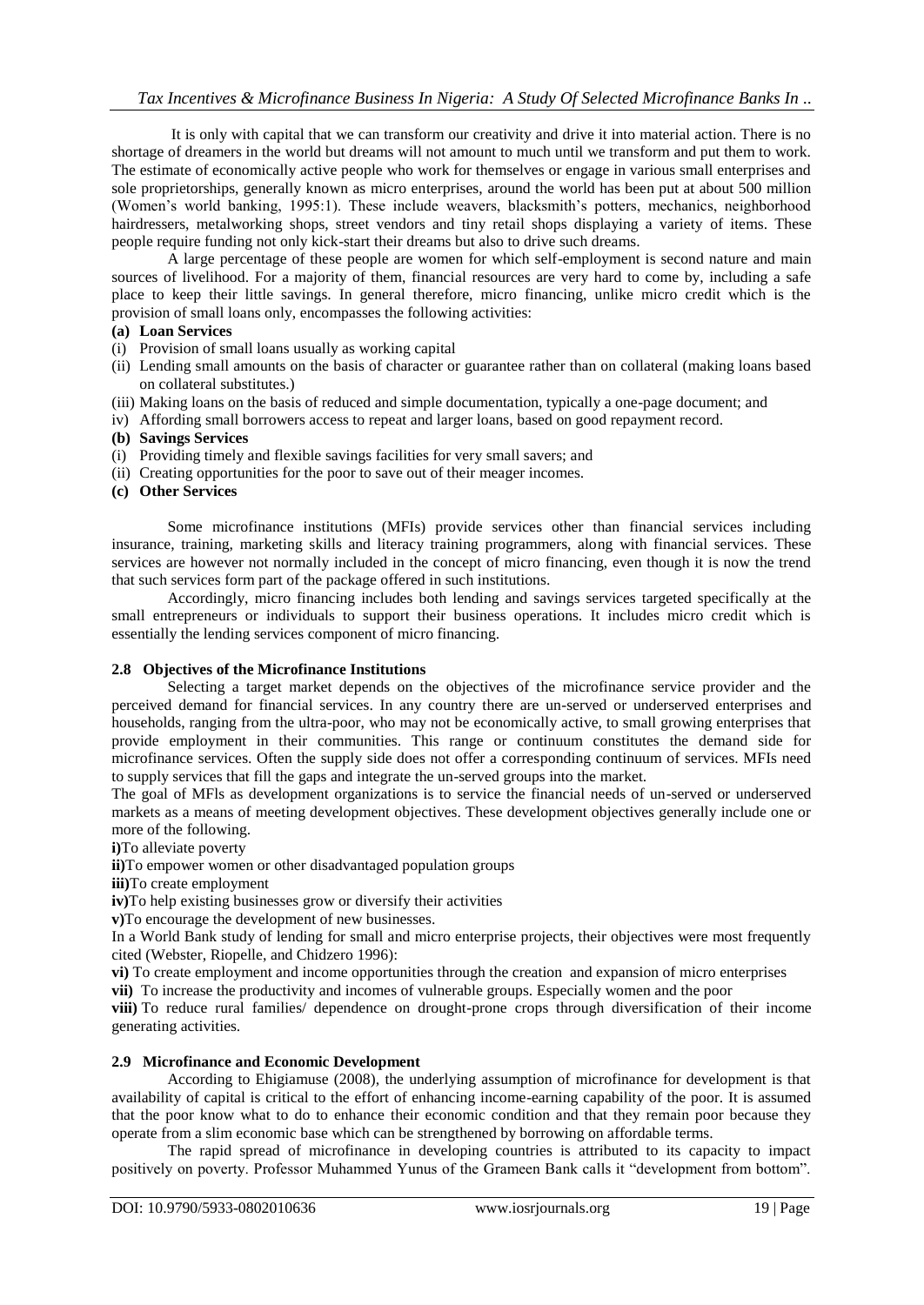Most development initiatives in agriculture, health and female empowerment enhance their impact with the integration of credit programme. The improving condition of living in Bangladesh is a good example of how to develop with small loans. The South East Asian nation was in mid-1970s branded a "basket case" by Henry Kissinger, a US Secretary of state, on accounts of the action"s hopeless development prospects. Small loan are effective weapons for addressing mass poverty.

Impact of microfinance could be addressed to personal household as well as national dimension. It has been demonstrated that little loans availed much. On a general note, injection of new funds on appropriate conditions into small business take them from the vicious cycle of small investment little returns small investment, to the virtuous cycle of prosperity of little capita-injection of funds (credit) greater output, greater investment.

With financial services, poor households have recorded improvement in access to what matters most to them, that is, better nutrition and education for their children and medical services. An improvement in the economic condition of the poor especially women invariably reflects the nutritional status of members of their households. They are anxious about the future of their children. They want to put their children in school.

Microfinance has been demonstrated to have enormous capacity to boost economic development through support for micro, small and medium scale businesses. Current attention to microfinance as a strategy for economic development is driven by the emerging paradigm of "The fortune at the Bottom of the Pyramid," popularized by C.K. Parahalead.

Simply put, this paradigm refers to the enormous advantage of the large number of the poor in any economy and its implications for market and over-all economic development. It advocated for the integration of the poor with their number to THE MARKET at the most effective strategy to alleviate poverty without charity. In the process, the poor also make their contributions to National development. The vital link between the poor and the market or National economy is the microfinance institutions and banks. This is true of any economy including Nigeria.

The greatest constraint of small businesses and other actors in the informal sector is constrained access to affordable institutional credit. The existence of vibrant microfinance institutions would sufficiently address this challenge. China, India and other economics of Asia owe their vibrancy to viable small-scale industries/businesses adequately supported by viable and appropriate financial arrangements.

In spite of the dearth of statistics on volume of services provided by Microfinance institutions (MFls), it is evident that persons who ordinarily would not access institutional credit have done that through MFls. For example LAPO (Lift Above Poverty Organization) made the following disbursements in the past three years: 1.1billion (2005): N2.2billion (2007), 13.4b in 2009 and 31.58b in 2011 (Udeme Ekwere 2012). With the numerous microfinance banks, the volume of financial services to the "bottom of the pyramid" is expected to rise sharply. Agriculture has underperformed largely due to absence and inappropriate financial support approach. Microfinance institutions reach rural dwellers and women who ordinarily are locked out of conventional financing systems through innovative products and procedures. Therefore existence of viable microfinance banks/institutions with responsive products and services in rural communities would have impact on productivity of small scale farmers.

Beyond access to financial services, strict credit discipline of loan repayment and savings support clients to cultivate requisite discipline for business success. Economic actors hitherto outside the mainstream economy are integrated with attendant benefits for capital formation, improved productivity and overall national economic development. In a nation as Nigeria with exceptionally enterprising people, this benefit is enormous.

By their large number and spread, small business development/support is a potent strategy for addressing mass unemployment. Microfinance creates self employment, which obviously is the most sustainable form of employment. Several beneficiaries start or manage their businesses no matter how small. In an economy where microfinance has been sufficiently developed, the informal sector depends mainly on microfinance institution for financial support. Micro, small and medium enterprises are regarded as the bedrock of the economy. It is evident that Nigeria is in need of entrepreneurial spirit and development. A prime mover of this development is the existence of appropriate financing arrangement.

## **2.10 Maximizing The Gains Of Microfinance**

Ehigiamusoe further stressed that there are enormous opportunities for microfinance development in Nigeria. Here is a nation of huge market of exceptionally enterprising people. Microfinance seeks to create a positive face for the country beyond that of corruption. The face of microfinance has taken over from the images of corruption, cyclones and poverty in Bangladesh. It is helpful to add that these benefits would not come without the existence of microfinance sector with:

- Supportive enabling policy environment
- Sustainable refinancing
- Abundance of skilled operations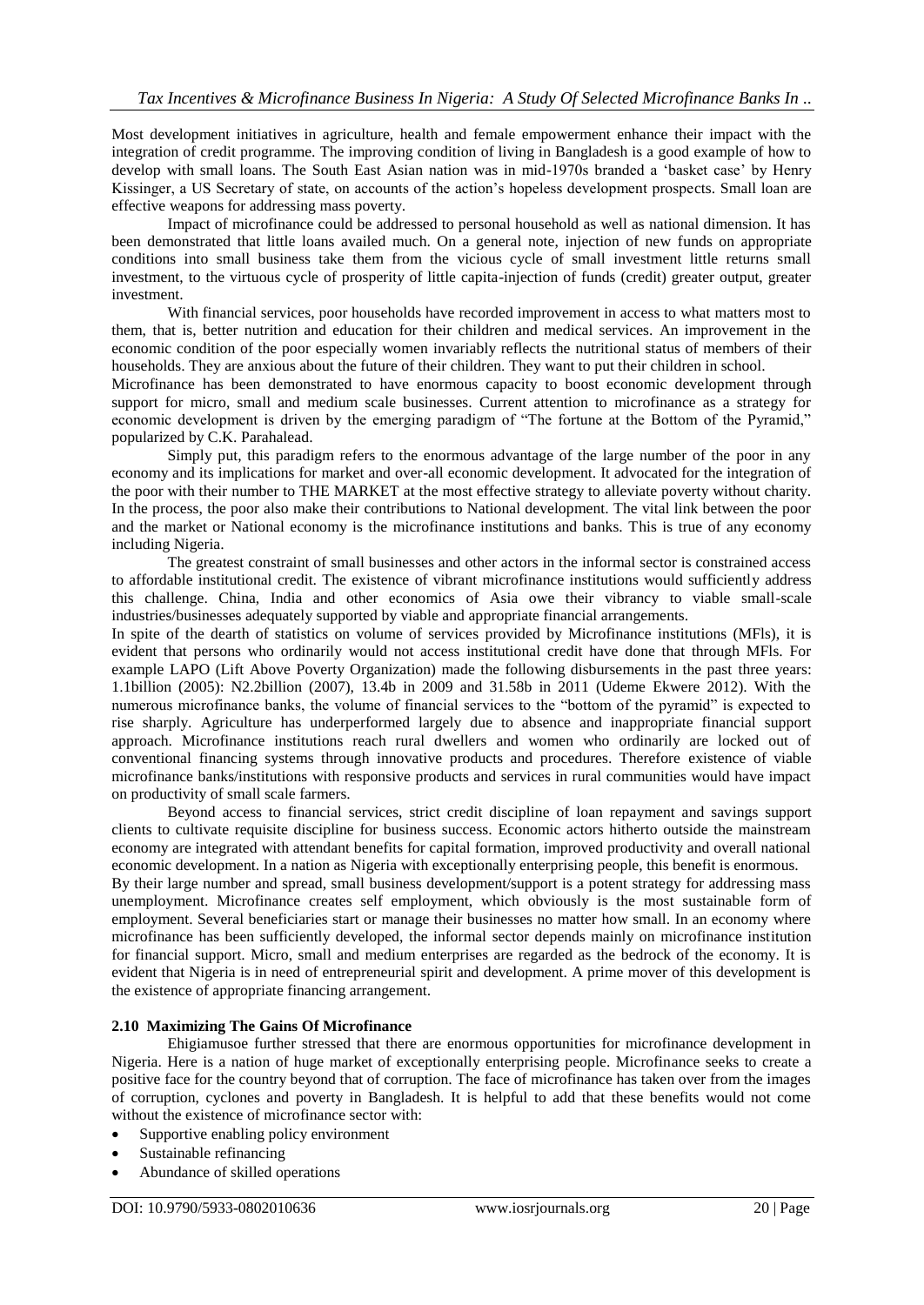## **Enabling policy**

Regulation by statutory authorities has been acknowledged as a tool for developing the sector. However, the "**rush to regulate**" in some countries has replaced regulation with strangulation. It is gladdening that Nigeria has joined several developing nations to formulate a microfinance framework. This is commendable: however, for desired results, key provisions of the regulatory and supervisory guidelines should be subjected to periodic review in the face of emerging challenges. This is in view of the fact that there is hardly any perfect regulatory framework especially as the microfinance practice and sector are young and very dynamic.

## **Sustainable refinancing**

Financing microfinance has gone through phases of funding. Donations and donor agencies dominated funding of non-profit microfinance practice of NGOs when emphasis was on feasibility of the practice. The desire to reach a large number of clients has rendered donations insufficient for the implementation of massive expansion plans. This has led to the involvement of private commercial institutions. Emerging regulatory environment across developing nations has also created platform for private capitalization.

In nations where microfinance has made significant contributions to national development, there exist strong and responsive refinancing institutions. This is so because there are still some concerns over the suitability of profit-driven investors to support microfinance institutions that support the poor.

Without any prejudice to the emerging refinancing arrangement, we wish to propose the following refinancing arrangement with the following features:

- 1) The establishment of a FUND to provide refinancing facility to fledging MFBs and poverty-focused microfinance institutions. While these institutions are desirable for their reach to rural areas, they will certainly be disadvantaged in competing for on-lending funds with participating commercial banks. Accessing government funds for these weak but relevant institutions will be an up-hill task.
- 2) Contributions to the fund should come from sources as varied as government, development agencies, private sources and even the microfinance institutions themselves. There are still developments agencies interested in microfinance development but are at lost on how to intervene in an environment of ultracommercialization.
- 3) The management of the fund should be as independent and professional as possible.
- 4) The fund, operationally, should have two (2) windows for funding: viz
- i) Developing window through which funds should be channeled to fledging microfinance institutions and banks
- ii) Commercial support window, which will support and noture microfinance institutions with loans on commercial interest rates.

## **Skilled Operations**

Microfinance is no miniature commercial banking. The practice requires a unique set of skill and attitude. Emphasis should be on training operators for the sector. Attention should also be given to research and documentation. Institutions should go beyond considering elements of microfinance as novelty and appendix to business and banking courses. Microfinance institutions with competences should set up training and technical support centers. Skillful persons are required in critical areas as financial planning and treasury management, product development and improvement and information management. Capacity in non-financial issues as clients" engagement is also required. It is obvious that lack of money is not the only factor that constrains viability of micro and small businesses. Some forms of micro and small business management training are required to enable maximum utilization of borrowed funds to ensure impact and excellent repayment performance. For efficiency, such capacity enhancing interventions do not need to be elaborate; rather it should be incorporated into the financial service delivery procedures.

Microfinance practice is new. There are a lot of myths and misconceptions that need to be addressed for the development of the sector. One is that microfinance has been highly romanticized as instant and only cure for poverty. There is need for massive awareness creation about microfinance: what it is, what it is not, its gains and development potentials. The effort of the central bank of Nigeria in this regard is highly commendable.

## **2.11 Microfinance as Instrument in Solving the Poverty Problems**

Ehigiamusoe (2000) further posited that Microfinance in principle, regards existence of poverty as arising from the denial of the poor of affordable financial services. In practice, it attempts at dismantling these constraints. The emergence of microfinance practice is therefore regarded as a response to the exclusion of the small entrepreneurs from formal financial system. Very few development practitioners doubt the effectiveness of microfinance as a development intervention strategy. Putting loans in the hands of the poor is premised on the assumption that meaningful development efforts must begin with the people especially the poor. It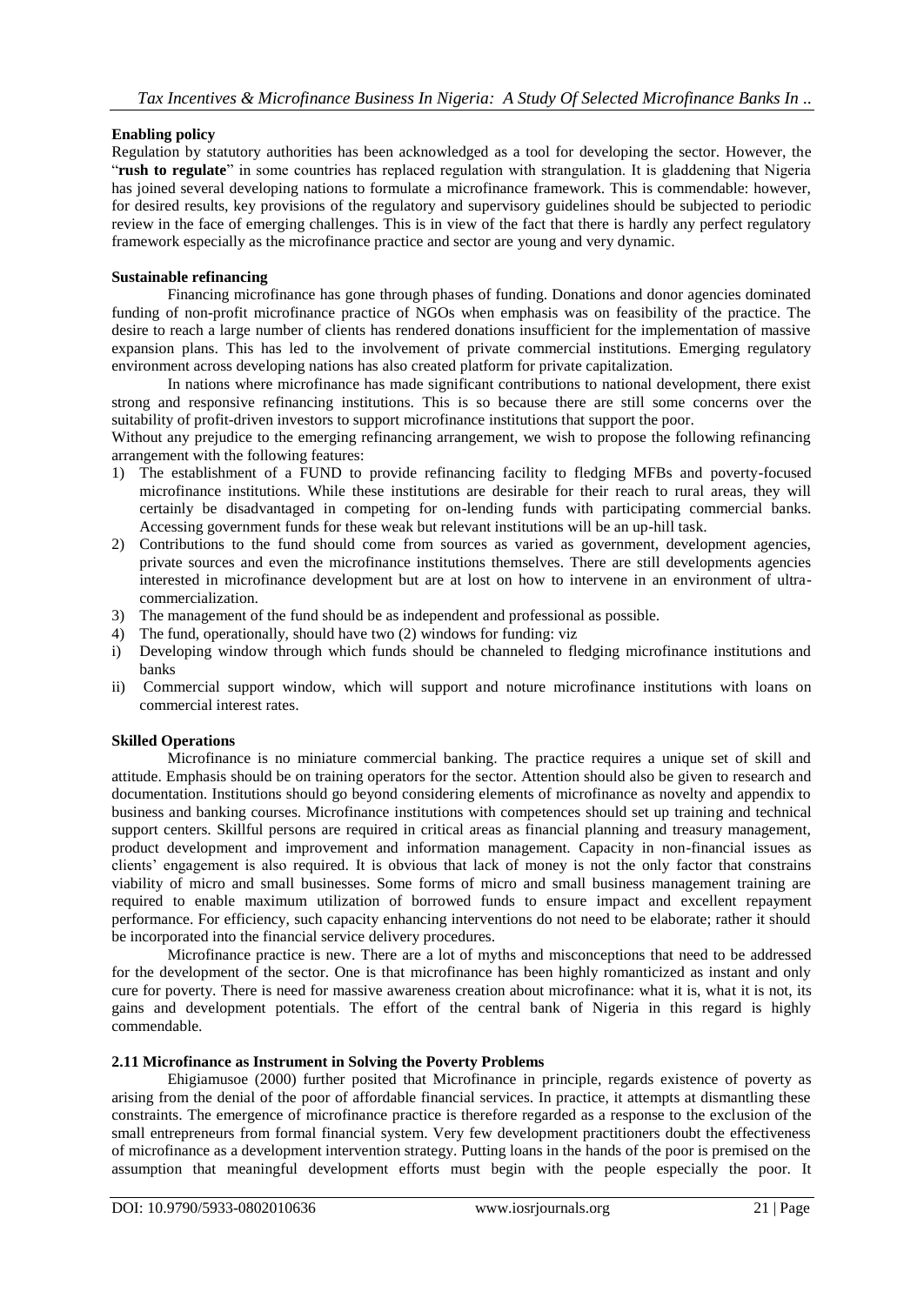acknowledges the people"s capacity to take responsibility for the improvement of their conditions. It recognizes that economic empowerment of the people is crucial to over-all development. Micro financial services represent one of the most effective tools of economic empowerment. The effectiveness of micro credit can be demonstrated thus:

A poor widow cultivates cassava; her output is constrained by the high cost of hired labour and dwindling soil fertility. Her condition of poverty is sustained. If she had access to affordable credit facility, she could increase output with hired labour, Purchase more cassava sticks for planting and fertilizers. With increased output, she breaks away from the vicious cycle of poverty and moves into the virtuous cycle of prosperity. Other factors as education and extension services are equally significant in bringing about desired prosperity. However, affordable credit remains the most effective escalator out of poverty. In the past two decades, several Micro Finance Institutions (MFIs) have emerged to create access to credit facilities for micro enterprises. Networks and support agencies have also emerged to strengthen service delivery mechanisms of these MFIs (Nwiyordee,  $2012: 37 - 50$ )

## **2.12 Microfinance Activities in Nigeria**

The practice of microfinance in Nigeria is culturally rooted and dates back several centuries (CBN, 2005). The traditional microfinance institutions provide access to credit for the rural and urban, low-income earners. They are mainly of the informal Self Help Groups (SHGs) or Rotating Savings and Credit Associations (ROSCAs) types. Other providers of microfinance services include savings collectors and Co-operative Societies. The informal financial institutions generally have limited outreach due primarily to paucity of loan able funds.

In order to enhance the flow of financial services to Nigerian rural areas, Government has, in the past, initiated a series of publicly-financed micro/rural credit programmes and policies targeted at the poor. Notable among such programmes were the Rural Banking Programme, sectoral allocation of credits at concessionary interest rate, and the Agricultural Credit Guarantee Scheme (ACGS). Other institutional arrangements were the establishment of the Nigerian Agricultural and Co-operative Bank Limited (NACB), the National Directorate of Employment (NDE), the Nigerian Agricultural Insurance Corporation (NAIC), the Peoples Bank of Nigeria (PBN), the Community Banks (CBs), and the Family Economic Advancement Programme (FEAP).

In 2000, Government merged the NACB with the PBN and FEAP to form the Nigerian Agricultural Co-operative and Rural Development Bank Limited (NACRDB) to enhance the provision of finance to the agricultural sector. It also created the National Poverty Eradication Programme (NAPEP) with the mandate In December, 2005, the Nigerian government under President Olusegun Obasanjo launched the new microfinance policy to usher in Microfinance Banks.

## **2.13 Microfinance Bank**

A microfinance bank (MFB), unless otherwise stated, shall be construed to mean any company licensed by the Central Bank of Nigeria to carry on the business of providing financial services such as saving and deposit, loans, domestic fund transfers, other financial and non-financial services to microfinance clients.

## **2.14 Microfinance Banks Target Clients**

A microfinance bank target client shall include the economically active low-income earners, low income households the un-banked and under-served people, in particular, vulnerable groups such as women, physically challenged, youths, micro-entrepreneurs, informal sector operators, and subsistence farmers in urban and rural areas.

## **2.15 Micro Enterprise**

A microenterprise is a business that operates with very small start-up capital. The management is often built around the sole owner or micro-entrepreneur. It provides employment for few people mainly the immediate family members and does not often require formal registration to start.

The management and accounting requirements are very simple and flexible. Generally, most microentrepreneurs work informally, without business licenses or formal records of their activities. The scope of economic activities of micro-enterprises typically includes primary production and crafts, value added processing, distributive trades and diverse services.

## **2.16 Microfinance Loan**

A microfinance loan is granted to the operators of micro-enterprises, such as peasant farmers, artisans, fishermen, youths, women, senior citizens and non-salaried workers in the formal and informal sectors. The loans are usually unsecured, but typically granted on the basis of the applicant's character and the combined cash flow of the business and household.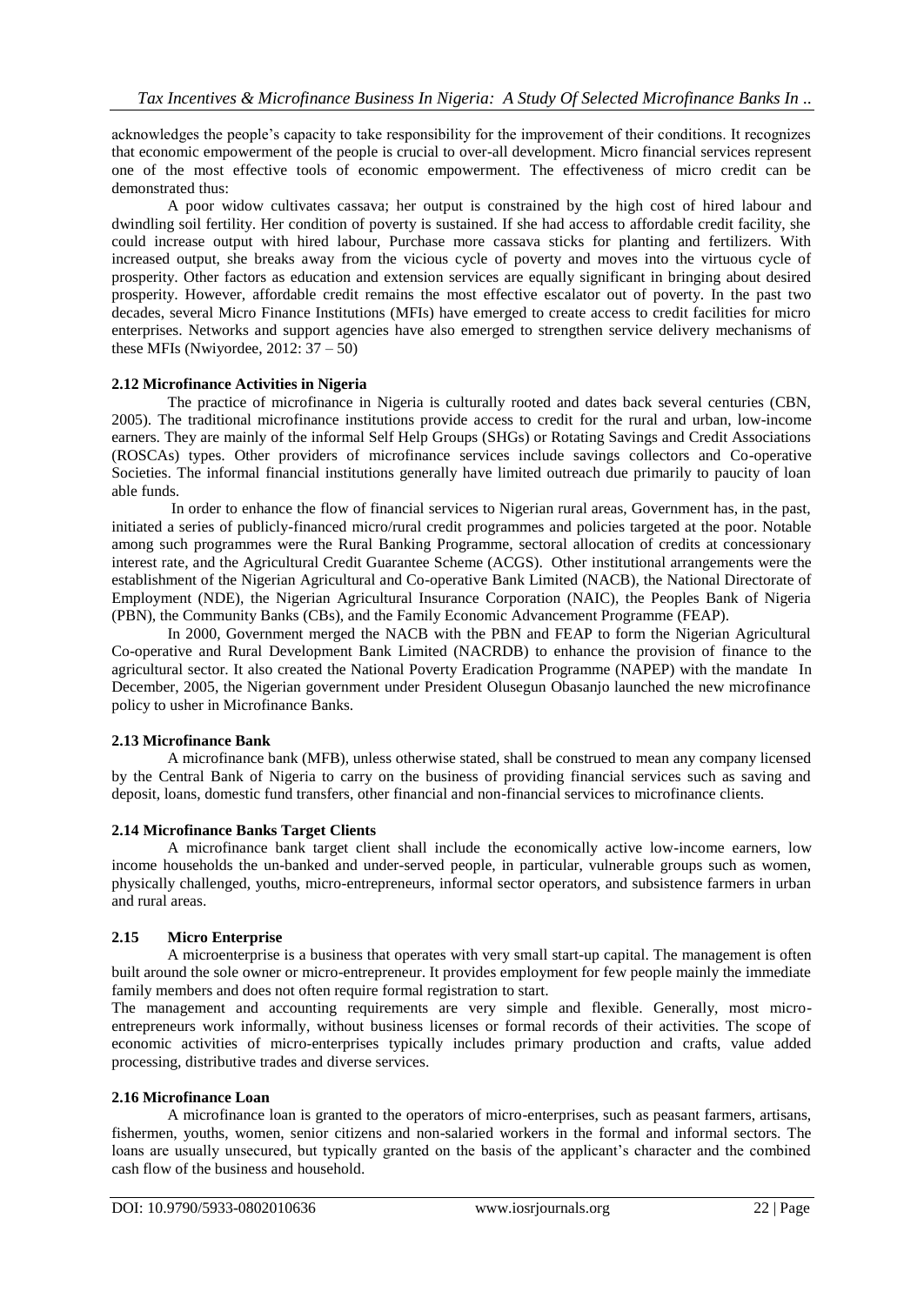The tenor of microfinance loans is usually within 180 days (6 months). Tenors longer than six (6) months would be treated as special cases. In the case of agriculture, or projects with longer gestation period, however, a maximum tenor of twelve (12) months is permissible and in house microfinance, a longer tenure of twenty-four (24) months is permissible. In line with best practice, the maximum principal amount shall not exceed N500,000 or one (1) per cent of the shareholders fund unimpaired by losses and/or as may be reviewed from time to time by the CBN. Microfinance loans may also require joint and several guarantees of one or more persons. The repayment may be on a daily, weekly, bi-monthly, monthly basis or in accordance with amortization schedule in the loan contract.

## **2.17 Permissible And Prohibited Activities Of Microfinance Banks In Nigeria**

The Revised Microfinance Regulatory and Supervisory Guidelines (2012:9-11) states as follows;

## **2.17.1 Permissible Activities**

An MFB shall be allowed to engage in the provision of the following services to its clients:

- a. Acceptance of various types of deposits including savings, time target and demand from individuals, groups and associations; except public sector deposits;
- b. Provision of credit to its customers, including formal and informal self-help groups individuals and associations;
- c. Promotion and monitoring of loan usage among its customers by providing ancillary capacity building in areas such as record keeping and small business management;
- d. Issuance of redeemable debentures to interested parties to raise funds from members of the public with the prior approval of the CBN;
- e. Collection of money or proceeds of banking instruments on behalf of its customers including clearing of cheques through correspondent banks;
- f. Act as agent for the provision of mobile banking and micro insurance services to its clients.
- g. Provision of payment services such as salary, gratuity, pension for employees of the various tiers of government;
- h. Provision of loan disbursement services for the delivery of the credit programme of government, agencies, groups and individual for poverty alleviation on non-recourse basis;
- i. Provision of ancillary banking services to its customers such as domestic remittance of funds and safe custody;
- j. Maintenance and operation of various types of account with other banks in Nigeria;
- k. Investment of its surplus funds in suitable instruments including placing such funds with correspondent banks and in Treasury Bills;
- l. Pay and receive interest as my be agreed upon between the MFB and its clients in accordance with existing guidelines;
- m. Operation of micro leasing facilities, microfinance related hire purchase and arrangement of consortium lending as well as supervision of credit schemes to ensure access of microfinance customers to inputs for their economic activities;
- n. Receiving of refinancing or other funds from CBN and other sources, private or public, on terms mutually acceptable to both the provider of the funds and the recipient MFBs;
- o. Provision of microfinance related guarantees for its customers to enable them have better access to credit and other resources;
- p. Buying, selling and supplying industrial and agricultural inputs, livestock, machinery and industrial raw materials to low-income persons on credit and to act as agent for any association for the sale of such goods or livestock;
- q. Investment in shares or equity of a body corporate, the objective of which is to provide microfinance services to low-income persons;
- r. Investment in cottage industries and income generating projects for low-income persons as may be prescribed by the CBN;
- s. Provision of services and facilities to customers to hedge various risks relating to microfinance activities;<br>t. Provision of professional advice to low-income persons regarding investments in small business: renderi
- Provision of professional advice to low-income persons regarding investments in small business; rendering managerial, marketing, technical and administrative to customers and assisting them in obtaining services in such fields;
- u. Mobilize and provide financial and technical assistance and training to microenterprises;
- v. Provision of loans to microfinance clients for home improvement, housing microfinance and consumer credit; and
- w. Performance of non-banking functions that relate to microfinance business development services such cooperatives and group formation activities, rural industrialization and other support needed by micro enterprises.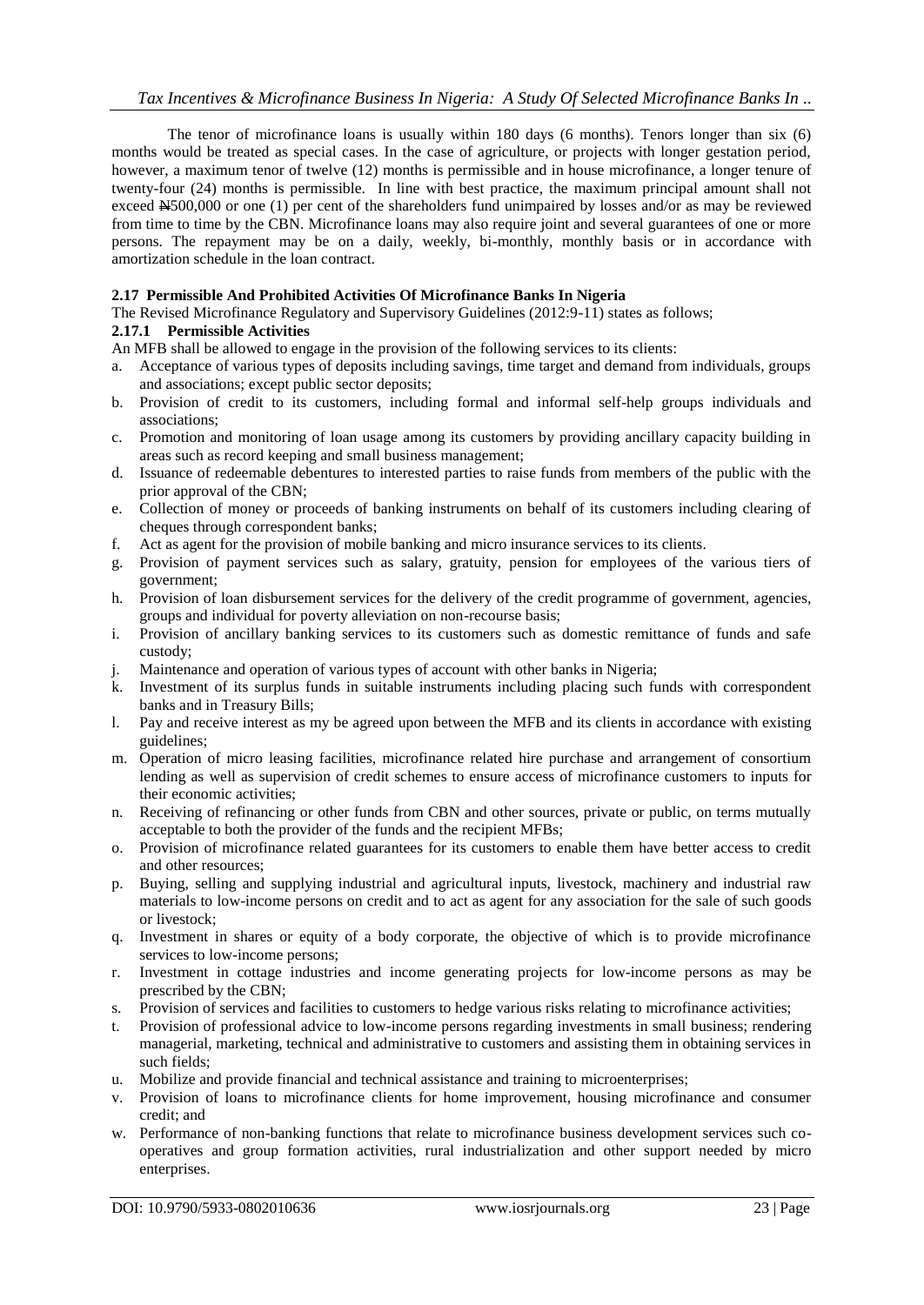## **2.17.2 Prohibited Activities**

- a. Acceptance of public sector (government) deposits except for the permissible activities  $(g)$  and (h);
- b. Foreign exchange transactions;
- c. International commercial papers;
- d. International corporate finance;
- e. International electronic funds transfers;
- f. Clearing house activities;
- g. Collection of third party cheques and other instruments for the purpose of clearing through correspondent banks;
- h. Dealing in land for speculative purposes;
- i. Dealing in real estate except for its use as office accommodation;
- j. Provision of any facility for speculative purposes;
- k. Leasing, renting, and sale / purchase of any kind with its directors, officers, employees or persons who either individually or in concert with their family members and beneficiaries own five percent (5%) or more of the equity of the MFB, without the prior approval in writing of the CBN; and
- l. Financing of any illegal / prohibited activities such as gambling, drug-trafficking, and firearms.

## **2.18 Microfinance and Rivers State**

Amaka (2012), posited that poverty has always been a global issue. Most violent agitations, crimes and other vices have been attributed to poverty. Poverty is a threat to political stability and peace in every society. As part of efforts towards alleviating poverty, governments all over the world, particularly in Africa, have set up programmes geared towards the amelioration of poverty. Rivers state of Nigeria has seen such programmes; unfortunately these programmes were not sustained. However, the disappointment from the failure of previous programmes did not deter the governor of Rivers State, Rt. Hon. Chibuike Rotimi Amaechi, who set out to tackle the arduous task of ameliorating poverty through the establishment of Rivers State Microfinance Agency (RIMA).

Microfinance is the provision of financial services i.e. loans, savings, insurance, or funds transfer services to low-income households. As a tool for helping the poor, Microfinance looks attractive, since it is widely seen as improving livelihoods, reducing vulnerability, and fostering social and economic empowerment. It involves flexible structures and processes by which financial services are delivered to micro-entrepreneur on a sustainable basis. It recognizes the peculiar features and challenges of the poor and micro-entrepreneurs. Little wonder that Governor Chibuike Amaechi decided to tow the way of Professor Mohammad Yunus, founder of Grameen Bank, by establishing RIMA in the fight against poverty.

The Rivers State Microfinance Agency was established in 2008 after Edict No.6 was signed into law. RIMA as an apex institution is a second-tier or wholesale organization that channels fund (loans) to multiple microfinance banks (MBFs) in Rivers state. The essence is to enable easy access to micro-credit and lending to the active poor of Rivers state origin. Victor Halliday served as the pioneer Managing Director/Chief Executive officer of the Agency, and managed its affairs until March, 2010.

In July 2010, Sir Innocent Iyalla Harry took responsibility as Managing Director/Chief Executive Officer of RIMA. By October of the same year the Management team was re-constituted. Today RIMA has a team of Management staff under the leadership of Sir Innocent Harry who are poised to provide guidance, facilitate change, achieve results and meet customers" needs. Regardless of the huge challenges and in a bid to achieve its vision and mission, the Management adopted the wholesale model of disbursing the loan by using direct lending methodology through the microfinance banks in the state, as a medium through which the microentrepreneurs in the state shall access the micro credit facilities.

The selection of participating MFBs in the programme was based on clear criteria such as portfolio quality, dept of outreach, management quality, and progress towards eventual sustainability. The Agency also looked at some global and local challenges of microfinance banks and these were used as basis for prequalification. These challenges include low management capacity, weak corporate governance, high portfolio at risk, non performing loans, high capital impairment, gross under-capitalization, incompetent board, high rate of insider abuses, portfolio mismatch from poor assets-liability management, failure to meet matured obligations, to mention but few.

The prequalification exercise commenced December, 2010. Seven of the microfinance banks operating in Rivers state were successful in the exercise. These include: First Global Microfinance Bank, Golden Choice Microfinance Bank, Cosmopolitan Microfinance Bank, Premium Microfinance Bank, Maxi Trust Microfinance Bank, Iwoama Microfinance Bank and Minjise Microfinance Bank. Each of these banks was assigned to cover some local Government areas of the State.

First Global Microfinance Banks coverd Ahoada East, Ahoada west, Akuku Toru, Degema, Eleme, Etche, Ikwerre, Obio/Akpor, Ogba/Egbema/Ndoni, Oyigbo and Port Harcourt LGAs. Golden Choice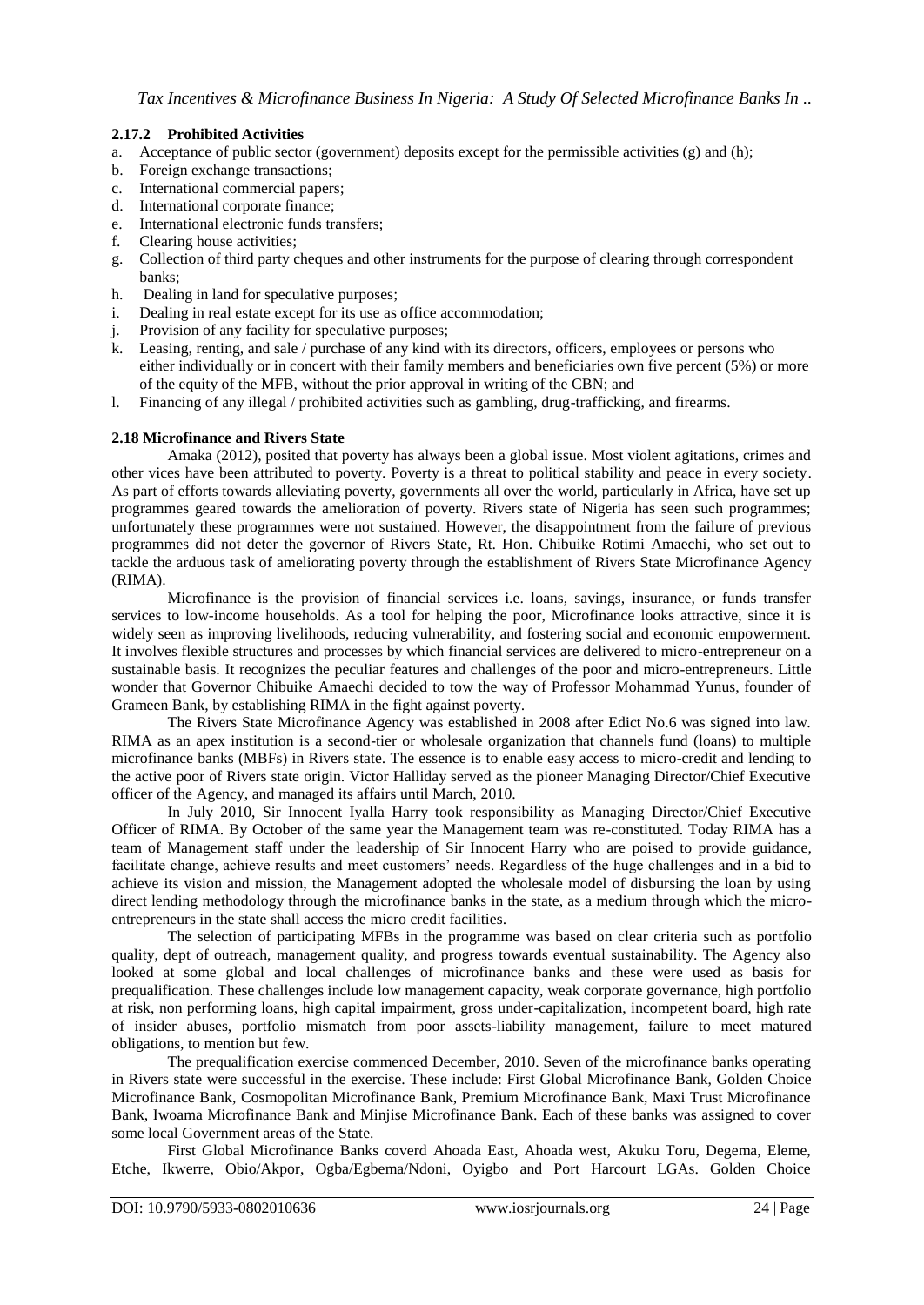Microfinance Bank coverd Eleme, Gokana, khana, Oyigbo and Tai LGAs. Cosmopolitan MFB was in charge of Abua/Odual, Ahoada East, Obio/Apkor, Port Harcourt, Andoni, Asari Toru, Bonny and Opobo/Nkoro LGAs. Premium MFB was assigned Eleme, Etche, Obio/Apkor, Port Harcourt and Omuma LGAs. Iwoama Microfinance Bank coverd Okirika and Ogu/Bolo LGAs. Maxitrust took care of Port Harcourt LGA while Minjise Microfinance Bank took care of Port Harcourt, Opobo/Nkoro and Ogu/Bolo LGAs. It is important to note here that the prequalification exercise was still ongoing, and it is hoped that more microfinance banks will join the agency in reaching out to the people.

As the name implies the scheme initiated as a test run to the new product (the wholesale idea); it was intended to guide management decision-making about a broader rollout of the product and to affirm its acceptability. The pilot scheme started in February this 2011. The total sum of three hundred and eight-eight million, six hundred and seventy-seven thousand, five hundred and thirty-one Naira and eighteen kobo (N 388,677,531.18) was so far disbursed in the scheme.

The Agency had a plan of disbursing to 40,000 Rivers State indigenes as beneficiaries by the end of 2011. However, in this first phase of the disbursement, which is considered a pilot scheme, the Agency had a target of reaching out to more than 8,000 beneficiaries proportionately cut across the 23 LGAs of the State.

Due to the recent crackdown by CBN on Microfinance banks in the country, the number of Microfinance banks available to partner with RIMA in the state was reduced. This limited number of viable MFBs is a constraint for RIMA. Even when broad eligibility criteria were used, only few of initial applications (microfinance bank) qualified for funding. In spite of this constraint, the Agency did not disburse funds to low quality MFBs.

The rural poor constitute both the greatest unmet need and the largest un-served market for Microfinance services. Providing financial services to the rural poor can address problems associated with high levels of poverty, low levels of production, and rural-urban migration. The agency has carried out initial sensitization campaigns to all the Local Government Areas of the State as a way of bridging the gap. However, the response from the target beneficiaries is still low. It is yet to be seen how the MFBs are marketing the products. Some of them are yet to make their presence felt in the local Government Areas assigned to them.

Some of the intended beneficiaries view the loan as government largesse. So when informed that they are expected to repay the loans, they lose interest. Even in the face of these challenges, the Agency is not relenting in its efforts to achieve the set targets. (Nwiyordee, 2012: 50 - 56)

# **III. Research Methodology**

#### **3.1 Research Design** Research design could be seen as a plan used as a guide in collecting and analyzing the data for a study. It is a model of proof that allows the researcher to draw inferences concerning causal relations among the

variables under investigations. (Nachimias and Nachimias, 1976:29) in (Baridam, 2001:51) Also as posited by Abdellah and Levine (1979:166) in Baridam (2001:51), there are basically two types of research designs, the experimental and quasi-experimental designs. The major difference between them is that in the experimental design, all the elements of the research such as setting, variables, subjects and data collection are largely under the control of the researcher. While in quasi-experimental design, the various research elements are not under the control of the researcher. The former is applied in Natural Sciences researches while the latter is best suited for Administrative or Social Sciences which study human behaviours

This work adopted Sample Survey technique which is an aspect of the Quasi-Experimental design. Under this, questionnaires were administered on the Population which generated the empirical data utilized in testing the hypotheses.

## **3.2 Sample Size Determination**

This study was directed at the entire population of 25 licenced Microfinance Banks in Rivers State with a target of 250 respondents cutting across shareholders, management staff, key employees, clients, external auditors and tax consultants with average distribution of 10 respondents per each of the licenced Banks.

## **3.3 Data Collection Methods**

For the purpose of testing the hypotheses stated in 1.5 above, primary data were collected through the administering of questionnaire. The questionnaire are designed and sent to randomly selected stakeholders in each of the microfinance banks for their objective responses. The distribution across the length and breadth of the state are quite challenging, a reasonable mile stone was however achieved with the assistance of some helpers engaged for the purpose. The Executives of the Association of Microfinance Banks in Nigeria Rivers Chapter and some field staff of the banks were also of immense help in delivering the questionnaire to the target audience.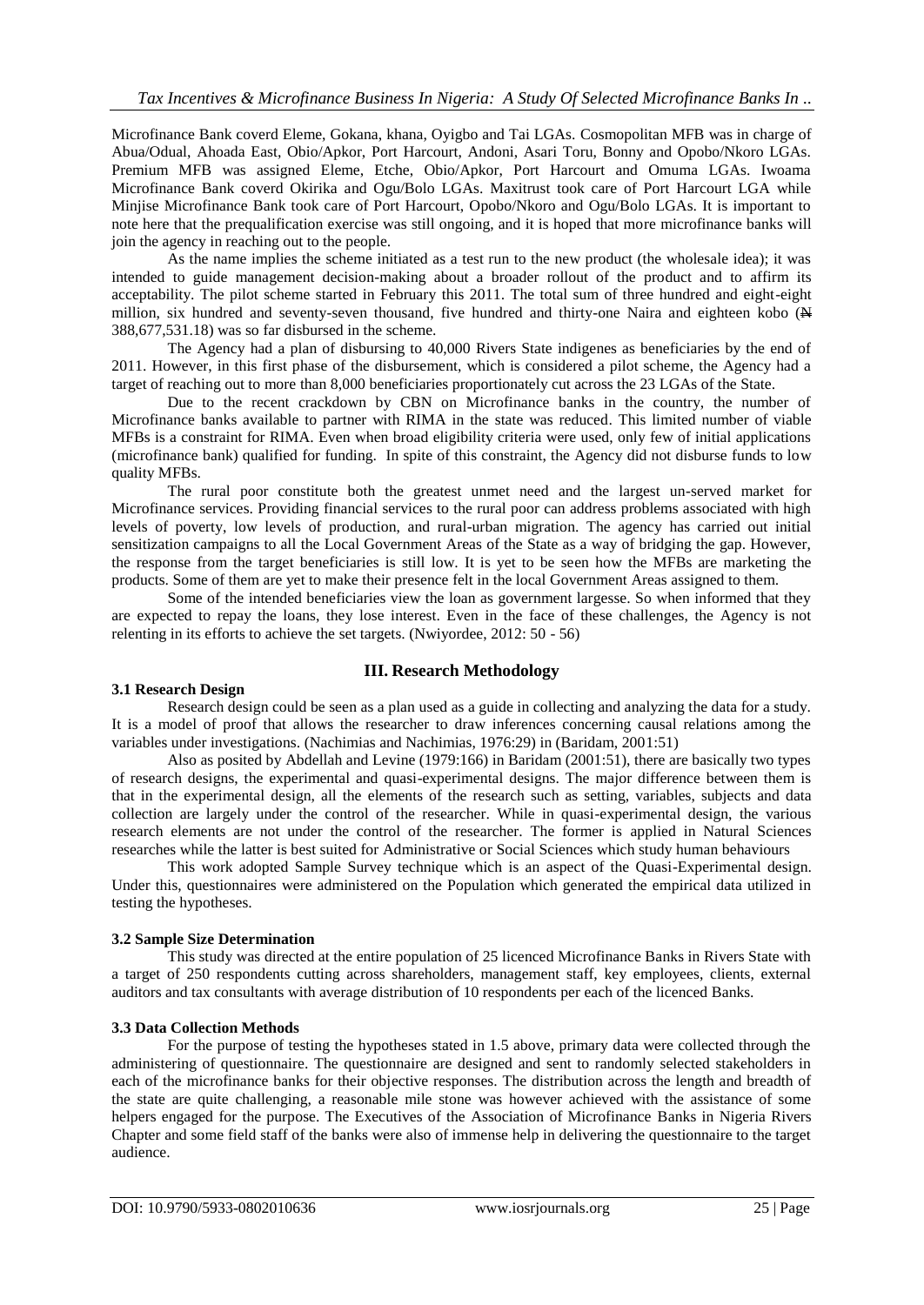The questionnaire framing took **ordinal scales of measurement** which enables **rank order correlation** computation. Telephone interviews, face-to-face conversations and participant observations were also employed to gather more data. Secondary forms of data were equally utilized to complement the Primary data. Both approaches were quite wonderful in facilitating this study.

## **3.3.1 Operationalizing the major variables**

#### **Independent variable: tax incentives**

- (i) Five years holidays on company income tax
- **Dependent Variable: Microfinance Business**
- (i) Profitability in Microfinance Banks
- (ii) Capital formation in Microfinance Banks
- (iii) Financial Inclusion Roles of Microfinance Banks
- (iv) Credit Delivery in Microfinance Banks
- (v) Social Intermediation Roles of Microfinance Banks

#### **3.3.2 Operationalized Conceptual Framework**

The operationalized conceptual framework of this study is based on a presumed relationship between Tax incentives (independent variable) and Microfinance business in Nigeria (dependent variable). The constructs of tax incentives are income tax holidays, loss reliefs and exempting withholding tax on dividends, clients deposit interests and VAT on microfinance charges; while the microfinance business has capital formation, profitability, financial inclusion, credit delivery and social intermediation as its own constructs. The relationship is moderated by government regulations, technology and clientele

**Figure 2:** Operationalized Conceptual Framework of Tax Incentives and Microfinance Business



Source: Researchers Conceptualization 2016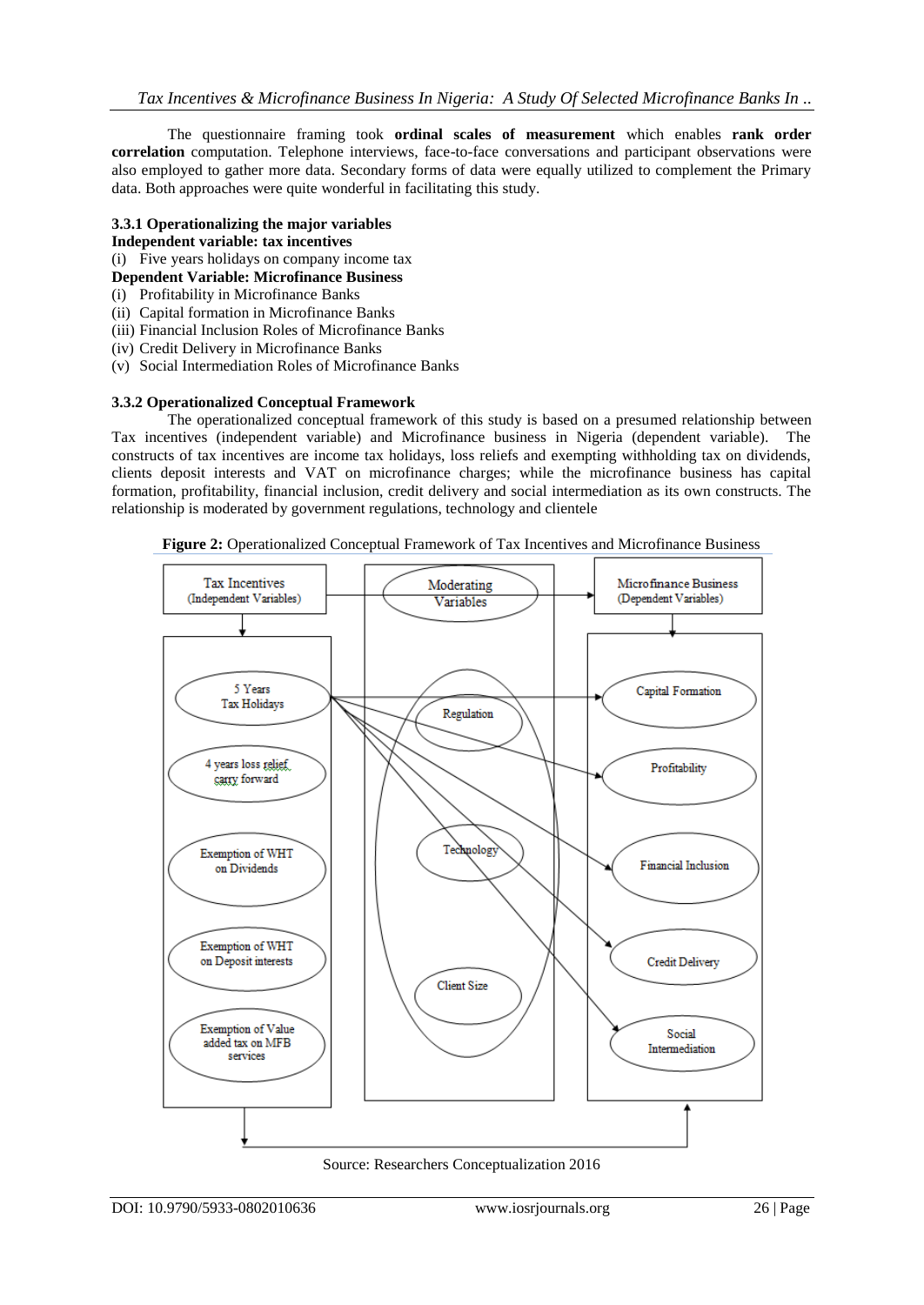## **3.4 Data Analysis Technique**

The Data Analysis technique adopted in this work is the *Spearman's Rank Order Correlation Coefficient*. It is a non-parametric statistical test which involves little or no assumptions concerning the form of the variables distributions.

The Spearman"s rank order correlation is usually designed as **Rho**. It ranks paired observations, thus requiring at least ordinal data. Rho, symbolized by *rs* measures the degree of relationship between two sets of ranked observations. It indicates the degree of effectiveness in predicting one ranked variable based on another ranked variable. In this research, the ranked variables are the **Five Years Tax Holidays, Exemption of WHT on Dividends, Exemption of WHT on Deposit Interests, Exemption of Value added tax on Microfinance services** on one side denoted as **Y1**, **Y2, Y3,** and **Y4** respectively as well as the **Profitability in Microfinance Banks**, **Capital Formation, Financial Inclusion Roles, Credit Delivery and Social Intermediation Roles of Microfinance Banks** denoted as **X1**, **X2, X3, X4** and **X5** respectively on another side.

Rho assumes any value from -1 to +1 indicating either imperfect correlation or perfect correlation and 0 indicating no relationship at all. The rank correlation coefficient has the following formula;

$$
rs = 1 - \frac{6 \sum d^{2}}{N^{3} - N}
$$
 or 
$$
rs = 1 - \frac{6 \sum d^{2}}{N(N^{2} - 1)}
$$

Where  $\sum d^2$  = Sum of the squared differences in the ranking of the subject on the two variables. *N* = Number of subjects being ranked.

To test the null hypotheses, we introduce the model,  $\mathbf{Z} = r\mathbf{s} \sqrt{\mathbf{N}} \cdot \mathbf{1}$ .

For a two-tailed test with a 0.05 level of significance, the critical (acceptable) Z values lie between **-1.96 and +1.96**. If the computed Z value falls between these critical values, each of the null hypotheses will be accepted otherwise they are rejected. (Baridam 2001:155-158)

## **3.5 Validity of Research Instrument**

Validity can be defined as the extent to which a test measures what is supposed to be measured. Another term for validity is relevance. The objective of measurement is to determine the true value of the variables for the individuals being measured. There are basically four types of validity each of which is concerned with an aspect of measurement situation: Content Validity, Predictive Validity, Concurrent Validity and Construct Validity. (Baridam 2001:78, 79). This study applied both Content and Construct validity.

Content validity (face and sampling validity) is concerned with the degree to which the sample of test items represents the content that the test is designed to measure. As posited by Cooper and Schindler (2001) in Ironkwe (2011:176), if the instrument of study contains a representative sample of the universe of subject matter of interest, then content validity is good.

In this study, the researcher after designing the questionnaire to measure the relationship between tax incentives and microfinance business reviewed the content of each of the 45 questions and was convinced that they are logically reflective of the study variables. This was further confirmed through the popular opinions expressed to that effect by experts and stakeholders in the subject area. The questionnaire was pretested on microfinance operators, clients and regulators, accountants, tax practitioners, and academics that are not part of the population of the study. Through the pretesting, errors in the questionnaire such as ambiguity, contradictions, poor wordings, misleading or irrelevant instructions among others were detected and eliminated to enhance the content validity.

In the case of Construct Validity, we focus on the degree to which a particular test can measure a hypothetical construct. It involves theorization, drawing of hypotheses, and testing the hypotheses. If the hypotheses are confirmed, one could conclude that the test has construct validity. (Baridam 2001:81). The hypotheses of this study were therefore tested and confirmed thereby boosting its construct validity.

## **3.6 Reliability of Research Instrument**

Reliability is defined as the extent to which a measuring instrument is consistent in measuring whatever it measures (Baridam 2001:78). Put differently, a research instrument is said to be reliable if its results are accurate, precise and consistently reproducible.

The reliability of this research instrument was determined through a pilot survey of ten (10) groups made up of ten (10) independent respondents each that cut across academics, accountants, tax practitioners, microfinance operators and clients who are not necessarily part of the study population. Pilot questions were administered on them on two different occasions and a combined data from the scores on tax incentives and the microfinance variables were obtained.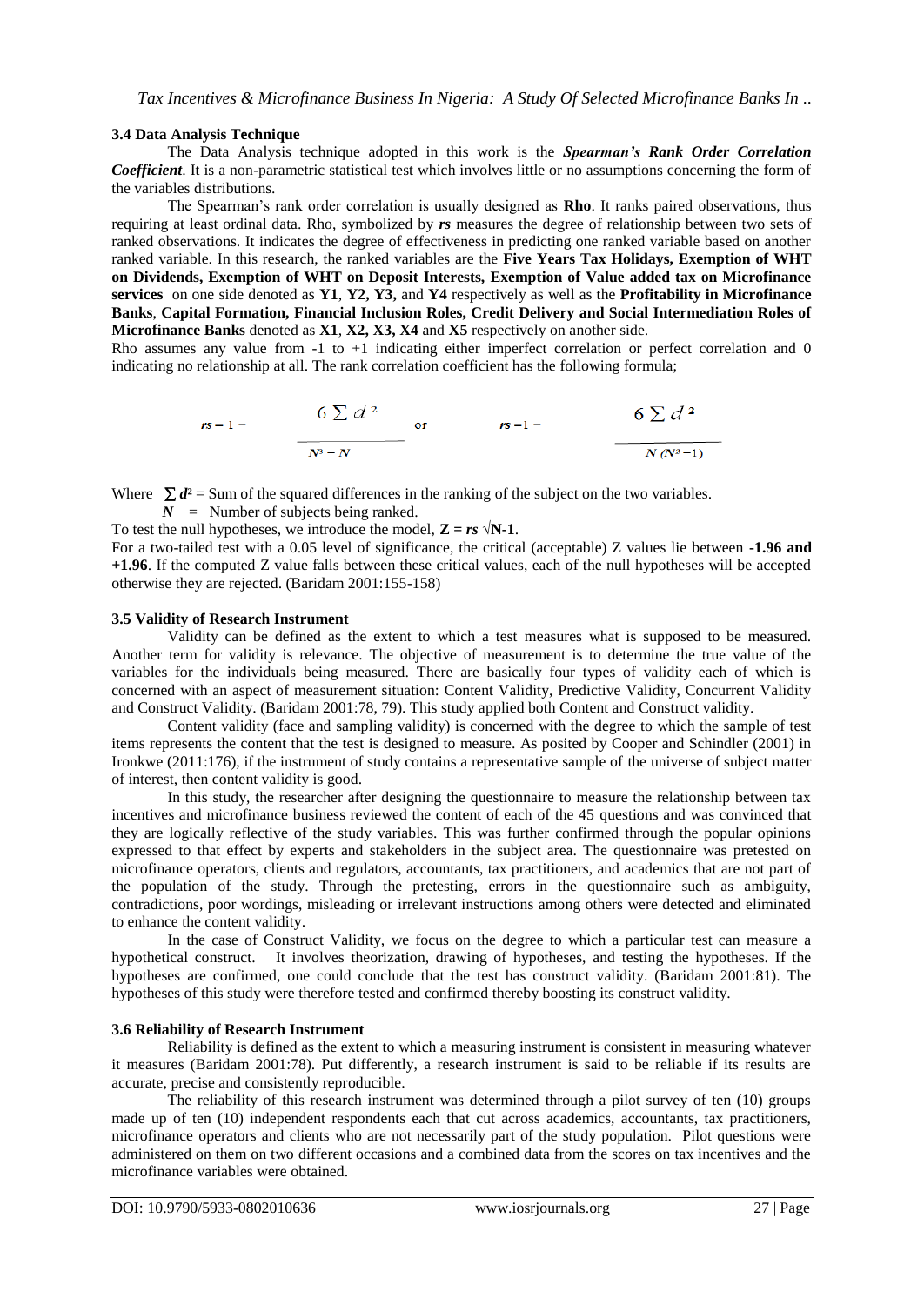The test-retest method of Kendall co-efficient of concordance was adopted to test the data generated which revealed reliability co-efficient of 0.84 indicating a very strong reliability of the research instrument. See Appendix IV.

## **IV. Presentation, Analysis and Discussion of Results**

#### **Introduction**

This chapter is designed to empirically present and analyze the primary data collected from the respondents as well as testing the eight hypotheses formulated in the study. It is important to recall that the purpose of the research is to evaluate the extent tax incentives could influence microfinance banks in profit making, capital growth, financial inclusion, credit delivery and social intermediation.

A total of 250 questionnaires were produced with a target of administering to at least 10 respondents per each of the 25 licenced microfinance banks in Rivers State. However, only 200 were administered due to accessibility constraints. Of the 200 administered, a total of 145 from 19 Microfinance banks were completed and returned. This represents 72.5 % response rate from the accessible population.

#### **4.1 Data Presentation**

The questionnaire contains 45 simple and direct questions which are framed to capture respondents' objective rating of tax incentives in relation to how far it could affect the operations of microfinance banks in realizing their core mandates. In line with ordinal scale of measurement, each of the 45 questions contains five rating options lettered A, B, C, D and E with corresponding scores thus:

| <b>Letter Notation</b> | <b>Rating Options</b>    | <b>Scores</b>    |
|------------------------|--------------------------|------------------|
| A.                     | To a Great Extent        | 4 points         |
| <b>B.</b>              | To a Considerable Extent | 3 points         |
| C.                     | To a Moderate Extent     | 2 points         |
| D.                     | To a Slight Extent       | 1 point          |
| Е.                     | Not at all               | $0$ point        |
| <b>Total</b>           |                          | <b>10 Points</b> |

|                         |                                          |                                         | o                                                                               |                                                                                       |                                                                                               | x.                                                                                               |                                                                       |                                                                                                |                                                                                           |                                                                            |                                                                                                           |
|-------------------------|------------------------------------------|-----------------------------------------|---------------------------------------------------------------------------------|---------------------------------------------------------------------------------------|-----------------------------------------------------------------------------------------------|--------------------------------------------------------------------------------------------------|-----------------------------------------------------------------------|------------------------------------------------------------------------------------------------|-------------------------------------------------------------------------------------------|----------------------------------------------------------------------------|-----------------------------------------------------------------------------------------------------------|
|                         | 2                                        | 3                                       | 4                                                                               | 5                                                                                     | 6                                                                                             |                                                                                                  | $\overline{\mathbf{s}}$                                               | 9                                                                                              | 10                                                                                        | $\overline{11}$                                                            | 12                                                                                                        |
| S/N                     | <b>MICROFINANCE</b><br><b>BANKS</b>      | NO. OF<br><b>RESPOND</b><br><b>ENTS</b> | <b>TOTAL</b><br><b>SCORES ON</b><br><b>FIVE YEARS</b><br>TAX<br><b>HOLIDAYS</b> | <b>TOTAL</b><br><b>SCORES ON</b><br><b>EXEMPTION</b><br>OF WHT ON<br><b>DIVIDENDS</b> | TOT.<br><b>SCORE</b><br>ON<br><b>EXEMPTI</b><br><b>NG WHT</b><br>ON<br><b>DEPOSIT</b><br>INT. | TOT.<br><b>SCORE ON</b><br><b>EXEMPTIN</b><br><b>G WHT ON</b><br><b>LOAN</b><br><b>INTERESTS</b> | <b>TOTAL</b><br><b>SCORE</b><br>0N<br><b>PROFITAB</b><br><b>ILITY</b> | <b>TOTAL</b><br><b>SCORE</b><br><b>ON</b><br><b>CAPITA</b><br>L<br><b>FORMA</b><br><b>TION</b> | <b>TOTAL</b><br><b>SCORE</b><br><b>ON</b><br><b>FINANCIA</b><br>L<br><b>INCLUSIO</b><br>N | <b>TOTAL</b><br><b>SCORE</b><br>ON<br><b>CREDIT</b><br><b>DELIVE</b><br>RY | <b>TOTAL</b><br><b>SCORE</b><br><b>ON</b><br><b>SOCIAL</b><br><b>INTER</b><br><b>MEDIA</b><br><b>TION</b> |
| 1.                      | <b>FIRST GLOBAL</b><br><b>MFB PH</b>     | 8                                       | 143                                                                             | 125                                                                                   | 136                                                                                           | 160                                                                                              | 155                                                                   | 136                                                                                            | 132                                                                                       | 166                                                                        | 167                                                                                                       |
| $\mathfrak{D}$          | <b>GOLDEN CHOICE</b><br><b>MFB ELEME</b> | 5.                                      | 99                                                                              | 75                                                                                    | 95                                                                                            | 105                                                                                              | 92                                                                    | 90.                                                                                            | 98                                                                                        | 105                                                                        | 90                                                                                                        |
| 3                       | PREMIUM MFB PH                           | 8                                       | 162                                                                             | 158                                                                                   | 16                                                                                            | 184                                                                                              | 141                                                                   | 150                                                                                            | 132                                                                                       | 166                                                                        | 136                                                                                                       |
| 4                       | <b>COSMOPOLITAN</b><br><b>MFB PH</b>     | 9                                       | 170                                                                             | 89                                                                                    | 189                                                                                           | 216                                                                                              | 170                                                                   | 165                                                                                            | 158                                                                                       | 186                                                                        | 179                                                                                                       |
| -5                      | <b>U&amp;CMFB</b><br><b>UNIPORT</b>      | 15                                      | 304                                                                             | 270                                                                                   | 37                                                                                            | 375                                                                                              | 283                                                                   | 277                                                                                            | 240                                                                                       | 373                                                                        | 299                                                                                                       |
| 6                       | <b>MONEY WELL</b><br><b>MFB PH</b>       | 6                                       | 119                                                                             | 119                                                                                   | 108                                                                                           | 144                                                                                              | 111                                                                   | 108                                                                                            | 117                                                                                       | 125                                                                        | 119                                                                                                       |
| 7                       | <b>IWOAMA MFB</b><br><b>OKRIKA</b>       | 8                                       | 170                                                                             | 126                                                                                   | 136                                                                                           | 192                                                                                              | 147                                                                   | 148                                                                                            | 128                                                                                       | 176                                                                        | 159                                                                                                       |
| $\overline{\mathbf{g}}$ | <b>LEVITE MFB PH</b>                     | 6                                       | 133                                                                             | 108                                                                                   | 108                                                                                           | 138                                                                                              | 109                                                                   | 125                                                                                            | 111                                                                                       | 126                                                                        | 119                                                                                                       |
| 9                       | <b>MAXITRUST MFB</b><br>PH               | 7                                       | 125                                                                             | 114                                                                                   | 119                                                                                           | 154                                                                                              | 136                                                                   | 119                                                                                            | 137                                                                                       | 160                                                                        | 140                                                                                                       |
| 10                      | <b>NEIGHBOURHOO</b><br><b>D MFB PH</b>   | 8                                       | 170                                                                             | 104                                                                                   | 160                                                                                           | 160                                                                                              | 147                                                                   | 158                                                                                            | 148                                                                                       | 167                                                                        | 159                                                                                                       |
| 11                      | <b>OKWUTA MFB PH</b>                     | 6                                       | 127                                                                             | 95                                                                                    | 114                                                                                           | 144                                                                                              | 110                                                                   | 111                                                                                            | 117                                                                                       | 125                                                                        | 108                                                                                                       |
| 12                      | <b>DIOBU MFB PH</b>                      | 10                                      | 212                                                                             | 189                                                                                   | 00 <sup>1</sup>                                                                               | 250                                                                                              | 183                                                                   | 175                                                                                            | 190                                                                                       | 220                                                                        | 199                                                                                                       |
| 13                      | <b>AHAETO MFB</b><br><b>AKABUKA</b>      | 5.                                      | 106                                                                             | 95                                                                                    | 105                                                                                           | 125                                                                                              | 92                                                                    | 92                                                                                             | 78                                                                                        | 101                                                                        | 95                                                                                                        |
| 14                      | MINJISE MFB PH                           | 6                                       | 127                                                                             | 108                                                                                   | 20                                                                                            | 150                                                                                              | 110                                                                   | 111                                                                                            | 111                                                                                       | 126                                                                        | 102                                                                                                       |
| 15                      | <b>GARDEN CITY</b><br><b>MFB PH</b>      | 8                                       | 162                                                                             | 136                                                                                   | 52                                                                                            | 160                                                                                              | 146                                                                   | 146                                                                                            | 148                                                                                       | 167                                                                        | 159                                                                                                       |
| 16                      | NKPOLU-UST<br><b>MILE 3 DIOUDU</b><br>PH | 10                                      | 200                                                                             | 125                                                                                   | 200                                                                                           | 210                                                                                              | 183                                                                   | 183                                                                                            | 165                                                                                       | 209                                                                        | 160                                                                                                       |
| 17                      | <b>ROYAL MFB PH</b>                      | 6                                       | 127                                                                             | 110                                                                                   | 132                                                                                           | 132                                                                                              | 110                                                                   | 110                                                                                            | 117                                                                                       | 125                                                                        | 108                                                                                                       |
| 18                      | <b>TITARE MFB PH</b>                     | $\overline{\mathbf{s}}$                 | 170                                                                             | 136                                                                                   | 184                                                                                           | 192                                                                                              | 147                                                                   | 147                                                                                            | 140                                                                                       | 192                                                                        | 159                                                                                                       |
| 19                      | <b>SHORELIFE MFB</b><br><b>BORI</b>      | 6                                       | 127                                                                             | 96                                                                                    | 120                                                                                           | 126                                                                                              | 109                                                                   | 111                                                                                            | 105                                                                                       | 125                                                                        | 113                                                                                                       |
|                         | <b>TOTAL</b>                             | 145                                     | 2.951                                                                           | 2.378                                                                                 | 2.913                                                                                         | 3.317                                                                                            | 2.681                                                                 | 2.659                                                                                          | 2.570                                                                                     | 3.139                                                                      | 2.772                                                                                                     |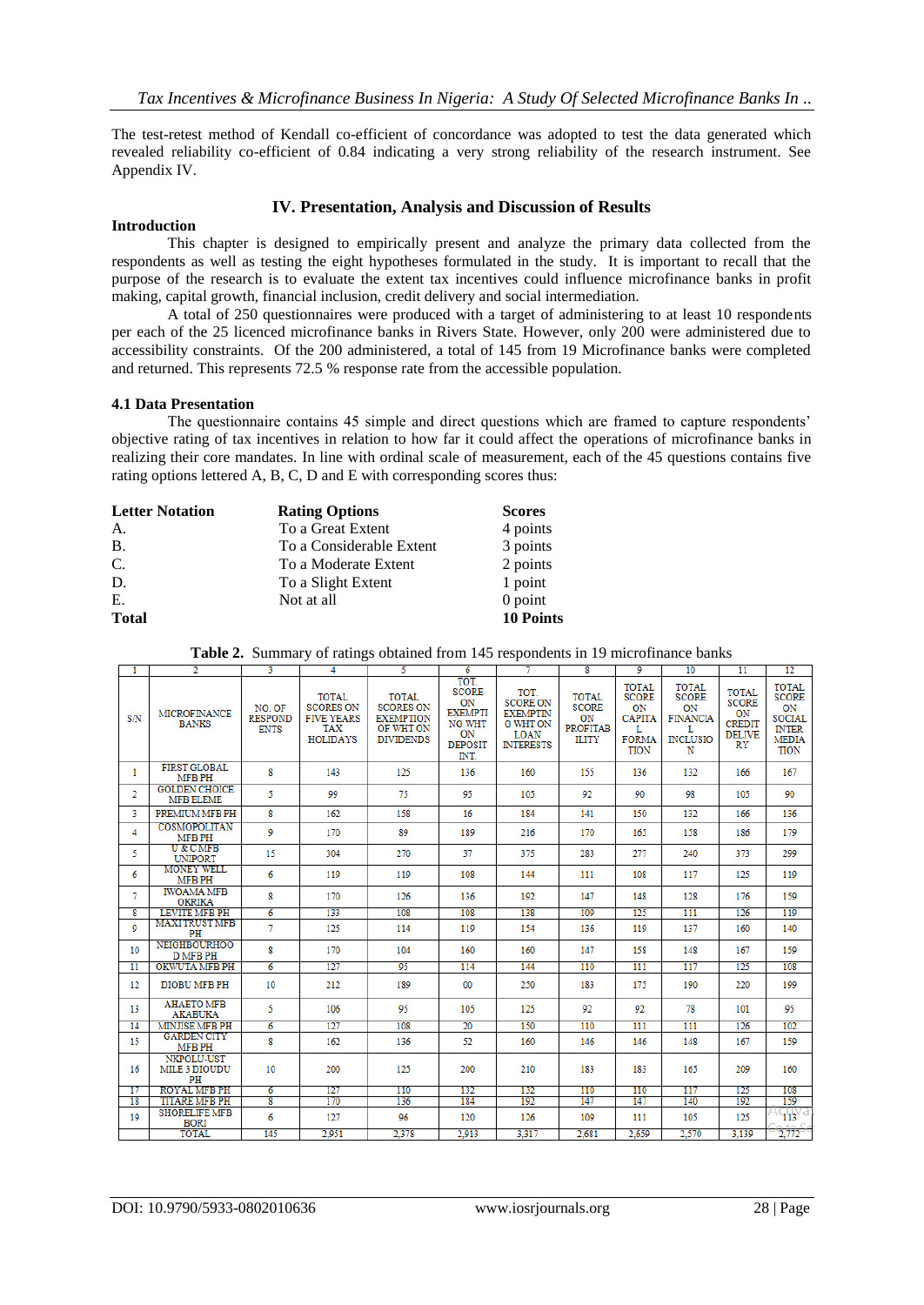## **4.2 Data Analysis**

Column 1 of the table shows the serial number, column 2 shows the names of the 19 accessed microfinance banks, column 3 shows the number of respondents per bank - a total of 145 were received. The respondents were randomly selected through simple random sampling technique.

Column 4 presents the total score on the effects of Five years tax holidays objectively determined through its 5 constructs contained in the Section A of the questionnaire accordingly rated on the basis of the 5 given rating criteria. The total score per bank is derived by adding the individual respondents" scores.

In columns 5, 6, 7, 8, 9, 10, 11 and 12 the respondents' total ratings on exemption of withholding tax on dividends, exemption of withholding tax on deposit interests, exemption of Value added tax on microfinance bank services, profitability in microfinance banks, capital formation, financial inclusion, credit delivery and social intermediation are also presented respectively in that order. Similarly, their own assessment criteria are presented in Sections B, C, D, E, F, G, H, and I of the questionnaire in appendix 1.

Columns 4, 5, 6 and 7 therefore measures the independent variables denoted as Y1, Y2, Y3, and Y4 which this study strives to ascertain its degree of relationship with each of the dependent variables denoted as X1, X2, X3, X4 and X5 measured in columns 8, 9, 10, 11 and 12 respectively.

## **4.3 Discussion of Findings**

The discussion of the findings is done alongside the results obtained in testing of the formulated hypotheses below.

## **4.3.1 Testing of Hypotheses**

The scores obtained from the responses to the questionnaire as presented in table 2 above, forms the basis for testing the eight null hypotheses formulated in this research.

The following steps are therefore followed in the test:

- i) Statement of the hypothesis
- ii) Identification of the test statistic(s)
- iii) Specification of the decision rule
- iv) Computation based on the test statistic(s)
- v) Interpretation

## **4. 3.2 Statement of Hypotheses**

Eight hypotheses were stated in chapter 1.5 and they are treated one after the other. The hypotheses are

**Ho**<sub>1</sub>: Five years tax holidays will not significantly affect the profitability of microfinance banks in Nigeria.<br>**Ho**<sub>2</sub>: Five years tax holidays will not significantly impact on the capital formation of microfinance ban

**Ho2**: Five years tax holidays will not significantly impact on the capital formation of microfinance banks in Nigeria.

**Ho3**: Five years tax holidays will not significantly enhance the financial inclusion roles of microfinance banks in Nigeria.

**Ho4**: Five years tax holidays will not significantly enhance the credit delivery of microfinance banks in Nigeria.

**Ho5**: Five years tax holidays will not significantly enhance the social intermediation roles of microfinance banks in Nigeria.

## **4. 3.3 Identification of Test Statistics**

The statistical tool used in testing these hypotheses is the Spearman"s Rank Order Correlation Coefficient and the Z test. The correlation coefficient measure*s* the degree of relationship between two sets of ranked observations. In this research, the ranked observations (variables) are Five years tax holidays, exemption of WHT on dividends, exemption of WHT on deposit interests, and exemption of Value added tax on Microfinance services on one side denoted as Y1, Y2, Y3, and Y4 and the Profitability, Capital formation, Financial inclusion, Credit delivery and Social intermediation in microfinance banks denoted as X1, X2, X3, X4 and X5 respectively on the other side.

The formula for the rank correlation coefficient is as stated below;

$$
r_s = 1 - 6 \sum d^2
$$

 $N^3 - N$ 

Where  $\sum d^2$  = Sum of the squared differences in the ranking of the subject on the two variables. *N* = Number of subjects being ranked.

The Z test, with the formula,  $\mathbf{Z} = r\mathbf{s} \sqrt{\mathbf{N}}$ -1. is therefore applied in testing the null hypotheses. The computations were done through the SPSS version 17 software program.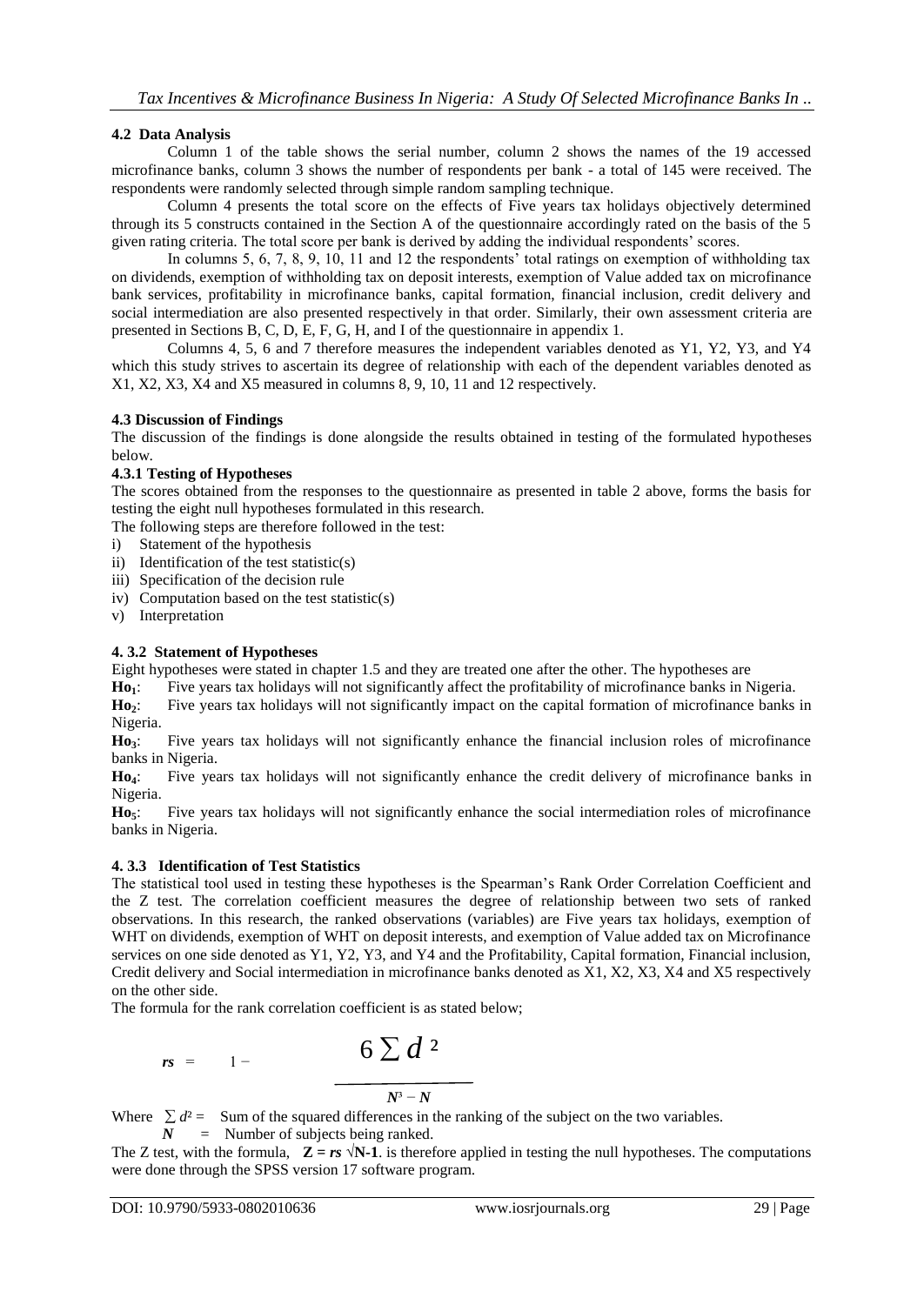## **4. 3.3 Decision Rule**

Using the above formula, if the computed  $rs = -1$  it indicates imperfect relationship between independent and dependent variable, if +1 it indicates perfect relationship while 0 indicates no relationship.

In each of the null hypotheses, a two-tailed Z test with a 0.05 level of significance (95% level of confidence), the critical (acceptable) Z values lie between **-1.96 and +1.96**.

If the computed Z value falls between these critical values, the null hypothesis will be accepted otherwise they are rejected. If a null hypothesis is rejected, the alternate hypothesis will be accepted.

## **4. 3.4 Computations Based on the Test Statistics**

As analyzed in 4.1 above, the data presented on table 2 form the basis for applying the test statistics. Columns 4, 5, 6, 7, 8, 9, 10, 11 and 12 indicate the results of primary data collected from the 145 respondents across 19 microfinance banks operating in Rivers State.

## **Testing of the First Hypothesis**

The first computation is to test the relationship between Five years tax holidays Y1 (column 4) versus Profitability in Microfinance banks X1 (column 8) presented in table 3 below.

## **Hypothesis 1**

**Ho1**: Five years tax holidays will not significantly affect the profitability of microfinance banks in Nigeria. **HA1**: Five years tax holidays will significantly affect the profitability of microfinance banks in Nigeria.

Using Spearman"s Rank Correlation Coefficient computations in SPSS

Version 17 windows output presented in appendix V on page 160;

$$
\begin{array}{rcl}\nr_S &=& 0.92 \\
Z &=& 3.9\n\end{array}
$$

## **Interpretation**

Going by the decision rule for a two tailed Z test with a 0.05 level of significance we accept the null hypothesis (Ho) if the calculated Z value lies between  $\pm 1.96$ , i.e. -**Z crit**  $\Box$  **Z cal**  $\Box$  +**Z crit**, otherwise it is rejected. From the above computation, the calculated Z value **3.9** is greater than the Standard Z value of ±**1.96**. Therefore the null hypothesis is rejected. Hence, the alternate hypothesis which states that Five years tax holidays will significantly affect the profitability of microfinance banks in Nigeria is here by accepted. Also a computed correlation coefficient of **0.92** implies a near perfect relationship between Five years tax holidays and profitability of microfinance banks in Nigeria.

## **Testing Of Second Hypothesis**

The second test of hypothesis is on the relationship between Five years tax holidays Y1 (column 4) versus capital formation in Microfinance banks X2 (column 9) in table 2.

## **Hypothesis 2**

**Ho2**: Five years tax holidays will not significantly impact on the capital formation of microfinance banks in Nigeria

**HA2**: Five years tax holidays will significantly impact on the capital formation of microfinance banks in Nigeria

Using Spearman"s Rank Correlation Coefficient computations in SPSS Version 17 windows output presented in appendix

$$
rs = 0.94
$$
  

$$
Z = 4.0
$$

## **Interpretation**

Also based on the decision rule for a two tailed Z test with a 0.05 level of significance we accept the null hypothesis (Ho) if the calculated Z value lies between  $\pm 1.96$ , i.e. -**Z crit**  $\Box$  **Z cal**  $\Box$  +**Z crit** otherwise it is rejected. From the above computation, the calculated Z value **4.0** is greater than the Standard Z value of ±**1.96**. Therefore the null hypothesis is rejected. Hence, the alternate hypothesis which states that Five years tax holidays will significantly impact on the capital formation of microfinance banks in Nigeria is accepted. The correlation coefficient of **0.94** indicates a strong positive relationship between Five years tax holidays and capital formation of microfinance banks in Nigeria.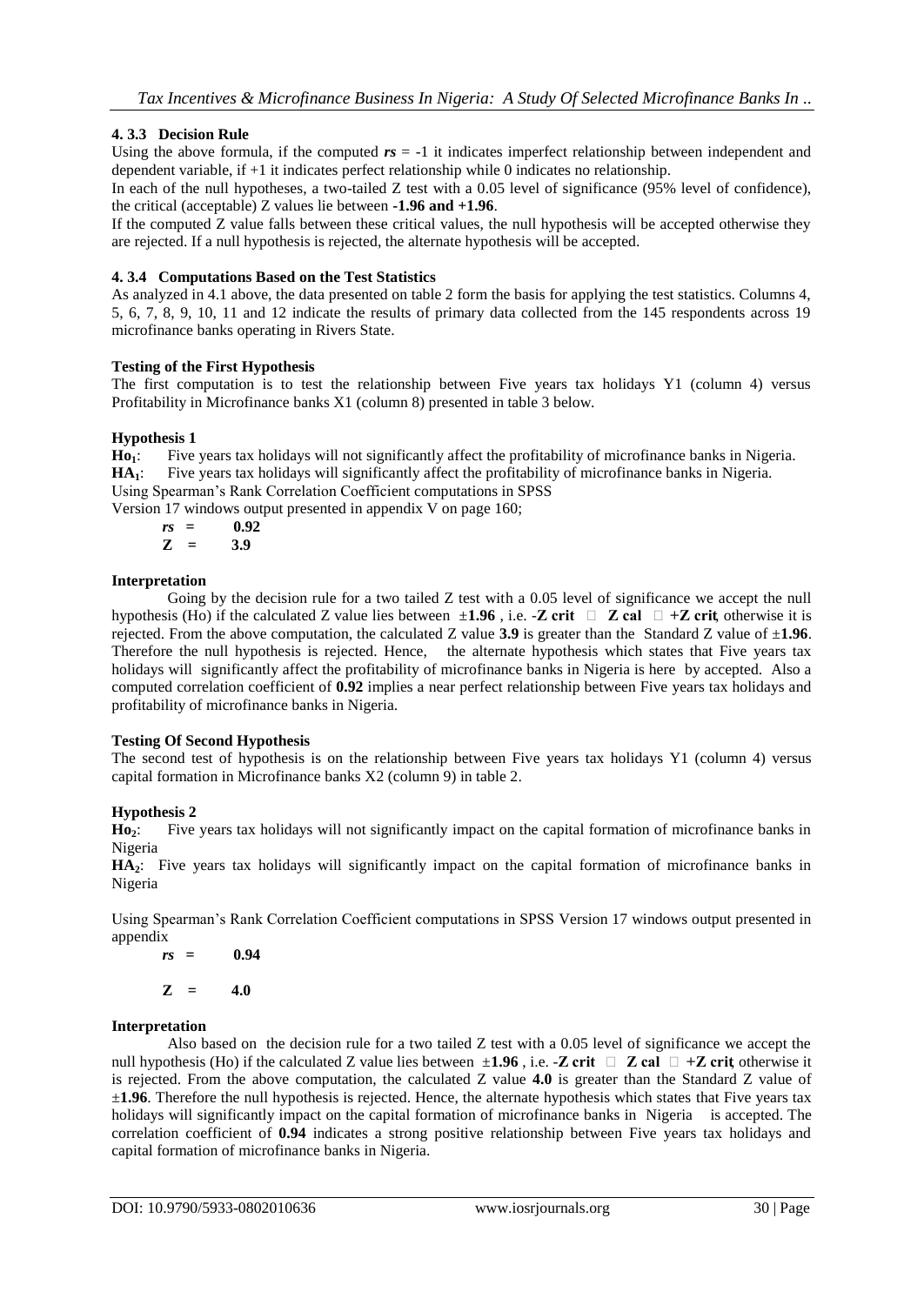## **Testing of Third Hypothesis**

The third hypothesis is on the relationship between Five years tax holidays Y1 (column 4) versus Financial inclusion in Microfinance banks X3 (column 10) in table 2

## **Hypothesis 3**

**Ho3**: Five years tax holidays will not significantly enhance the financial inclusion roles of microfinance banks in Nigeria.

**HA3**: Five years tax holidays will significantly enhance the financial inclusion roles of microfinance banks in Nigeria.

Using Spearman"s Rank Correlation Coefficient computations in SPSS Version 17 windows output presented in appendix.

 $rs = 0.86$  $Z = 3.69$ 

## **Interpretation**

Also based on the decision rule for a two tailed Z test with a 0.05 level of significance we accept the null hypothesis (Ho) if the calculated Z value lies between  $\pm 1.96$ , i.e. -**Z crit**  $\Box$  **Z cal**  $\Box$  +**Z crit** otherwise it is rejected. From the above computation, the calculated Z value **3.69** is greater than the critical Z value of ±**1.96**. Therefore the null hypothesis is rejected.

The results of **3.69** and **0.86** therefore affirms that there is a significant and positive relationship between Five years tax holidays and financial inclusion roles of Microfinance banks in Nigeria.

## **Testing of Fourth Hypothesis**

The fourth test of hypothesis is on the relationship between Five years tax holidays Y1 (column 4) and Credit delivery in Microfinance banks X4 (column 11) in table 2.

## **Hypothesis 4**

**Ho4**: Five years tax holidays will not significantly enhance the credit delivery of microfinance banks in Nigeria.

**HA4**: Five years tax holidays will significantly enhance the credit delivery of microfinance banks in Nigeria. Using Spearman"s Rank Correlation Coefficient computations in SPSS Version 17 windows output presented in appendix;

 $rs = 0.95$  $Z = 4.0$ 

## **Interpretation**

Also based on the decision rule for a two tailed Z test with a 0.05 level of significance we accept the null hypothesis (Ho) if the calculated Z value lies between  $\pm 1.96$ , i.e. -**Z crit**  $\Box$  **Z cal**  $\Box$  +**Z crit** otherwise it is rejected. From the above computation, the calculated Z value **4.0** is greater than the critical Z value of  $\pm 1.96$ . Therefore the null hypothesis is rejected. The results of **4.0** and **0.95** therefore affirms that there is a significant and positive relationship between Five years tax holidays and Credit delivery services of Microfinance banks in Nigeria.

## **Hypothesis 5**

**Ho5**: Five years tax holidays will not significantly enhance the social intermediation roles of microfinance banks in Nigeria.

**HA5**: Five years tax holidays will significantly enhance the social intermediation roles of microfinance banks in Nigeria.

Using Spearman"s Rank Correlation Coefficient computations in SPSS Version 17 windows output presented in appendix

 $rs = 0.87$  $Z = 4.09$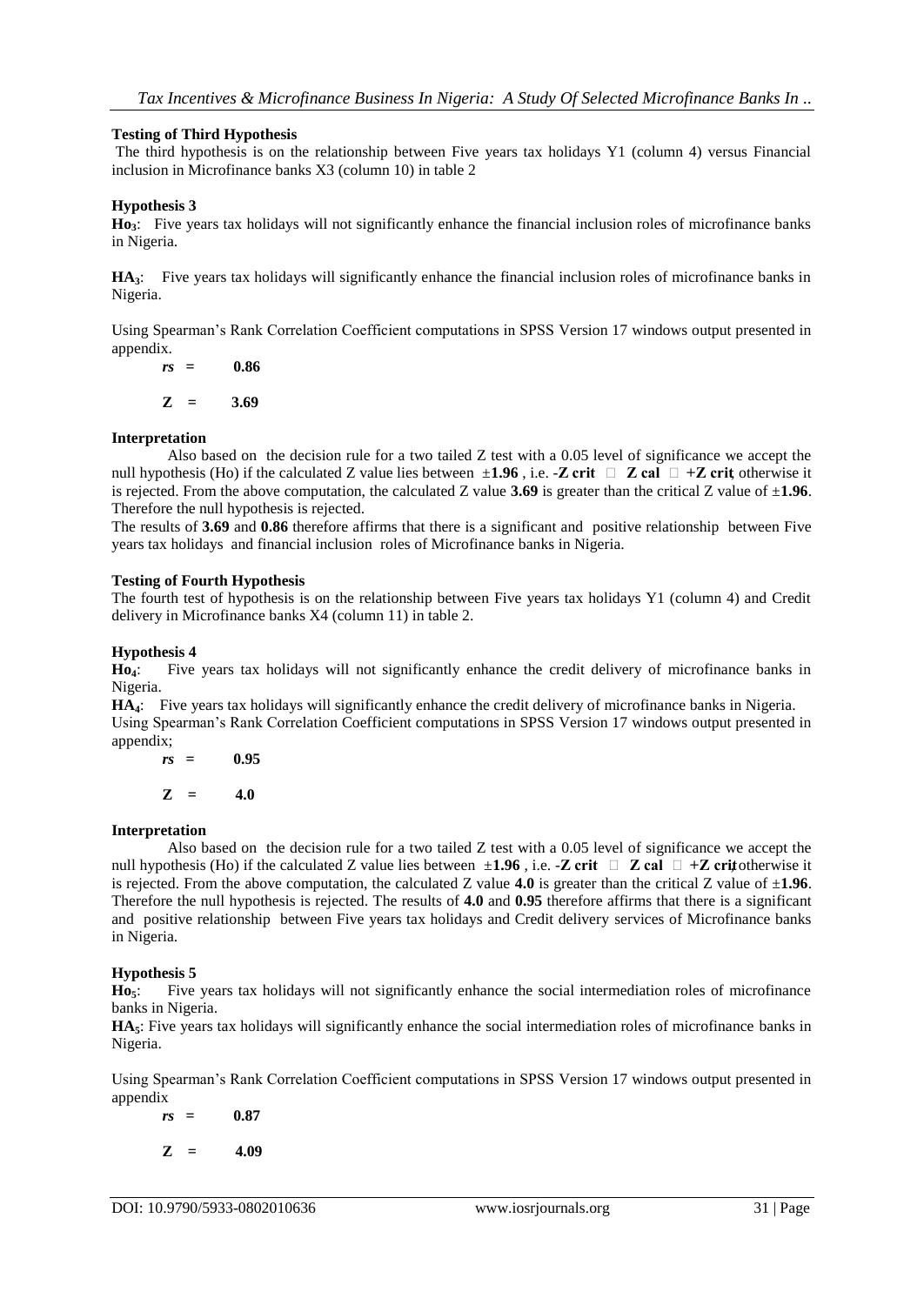## **Interpretation**

Also based on the decision rule for a two tailed  $Z$  test with a 0.05 level of significance we accept the null hypothesis (Ho) if the calculated Z value lies between  $\pm 1.96$ , i.e. -**Z crit**  $\Box$  **Z cal**  $\Box$  +**Z crit** otherwise it is rejected. From the above computation, the calculated Z value  $4.09$  is greater than the critical Z value of  $\pm 1.96$ . Therefore the null hypothesis is rejected. The results of **4.09** and **0.87** therefore affirms that there is a significant and positive relationship between Five years tax holidays and Social intermediation roles of Microfinance banks in Nigeria.

## **V. Summary, Conclusions & Recommendations**

## **Introduction**

This is the final chapter of the research work where the summary of findings are presented, conclusion drawn and recommendations made.

## **5.1 Summary of Findings**

The purpose of this study is to empirically ascertain the extent to which tax incentives could influence microfinance business in Nigeria in the areas of profit making, capital formation, credit delivery, financial inclusion and social intermediation. Relevant theoretical and empirical literature on taxation, tax incentives and microfinance activities were reviewed to give sufficient background to the study.

Primary data were collected from operators and clients of Microfinance Banks in Rivers State. The data collected were analyzed and tested with Spearman"s Correlation Coefficient tool and Z test. The results of the tests enabled the following findings;

- 1) That tax holidays has positive and significant relationship with profitability and sustainability of microfinance banks in Nigeria
- 2) That tax holidays has positive and significant relationship with the capital formation of microfinance banks in Nigeria
- 3) That tax holidays has positive and significant relationship with the financial inclusion roles of microfinance banks in Nigeria
- 4) That tax holidays has positive and significant relationship with the credit delivery of microfinance banks in Nigeria
- 5) That tax holidays has positive and significant relationship with the social intermediation roles of microfinance banks in Nigeria

## **5.2 Conclusions**

**5.2.1** Tax is a compulsory payment imposed by government on her citizens without a corresponding *quid pro quo*. It is the major revenue source of the federal, state and local governments derived from individuals, groups of individuals, corporate residents and other legal entities. However, tax incentives refer to government policies which reduce or eliminate tax obligations of tax payers. Microfinance on the other hand means simple, flexible and sustainable financial services rendered to the active poor and low income earners on a continuous and competitive manner. Microfinance Bank is a company licenced to carry out microfinance business.

**5.2.2** The research was practically carried out to measure the relationship between tax incentives and microfinance business in Nigeria. The results of the measurements in chapter four based on the opinions expressed by questionnaire respondents using Spearman"s Correlation Coefficient lends credence to a generalization that tax incentives would significantly add values to the Microfinance Banks in the areas of capital formation, profitability, financial inclusion, credit delivery and social intermediation

**5.2.3** Despite high tax burdens, other factors that militate against effective and efficient operation of Microfinance Banks in Nigeria are harsh economy, weak infrastructure, wrong selection of clients, loan repayment defaults, weak equity base, poor corporate governance, lack of modern technology, lack of appropriate risk management, inappropriate internal systems and structures, low awareness by general public, stiff competitions and dearth of adequate manpower.

## **5.3 Recommendations**

The following recommendations are therefore made by the researcher based on the foregoing findings:

1) Government at all levels should see Microfinance Banks as Change

Agents in the poverty eradication, job creation and financial inclusion crusades therefore, should be granted five years tax incentives especially at the infancy and vulnerable stages of their existence so as to engender sound footings for the herculean tasks ahead. If Commercial Banks, Bank of Industry (BOI) and Manufacturers Association of Nigeria (MAN) with high capital base could be bailed out by government at one time or another, why not Microfinance Banks through tax incentives? .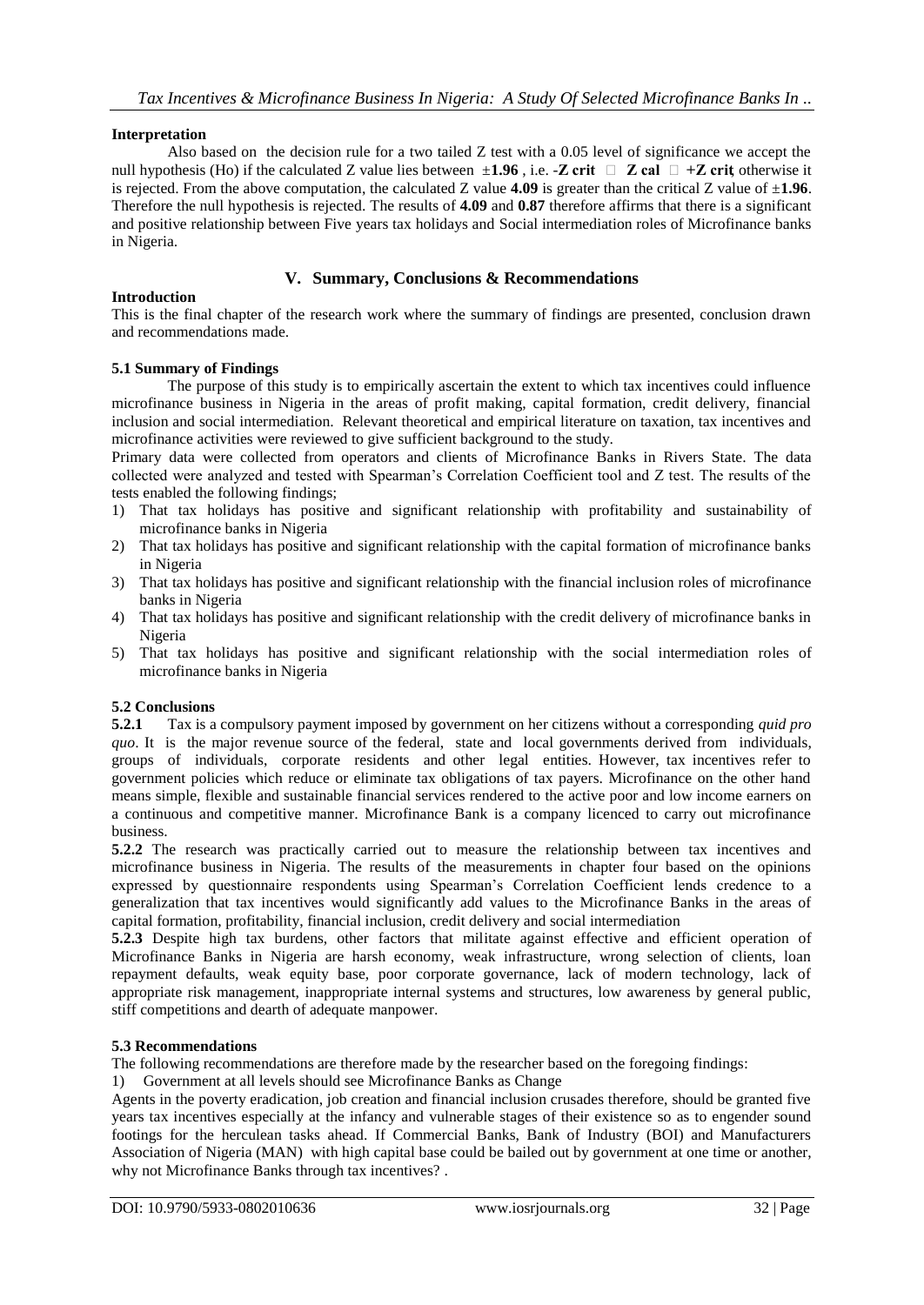- 2) The accounting and legal framework to compel State and Local governments to earmark 1% of their annual budgets for Microfinance Development Fund should be pursed to logical conclusion by the relevant organs of government. This will no doubt expand the funding of the Microfinance Institutions.
- 3) The Regulators, CBN and NDIC should always provide level playing fields and enabling environment for the Microfinance Banks to thrive well.
- 4) The Microfinance Investors on their own part should improve on the private funding of their institutions so as to fast track capital formations and better capital adequacy positions.
- 5) Also, only qualified and credible Directors and Managers should be hired to drive the Microfinance Institutions so as to achieve best practices in corporate governance, technology, internal controls and risk management for positive results.
- 6) Regular training and retraining of the Microfinance Regulators, Directors, Managers and Operators should be sustained so as to continuously eliminate capacity and manpower gaps in the sub-sector.
- 7) The Microfinance Operators should ensure right selection and sensitization of their clients so as to overcome the serious challenge of loan delinquencies and defaults. In this regard, group lending methodologies should be given priority.
- 8) Aggressive marketing of their services to the general public should also not be overlooked so as to reasonably penetrate the target market for patronage; this will help to ward off stiff competitions from Deposit Money Banks.
- 9) The Microfinance Banks should maintain high ethical standards and keep correct financial records so as to maintain reasonable level of integrity.
- 10) The Microfinance Banks should embrace annual tax planning as a way of managing their tax burdens with or without tax incentives.
- 11) The Microfinance Banks should also embrace enterprise risk management as a way of managing their various risks

## **5.4 Contributions to Knowledge**

Microfinance practices are not new globally but its formalized and regulated form is relatively new in Nigeria. This regulated regime clearly defined the mandates of the Microfinance Institutions (MFIs) which revolves around taking banking services to the grassroots for the economic empowerment of the active poor. Recent studies on other aspects of taxation focused on sectors such as oil and gas, manufacturing, agribusiness and conventional banks. But this work which focused on ascertaining how well tax incentives could boost the sustainability of microfinance business in Nigeria is a pathfinder in the subject area. It is a foundation upon which further researches shall be built upon.

The recommendations in this study would provide veritable insight to Professional bodies like The Institute of Chartered Accountants of Nigeria (ICAN), Chartered Institute of Taxation of Nigeria (CITN), Chartered Institute of Bankers of Nigeria (CIBN) and Association of Microfinance Banks in Nigeria (AMBIN) in the performance of their roles.

Regulators such as the Central Bank of Nigeria (CBN) and Nigeria Deposit Insurance Corporation (NDIC) that advocate for financial inclusion and sound financial system shall see the results of this research as a reasonable ground to push for tax incentives in the microfinance sub-sector because it is still at its infancy and vulnerable stage. Also, through the study, Nigerian government on its part in pursuit of poverty and unemployment reduction programmes shall see the need to grant tax incentives to the grass root financial institutions that should be at the front seat in driving the programmes. Also, international donor or lending agencies investing or intending to invest in poverty eradication and job creation schemes in Nigeria would find this piece of work a useful tool.

The conceptual frame work presented in chapter 1.5 and the conceptual model (figure 1) coupled with the empirical results of the study shall add to the existing scanty literature in taxation and microfinance business and therefore, would be a reference point for academic journals, lecturers and fellow students in the School of Business with specialization in accountancy, finance and economics.

The Contextual model in itself offers a new perspective to the investigation and explanation of the fact that tax incentives has positive and strong impact on the sustainability of Microfinance Banks in Nigeria irrespective of the effects of the moderating variables.

## **5.5 Suggestions for Further Studies**

This work which focused on ascertaining the extent tax incentives could boost sustainability of microfinance banks in Nigeria is a pathfinder in the subject area and a foundation upon which further studies shall be built upon. It is therefore suggested that similar research should be conducted in other social oriented sectors such as Primary Mortgage Institutions (PMIs), Private Health Institutions, Food Vending and allied firms to validate the findings of this research.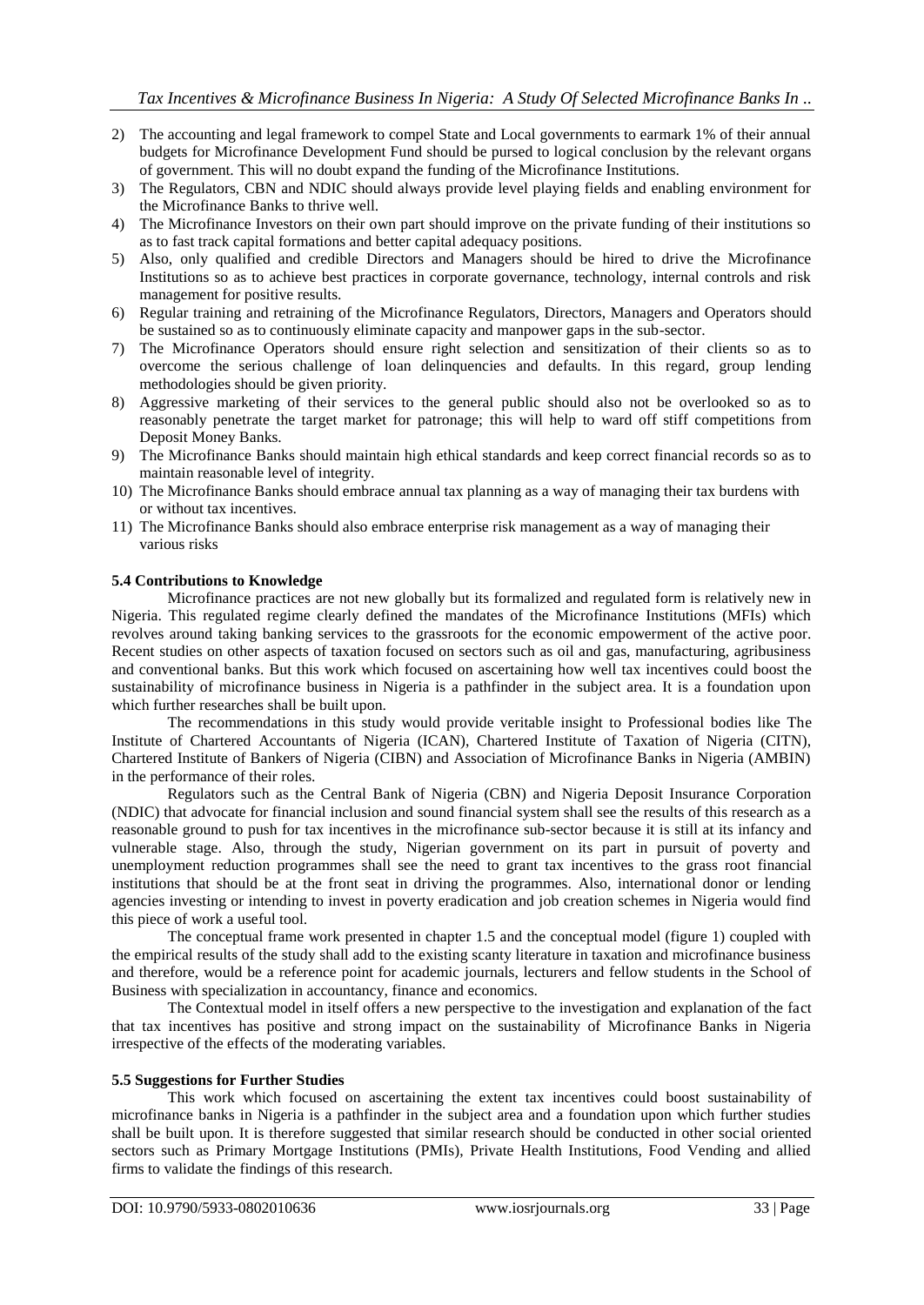It is also suggested that when the Microfinance Banks become fully developed and less vulnerable in future, the same research on tax incentives should be conducted to ascertain whether the new findings will be different from the present one and to what extent.

Due to adoption of International Financial Reporting Standards (IFRS) by Banks in Nigeria in 2012, it is suggested that a research should be carried out on the Tax implications of IFRS on Microfinance Banks in Nigeria. Other areas suggested for future studies are appraisal of Tax avoidance and Tax incentives impacts on Nigerian Banks, Internal Control System and Fraud Prevention in Microfinance Banks, Electronic Accounting System and Financial Reporting in Other Financial Institutions in Nigeria.

#### **References**

- [1]. Abdellah, F. G. and Levine, E. (1979), Better Patient Care Through Nursing Research, New York: Macmillan Publishing Co.
- Adedokun, P. (2001), Reforming Nigeria's incentive system, Quarterly Journal of Administration (University of Ife), vol. 4, July p.  $421 - 426$
- [3]. Agiobenebo, T. J, Onuchukwu, O. and Ajie, H. A. (2003), Public Sector Economics: Theories, Issues and Applications,  $3^{rd}$ Edition, Port Harcourt, Lima Computers.
- [4]. Akun, Jethro M. (2013), The State of microfinance Banks in Nigeria: Challenges and Prospects, being a paper presented as the president of National Association of Microfinance Banks in Nigeria (NAMB) at an executive round table briefing on banking ethics and values for rural transformation through Microfinance Banks and Industrial Development Cooperatives on 13/08/2013 in Abuja Nigeria.
- [5]. Amaka, P. (2012), RIMA Uplift Rivers People from Poverty, RIMA News, Rivers State Publication.
- [6]. Anyafo, A. M. O. (1996), Public Finance in a Developing Economy, The Nigerian Case, 1<sup>St</sup> Edition, B & F Publications, University of Nigeria Enugu Campus.
- [7]. Asiegbu, I. (2007), Lecture Notes on Business Research Methods, Unpublished Text, Department of Marketing, University of Port Harcourt Nigeria.
- [8]. Bangladesh Extension Education Services (2001) "Empowering Women through Microfinance"
- [9]. Baridam, D.M. (2001), Research Methods in Administrative Sciences, 3<sup>rd</sup> Edition, Port Harcourt: Sherbrooke Associates.<br>[10]. Browning, E. K. and Browning, J.M. (1979), Public Finance And The Price System, New York, M
- [10]. Browning, E. K. and Browning, J.M. (1979), Public Finance And The Price System, New York, Macmillan Publishing Co. Inc.
- [11]. CBN and NDIC (2011), Microfinance Certification Programme Revised Study Manual, CIBN Press Limited, Lagos
- [12]. Central Bank of Nigeria (2005): Microfinance Policy Regulatory and Supervisory framework for Nigeria, Adgozo Ltd. (Press Division), Onitsha.
- [13]. Central Bank of Nigeria (2012), Revised Regulatory and Supervisory Guidelines for Microfinance Banks in Nigeria, Abuja Nigeria.
- [14]. Cooper, D. R. and Schindler, P.S. (2001), Business Research Methods, New York: Irwin, McGraw-Hill.
- [15]. Dalton, Hugh (1964), Principles of Public Finance, London, Routledge & Kegan Paul Ltd.
- [16]. Ehigiamusoe, G. (2000), Poverty and Microfinance in Nigeria, Ob-Zed publishers, 7 Triangle Avenue, off Urubi street, Benin city, Edo State Nigeria.
- [17]. Ehigiamusoe, G. (2005), Micro credit: Tool for Poverty Alleviation, a paper presented at the 12<sup>th</sup> Annual LAPO development forum in Benin City on Monday October 17, 2005.
- [18]. Ehigiamusoe, G. (2005), Tested Institutional Practice for Efficient Microfinance Service Delivery, CBN Proceedings at the launching of the Microfinance Policy, Regulatory and Supervisory Framework for Nigeria, Abuja.
- [19]. Ehigiamusoe, G. (2008), Delinquency Management in Microfinance, the Nigerian Microfinance Newsletter, January-June CBN Abuja.
- [20]. Ehigiamusoe, G. (2011), Issues in Microfinance, Enhancing Financial Inclusion, mindex publishing company limited.
- [21]. Ekundare, R. O. (1970), "The Evolution of Nigeria"s Income Tax Systems from Colonial Period to 1945", The Quarterly Journal of Administration (University of Ife), vol. 4, No. 3 (July) pp. 255 – 267.
- [22]. Ezirim, C.B. (2005), Finance Dynamics: Principles, Techniques And Applications, 3rd Edition, Markowitz Centre for Research and Development, Port Harcourt
- [23]. Gberegbe, F.B. (2007), Tax Administration in Nigeria (Concepts and Practice), Fredsbary Printers & Publishers, Bori, Nigeria
- [24]. Hanson, J. L. (1974), A Dictionary of Economics And Commerce, London, Macdonald and Evans Ltd
- [25]. Ironkwe, I. U. (2011), The Impact of Taxation on Corporate Financial Performance: A Study of Quoted Agribusiness Companies in Nigeria, being a PhD Thesis submitted to Department of Accounting University of Port Harcourt
- [26]. Ledgerwood, J. (1998), Sustainable Banking with the Poor, Microfinance Handbook: An Institutional and Financial Perspective. The International Bank for Reconstruction and Development, 1818H Street, N.W Washington D.C 20433, U.S.A
- [27]. Marguerite, R. S. (2001), The Microfinance Revolution, Sustainable Finance for the Poor. The World Bank, Washington D.C, Open Society Institute, New York.
- [28]. Nachmias, D. and Nachmias, C. (1976), Research Methods in the Social Sciences, UK: Edward Arnold
- [29]. Nwakadu, Ogunmola and Oroleye (2011), 5 years of Microfinance Practice in Nigeria: Which Way Forward? Microfinance Searchlight 5<sup>th</sup> Edition, Quarterly Publication of Hasal Microfinance Bank Limited, Abuja.
- [30]. Nwiyordee, A. N. (2012), Economic Empowerment Analysis of Microfinance Operations: A study of selected microfinance institutions in Rivers State, being M.Sc Thesis submitted to Department of Finance & Banking
- [31]. Okauru, Ifueko (2009), Tax Incentives for Foreign Investors in Nigeria, being a paper presented as the Chairman, Federal Inland Revenue Service and Joint Tax Board at the Nigeria Investors Business Forum, Berne Switzerland on 20<sup>th</sup> and 21<sup>st</sup> November, 2009
- [32]. Osuji, E. (2005), Microfinance and Economic Activity, Breaking the Poverty Chain, Gold Press Limited, Ibadan
- [33]. Prest, A. R. (1975), Public Finance in Theory and Practice, London, Wei den field And Nicolson
- [34]. Stephen, N. M. and Osagie, E. (1985), A Textbook of Economics for West African Students, Ibadan, University Press Ltd.
- [35]. Udeme, E. (2012), LAPO MFB"s lending, the Punch Newspaper, Wednesday September 19, 2012.
- [36]. UNDP (1998), Nigerian Human Development report, Lagos.
- [37]. Williams, R. G. (1975), Comprehensive Aspects of Taxation, Reading, Donnington Press.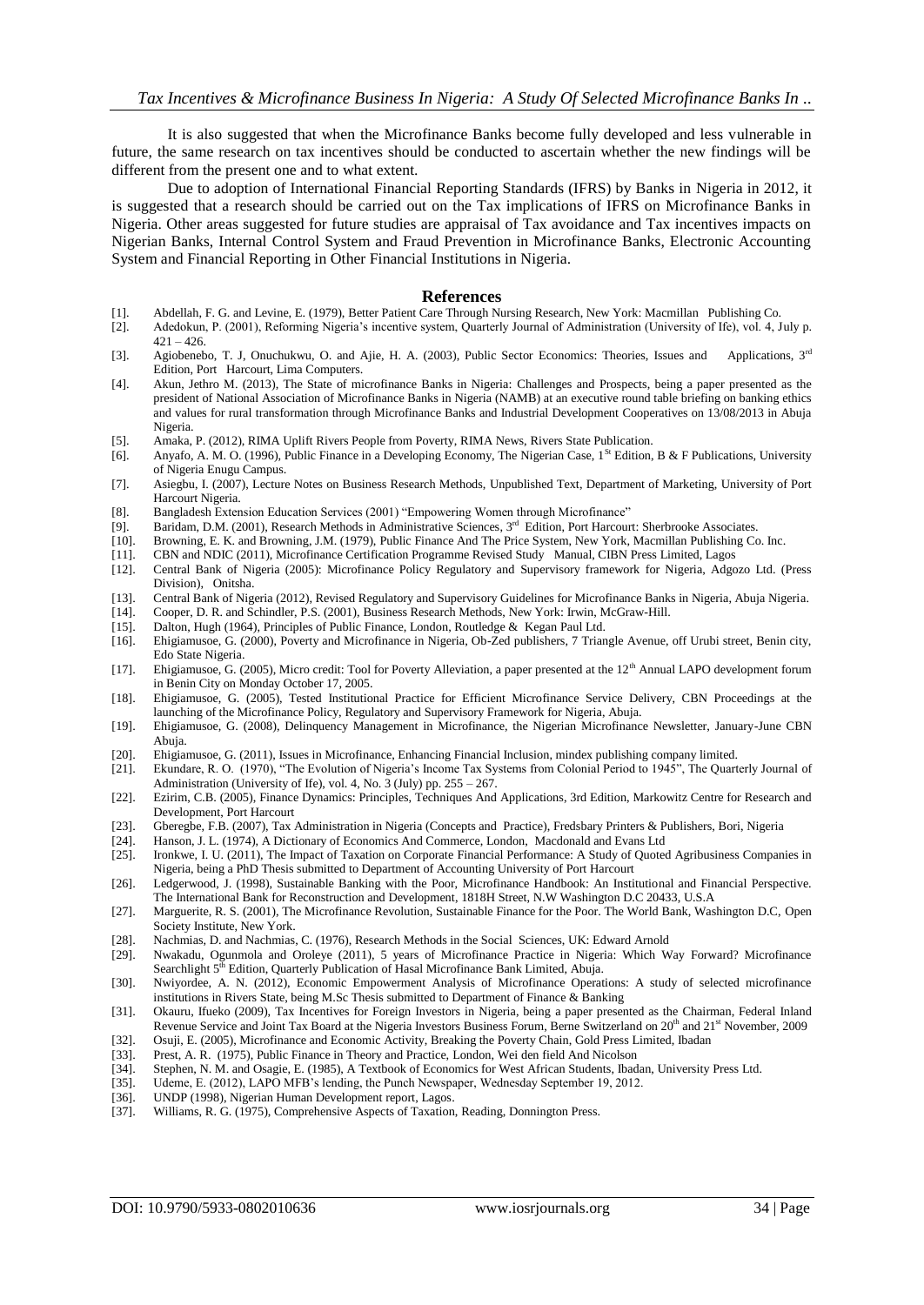## **APPENDIX I**

**SPSS VERSION 17 COMPUTATION ON TAX INCENTIVES AND CAPITAL FORMATION**

SAVE OUTFILE='C:\Documents and Settings\Administrator\My Documents\NNAJI-1.sav' /COMPRESSED. NONPAR CORR /VARIABLES=TOTAL\_SCORE\_ON\_TAX\_INCENTIVES

TOTAL\_SCORFE\_ON\_CAPITAL\_FORMATION /PRINT=SPEARMAN TWOTAIL SIG /MISSING=PAIRWISE.

**Nonparametric Correlations**

[DataSet0] C:\Documents and Settings\Administrator\My Documents\NNAJI-1.sav

**Correlations**

|                |                                                                     |                   | TAX INCENTIVES | TOTAL_SCORFE_O<br>TOTAL SCORE ON N CAPITAL FORM<br><b>ATION</b> |
|----------------|---------------------------------------------------------------------|-------------------|----------------|-----------------------------------------------------------------|
| Spearman's rho | TOTAL_SCORE_ON_TAX_INCE Correlation Coefficient                     |                   | 1.000          | .874                                                            |
|                | <b>NTIVES</b>                                                       | $Sig. (2-tailed)$ |                | .000                                                            |
|                |                                                                     | N                 | 19             | 19                                                              |
|                | TOTAL SCORE ON CAPITAL F Correlation Coefficient<br><b>ORMATION</b> |                   | .874           | 1.000                                                           |
|                |                                                                     | $Sig. (2-tailed)$ | .000           |                                                                 |
|                |                                                                     | N                 | 19             | 19                                                              |

| z-Test: Two Sample for Means        |                    |                        |
|-------------------------------------|--------------------|------------------------|
|                                     | TOTAL SCORE ON TAX | TOTAL SCORE ON CAPITAL |
|                                     | <b>INCENTIVES</b>  | <b>FORMATION</b>       |
| Mean                                | 327.3015789        | 294.89                 |
| Known Variance                      | 2170               | 1871                   |
| <b>Observations</b>                 | 19                 | 19                     |
| <b>Hypothesized Mean Difference</b> |                    |                        |
| Z                                   | 2.153883169        |                        |
| $P(Z \le z)$ one-tail               | 0.015624668        |                        |
| z Critical one-tail                 | 1.644853627        |                        |
| $P(Z \le z)$ two-tail               | 0.031249335        |                        |
| z Critical two-tail                 | 3.6012085          |                        |

#### **APPENDIX II**

## **SPSS VERSION 17 COMPUTATION ON TAX INCENTIVES AND PROFITABILITY IN MFBS Nonparametric Correlations**

| <b>Correlations</b> |  |
|---------------------|--|
|                     |  |
|                     |  |

|                |                                                                  |                   | TOTAL SCORE ON TOTAL SCORE PR<br>TAX INCENTIVES | <b>OFITABILITY</b> |
|----------------|------------------------------------------------------------------|-------------------|-------------------------------------------------|--------------------|
| Spearman's rho | TOTAL SCORE ON TAX INCEN Correlation Coefficient<br><b>TIVES</b> |                   | 1.000                                           | .862               |
|                |                                                                  | Sig. (2-tailed)   |                                                 | .000               |
|                |                                                                  | N                 | 6218                                            | 6218               |
|                | TOTAL SCORE PROFITABILITY Correlation Coefficient                |                   | .862                                            | 1.000              |
|                |                                                                  | $Sig. (2-tailed)$ | .000                                            |                    |
|                |                                                                  | N                 | 6218                                            | 6218               |

| z-Test: Two Sample for Means        |                       |                       |
|-------------------------------------|-----------------------|-----------------------|
|                                     | <b>TOTAL SCORE ON</b> | <b>TOTAL SCORE ON</b> |
|                                     | <b>TAX INCENTIVES</b> | <b>PROFITABILITY</b>  |
| Mean                                | 327.3016              | 296.3873684           |
| Known Variance                      | 2170                  | 1757                  |
| <b>Observations</b>                 | 19                    | 19                    |
| <b>Hypothesized Mean Difference</b> |                       |                       |
| Z                                   | 2.080769              |                       |
| $P(Z \le z)$ one-tail               | 0.018728              |                       |
| z Critical one-tail                 | 1.644854              |                       |
| $P(Z \le z)$ two-tail               | 0.037455              |                       |
| z Critical two-tail                 | 3.310154              |                       |